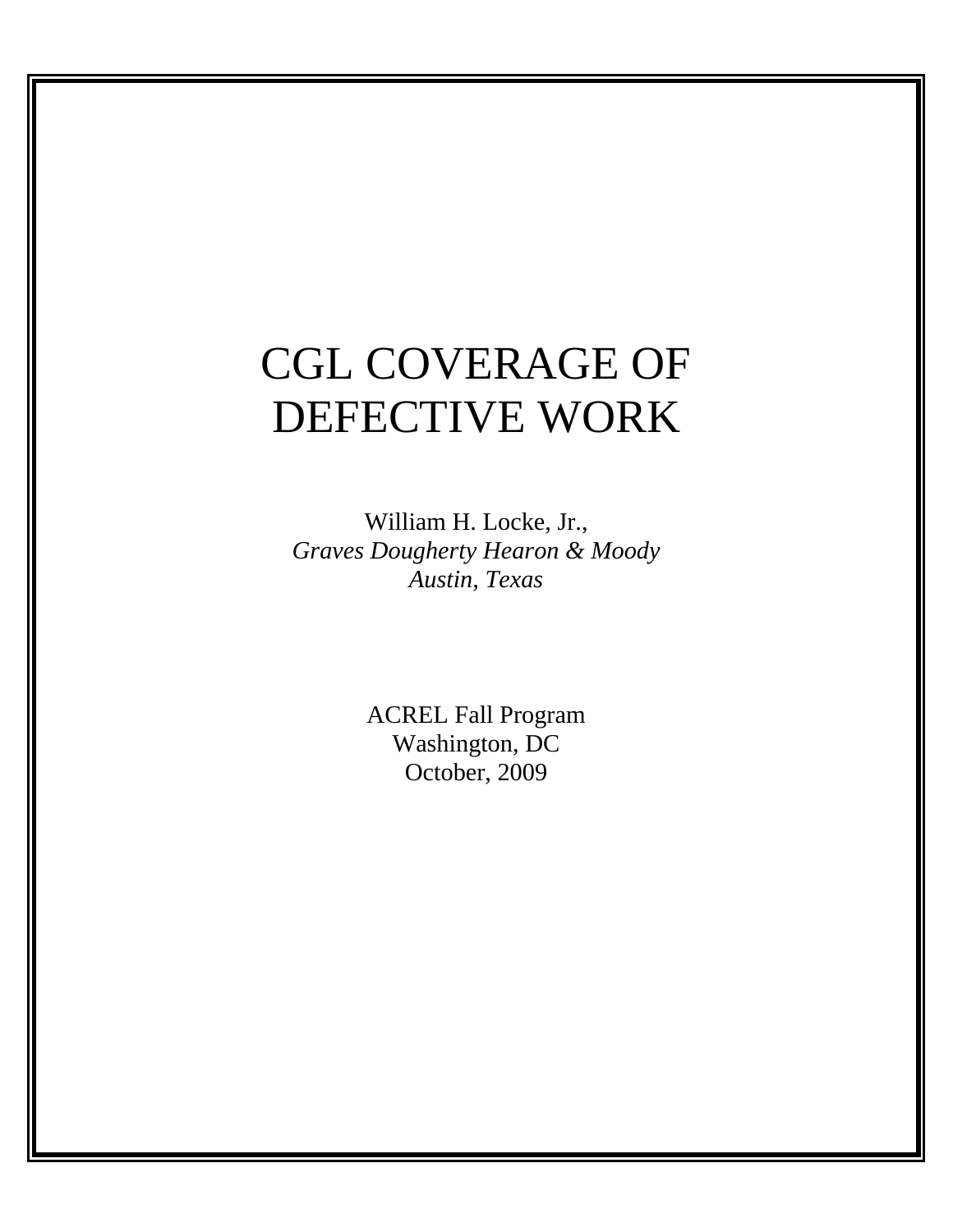#### **USEFUL MATERIALS**

Shapiro & Posner, It Was An Accident: Inadvertent Construction Defects Are An "Occurrence" Under Commercial General Liability Policies, in Vol. 10, No. 2, Coverage, at 3-8 (Winter 2000).

31 A.L.R. $4<sup>th</sup>$  957 Construction and application of provision of liability insurance policy expressly excluding injuries intended or expected by insured.

58 A.L.R.3d 12 Construction and application of clause excluding from coverage of liability policy "completed operations hazards".

BRUNER AND O'CONNOR ON CONSTRUCTION LAW §§ 18 – 49 Commercial General Liability Insurance.

C.J.S. Insurance §430.

1 CONTRACTUAL RISK TRANSFER Strategies for Contract Indemnity and Insurance Provisions XVII. G. 1 *et seq*. Construction Contracts (International Risk Management Institute, Inc. 2009).

Dykes, Occurrences, Accidents, and Expectations: A Primer of These (and Some Other) Insurance-Law Concepts, UTAH L. REV. 831 (2003).

Franco, 30 TORT & INS. L.J. 785 Insurance Coverage for Faulty Workmanship Claims Under Commercial General Liability Policies (Spring, 1995).

Pryor, The Economic Loss Rule on Liability Insurance, 48 ARIZ. L. REV. 905 (2006).

Schneier, 30 CONSTRUCTION LITIGATION RPTR. 11 Under Texas Law, an Exclusion in a Contractor's Liability Policy, for Damage to that Part of the Property Upon Which the Contractor Was "Performing Operations," Does Not Apply to Water Damage During a Prolonged and Complete Suspension of the Work (April 2009).

2 STEMPEL ON INSURANCE CONTRACTS, § 14[13][D] at 14-224.8 and 14-224.9.

Windt, INSURANCE CLAIMS & DISPUTES: REPRESENTATION OF INSURANCE COMPANIES & INSUREDS  $§$  11.3 at 73-74 Existence of an "occurrence" ( $5<sup>th</sup>$  Ed.).

Turner, INSURANCE COVERAGE OF CONSTRUCTION DISPUTES Ch. 6 § 6.46; Ch. 29 Performing Operations Exclusion; Ch. 32 Faulty Workmanship/Incorrectly Performed Work Exclusion (2d Ed.).

The following articles by the author of this Article (Copy at GDHM Website (www.gdhm.com) at bio.): *Additional Insured Endorsements to Liability Policies: Typical Defects and Solutions* in STATE BAR OF TEXAS PROF. DEV. PROGRAM, ADVANCED REAL ESTATE DRAFTING COURSE (2008). *Annotated Risk Management Provisions: Indemnity and Insurance (Focus on TEXAS REAL*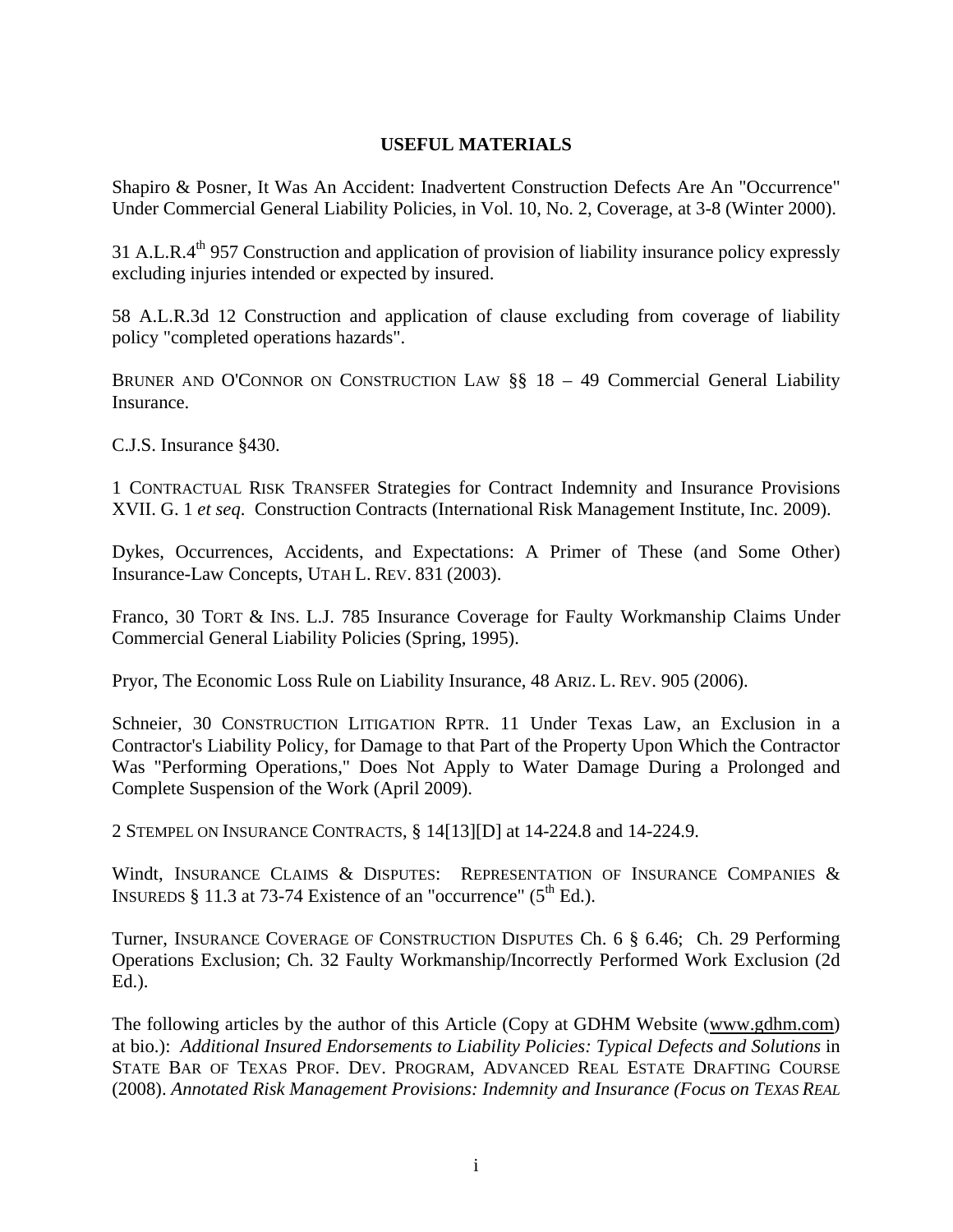*ESTATE FORMS MANUAL Retail Lease)*, in STATE BAR OF TEXAS PROF. DEV. PROGRAM, ADVANCED REAL ESTATE DRAFTING COURSE (2007). *Allocating Extraordinary Risk in Leases: Indemnity/Insurance/Releases and Exculpations/Condemnation (Including a Review of the Risk Management Provisions of the TEXAS REAL ESTATE FORMS MANUAL Office Lease)*, in STATE BAR OF TEXAS PROF. DEV. PROGRAM, ADVANCED REAL ESTATE LAW COURSE (2006). *Fair Forms for Shifting Liability for Personal Injuries Between Landlords and Tenants and Owners and Contractors*, in STATE BAR OF TEXAS PROF. DEV. PROGRAM, ADVANCED REAL ESTATE DRAFTING COURSE (2004). *Risk Management for Landlords, Tenants and Contractors: Through Contractual Provisions for Indemnity, Additional Insureds, Waiver of Subrogation, Limitation, Exculpation and Release Vol. 1 "The Law" and Vol. 2 "The Forms"*, in TEXAS COLLEGE FOR JUDICIAL STUDIES (2003).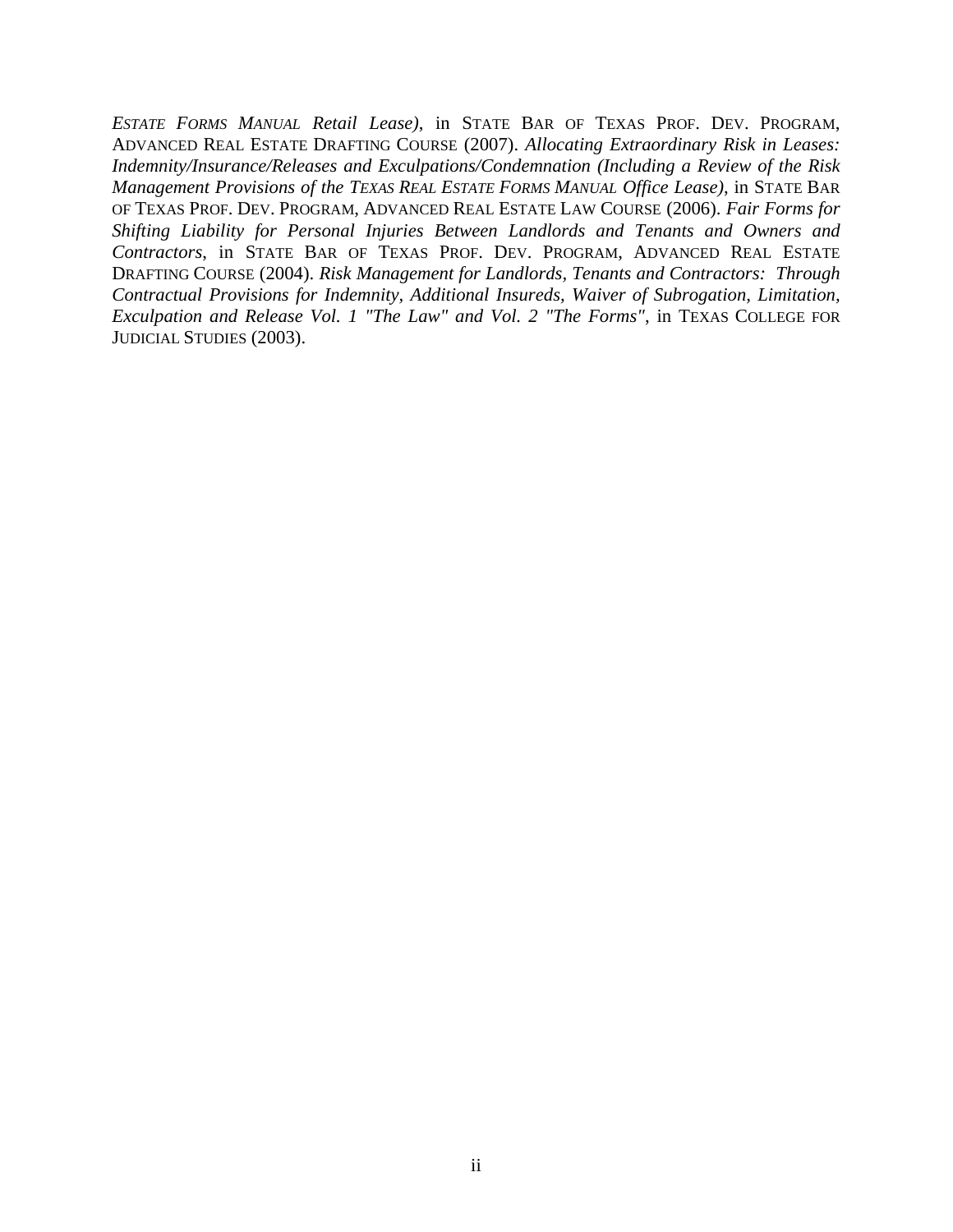# TABLE OF CONTENTS

| I. |    |                |                                                                                                                                    |     |  |  |  |
|----|----|----------------|------------------------------------------------------------------------------------------------------------------------------------|-----|--|--|--|
|    |    |                |                                                                                                                                    |     |  |  |  |
|    |    |                |                                                                                                                                    |     |  |  |  |
|    |    |                |                                                                                                                                    |     |  |  |  |
|    |    |                |                                                                                                                                    |     |  |  |  |
|    | 2. |                |                                                                                                                                    |     |  |  |  |
|    |    | a.             | First View: Intent Irrelevant; Faulty Workmanship Per Se Not an                                                                    |     |  |  |  |
|    |    |                |                                                                                                                                    |     |  |  |  |
|    |    |                | $(1)$ The "Specific Intent Rule" –                                                                                                 |     |  |  |  |
|    |    |                | (2) No Coverage if Act Is Intentional and There                                                                                    |     |  |  |  |
|    |    |                |                                                                                                                                    |     |  |  |  |
|    |    |                | (4) No Coverage if Ultimate Result is a                                                                                            |     |  |  |  |
|    |    |                | (5) No Coverage if Insured Intended Act<br>that Caused Type of Injury that Actually Occurred and Intended                          |     |  |  |  |
|    |    |                |                                                                                                                                    | .14 |  |  |  |
|    |    |                | (7) No Coverage if Insured Intended Some                                                                                           |     |  |  |  |
|    |    | $\mathbf{c}$ . |                                                                                                                                    |     |  |  |  |
|    | 3. |                | Texas, Florida and Tennessee - the "2007 Cases": the Rejection of<br>Negligence, Foreseeability of Damage and Natural and Probable |     |  |  |  |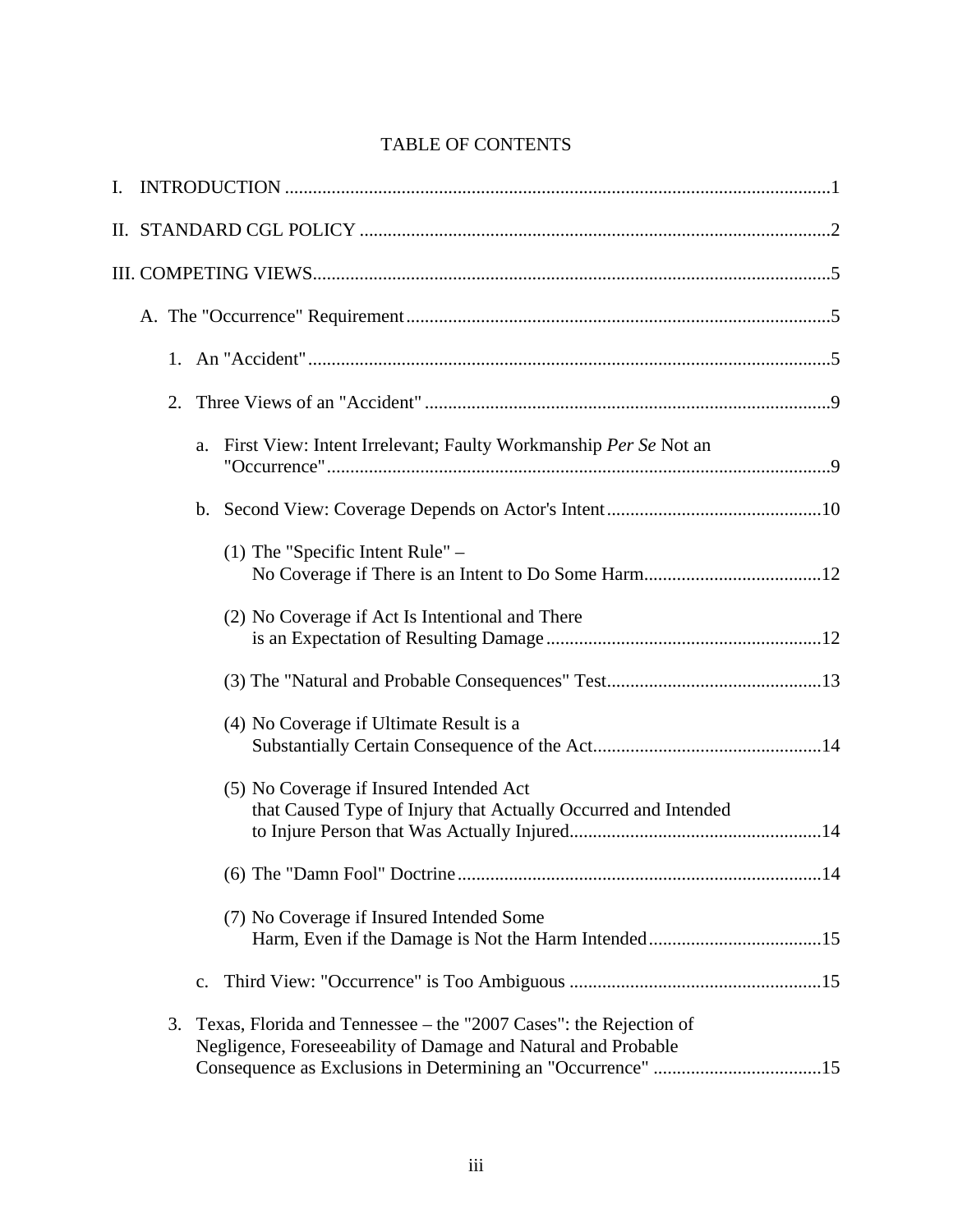|             | 4. |                                                                             |  |
|-------------|----|-----------------------------------------------------------------------------|--|
|             |    |                                                                             |  |
|             |    |                                                                             |  |
| $C_{\cdot}$ |    |                                                                             |  |
|             |    | 1. Exclusion $j(5)$ – the "Ongoing Operations" Exclusion aka the "Property  |  |
|             |    |                                                                             |  |
|             |    |                                                                             |  |
|             |    |                                                                             |  |
|             |    | a.                                                                          |  |
|             |    |                                                                             |  |
|             | 3. | Exclusion 1 - the "Your Work" Exclusion aka the "Completed Operations Work" |  |
|             |    |                                                                             |  |
|             |    | b. Damage to "Your Work" Included in the "Products-Completed"               |  |
|             |    | c. Exclusion Does Not Apply If the Damaged Work Is Performed by a           |  |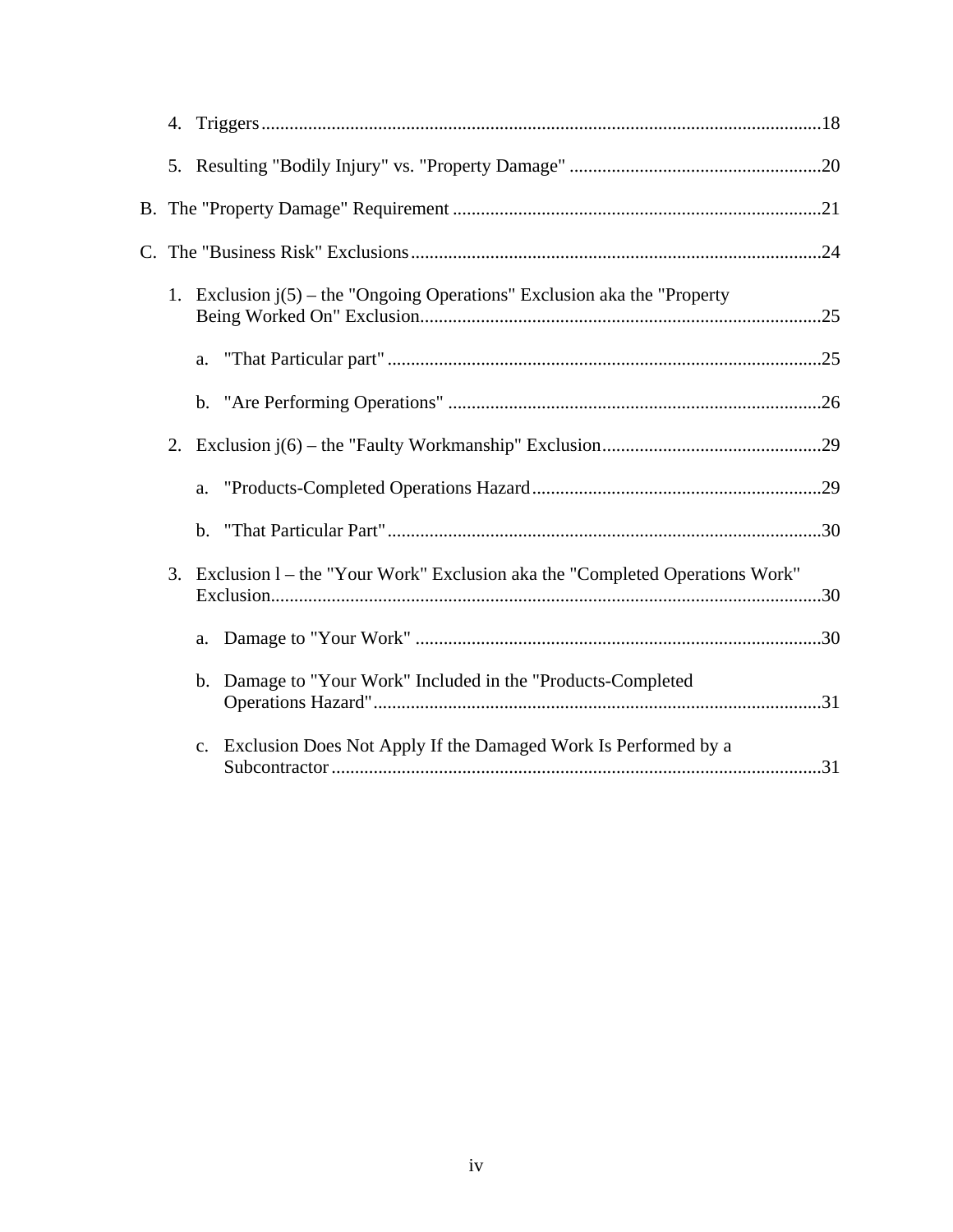#### **CGL COVERAGE OF DEFECTIVE WORK**

#### Bill Locke Graves, Dougherty, Hearon & Moody, Austin, Texas (October 2009)

#### **I. INTRODUCTION**

 $\overline{a}$ 

The most common means of insuring against property damage at a construction site is through "first party" coverage, *e.g.,* builder's risk insurance. Protection of owners, developers, contractors and subcontractors against third party claims (claims by parties other than the parties to the contract, for example, claims by injured employees of the contractor against the owner) is the subject of commercial general liability ("**CGL**") insurance policies. CGL insurance is thus commonly considered to be third party insurance. Contractors have sought to utilize CGL policies as first party insurance to cover property damage occurring at the construction site. Due to defective products and negligently performed work damage can occur to the contractor's work product and even beyond the work to the project.

This Article addresses the issue as to whether the standard CGL policy covers the risk of property damage as a result of an insured contractor's defective work occurring during construction or after operations have been completed. Liability insurers have sought to exclude from the coverage of CGL policies so-called "business risks", those risks thought generally to be under the control of the insured (contractor or subcontractor) and which are not regarded as fortuitous in nature. In crafting policy language (coverage and exclusions) insurers have struggled for decades to draft policy language that clearly and unambiguously covers "accidental" property damage but does not cover uninsurable business risks. The insurance industry has resisted insuring contractor's for property damage caused by "business risks" within the contractor's control. $<sup>1</sup>$ </sup>

Franco, 30 TORT & INS. L.J. 785 Insurance Coverage for Faulty Workmanship Claims Under Commercial

Insurable Risks. One commentator has set out the following as the distinction between an "uninsurable business risk" and an "insurable risk":

Risk may be grossly divided into two types: business risks and insurable risks. Business risks logically involve the success or failure of the particular business, based upon factors such as management's ability to gauge the market, product development/research, and logistics. In order to assure a profit and minimize losses, businesses employ experienced managers, accountants, and other skilled personnel. The risk of profit or loss is thus a distinguishable "business risk." Insurable risks do not hinge on management ability and success; rather, they turn on fortuitous losses. Insurable risks involve statistical loss probability. The application of a statistical abstract to certain factual parameters drives insurance underwriting. Insurable risks are thus fundamentally different from business risks. It follows that commercial general liability insurance policies cover only "insurable risks" and exclude business risks. Insurance coverage is bottomed on the concept of fortuity. Applying this rule in the construction context, truly accidental property damage generally is covered because such claims and risks fit within the statistical abstract. Conversely, faulty workmanship claims generally are not covered, except for their consequential damages, because they are not fortuitous. In short, contractors' "business risks" are not covered by insurance, but derivative damages are. The key issues are whether the contractor controlled the process leading to the damages and whether the damages were anticipated.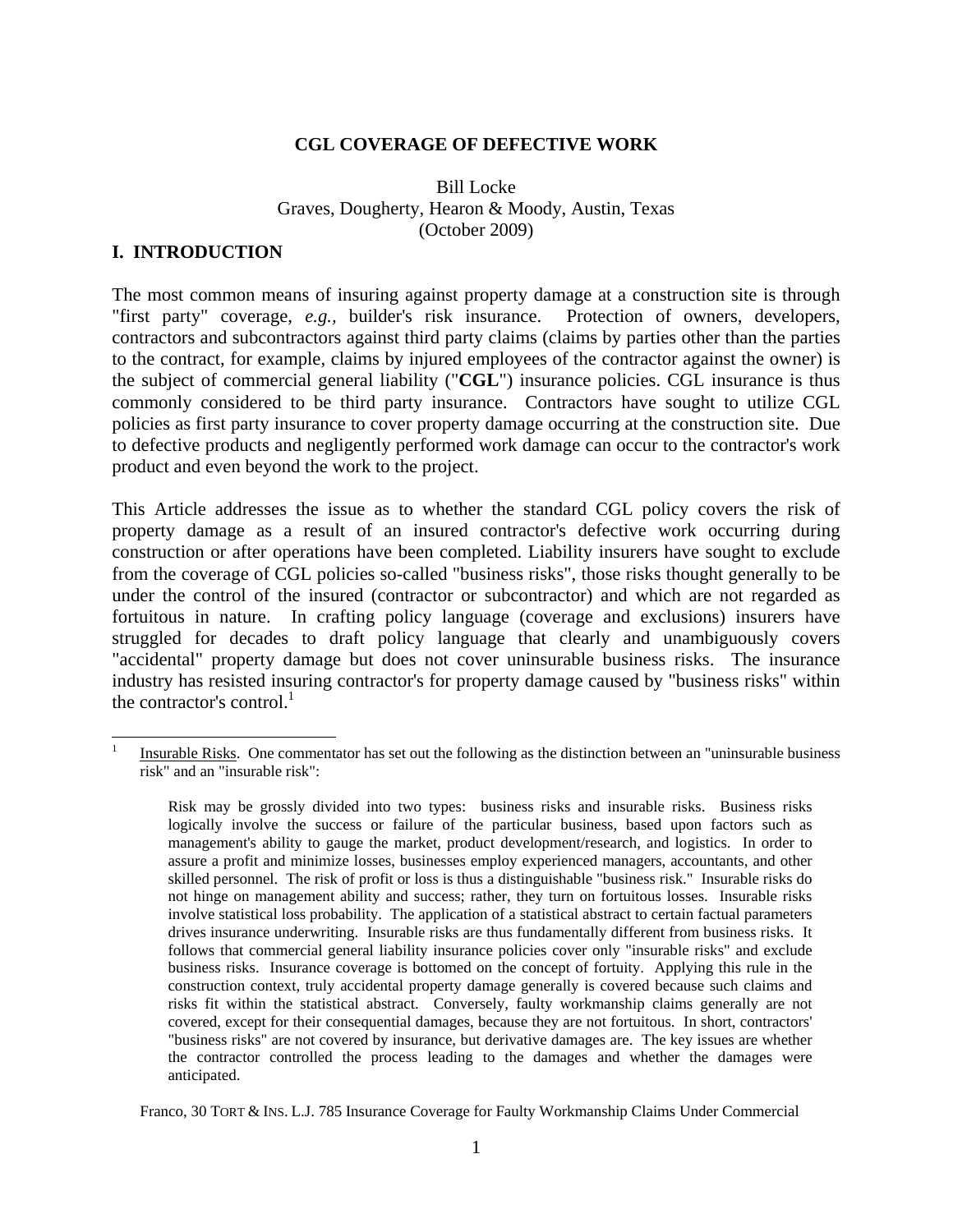This issue has been the subject of considerable litigation. Although the vast majority of cases involve interpretation of the same CGL policy language, there is a marked split of authority. As reviewed below, the recent focus has been on the "property damage" and "occurrence" requirements of the CGL policy, with some courts applying the legal theories of "business risk" and "economic loss" as a means to exclude coverage. In undertaking this approach, these courts have ignored interpreting the policy as a whole and have failed to consider the purpose and scope of the policy's construction-specific exclusions and the exceptions to these exclusions.

# **II. STANDARD CGL POLICY**

The CGL policy published by the Insurance Services Office ("**ISO**") is considered to be the industry-standard policy.<sup>2</sup>

ISO CG 00 01 10 013

# **SECTION I—COVERAGES**

# **COVERAGE A. BODILY INJURY AND PROPERTY DAMAGE LIABILITY <sup>4</sup>**

# **1. Insuring Agreement** <sup>5</sup>

 $\overline{a}$ 

**a.** We will pay those sums that the insured becomes legally obligated to pay as damages because of "bodily injury" or "property damage" to which this insurance applies….

General Liability Policies (Spring, 1995).

- 2 ISO. There are four nationwide insurance advisory organizations that develop standard insurance forms. ISO is the largest national insurance advisory organization. Its forms are considered to be the industry's standard. 1 CONTRACTUAL RISK TRANSFER Strategies for Contract Indemnity and Insurance Provisions (International Risk Management Institute, Inc. 2009).
- 3 ISO Form Numbering System. ISO forms are identified by a designation composed of four elements. The current ISO CGL policy is designated as CG 00 01 10 01. The "CG" prefix identifies the form as part of the ISO commercial general liability form series, introduced originally in 1986. The first set of numbers identifies the "group" to which the form belongs. The second set of numbers identifies the form number for the form within the group. The final four numbers identify the form's revision date (October 2001).
- 4 CGL Coverage Categories. The ISO CGL policy categorizes covered liabilities into three categories: Coverage A for "Bodily Injury" and "Property Damage"; Coverage B for "Personal Injury and Advertising Injury"; and Coverage C for "Medical Payments". Each of these terms is defined in the policy.
- 5 Coverage A – The Insuring Clause. Simply put: "The insured needs to establish its liability arises out of an "occurrence" that resulted in either "bodily injury" or "property damage" and the injury must have occurred during the policy period. These are the requirements of the CGL policy's insuring clause. As a general rule, the insured bears the burden of satisfying the insuring clause requirements. By contrast, the insurer bears the burden of establishing that one or more exclusions limit or eliminate coverage." BRUNER AND O'CONNOR ON CONSTRUCTION LAW § 11:26 Commercial General Liability (CGL) Coverage – What is "Occurrence"? – Florida, Texas, and Tennessee rule "faulty workmanship" an "occurrence".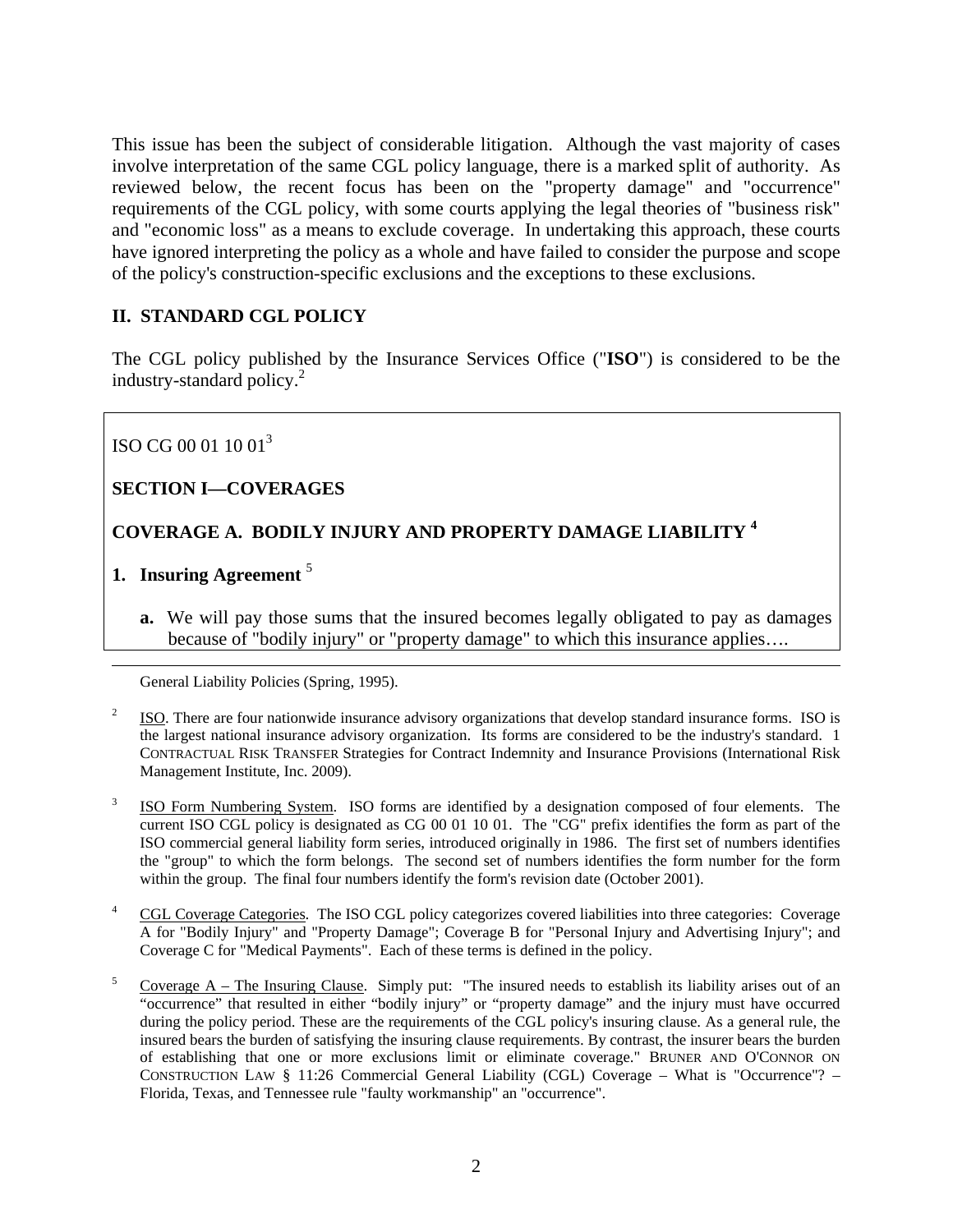**b.** This insurance applies to "bodily injury" and "property damage" only if:

**(1)** The "bodily injury" or "property damage" is caused by an "occurrence" …; (and)

**(2)** The "bodily injury" or "property damage" occurs during the policy period; ….

# **2. Exclusions**

This insurance does not apply to: ...

# **a. Expected or Intended Injury**

"Bodily injury" or "property damage" expected or intended from the standpoint of the insured. ….

# **j. Damage to Property**

"Property damage" to: …

- **(5)** That particular part of real property on which you or any contractors or subcontractors working directly or indirectly on your behalf are performing operations, if the "property damage" arises out of those operations; or
- **(6)** That particular part of any property that must be restored, repaired or replaced because "your work" was incorrectly performed on it.

Paragraph **(6)** of this exclusion does not apply to "property damage" included in the "products-completed operations hazard".

…

# **k. Damage to Your Product** …

 <sup>6</sup> "Physical" Injury to Tangible Property. The standard CGL policy was amended in 1973 to limit the scope of "property damage" coverage to "physical" injury. Like the 1966 amendment mentioned in the next footnote, this amendment was a further attempt to limit the scope of coverage to limit the occasions in which the measure of damages is for diminution in the value of the damaged property. Coverage is still available even after the 1973 amendment if there is a physical manifestation of the property damage even though the measure of damage invoked by the court is diminution in value. *See, e.g., W. E. O'Neil Construction Co. v. National Union & Fire Ins. Co. of Pittsburgh*, 721 F. Supp. 984 (N. D. Ill. 1989) where the court rejected the insurer's argument that the owner's claim was merely for economic loss and did not amount to a claim for "property damage". The court held that there a number of types of economic loss, including diminution in value and loss of use, which might be considered to be "property damage."

<sup>7</sup> "Property". The standard CGL policy was amended in 1966 to add a definition of "property damage" to the policy. This was in response to court cases construing "property damage" as including diminution in value damages.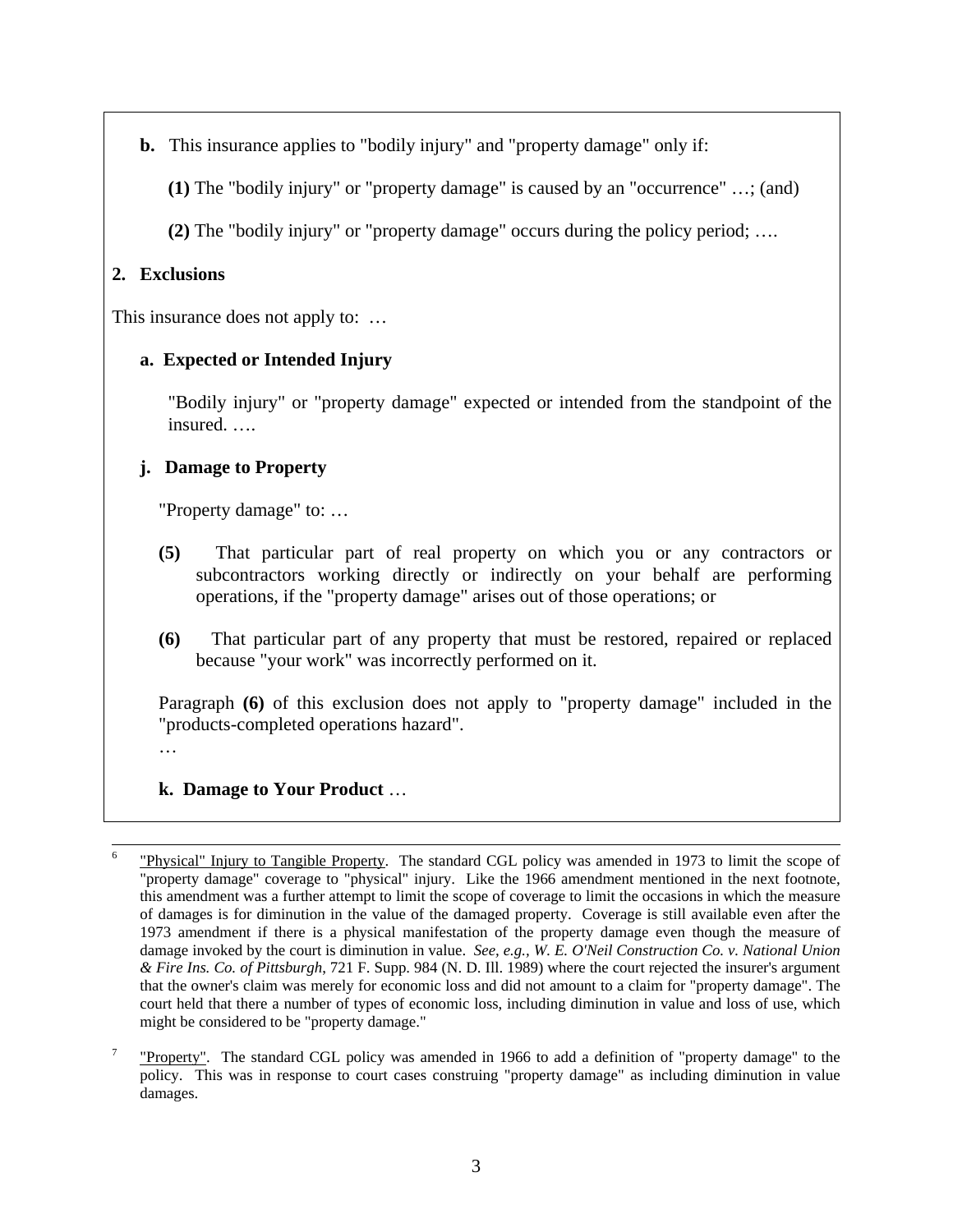# **l. Damage To Your Work**

"Property damage" to "your work" arising out of it or any part of it and included in the "products-completed operations hazard".

This exclusion does not apply if the damaged work or the work out of which the damage arises was performed on your behalf by a subcontractor.

# **SECTION IV—DEFINITIONS**

- **13.** "Occurrence" means an accident, including continuous or repeated exposure to substantially the same general harmful conditions.
- **16.** "Products-completed operations hazard":
	- **a.** Includes all "bodily injury" and "property damage" occurring away from premises you own or rent and arising out of "your product" or "your work" except: …
		- **(2)** Work that has not yet been completed or abandoned. However, "your work" will be deemed completed at the earliest of the following times:
			- **(a)** When all of the work called for in your contract has been completed.
			- **(b)** When all of the work to be done at the job site has been completed if your contract calls for work at more than one job site.
			- **(c)** When that part of the work done at a job site has been put to its intended use by any person or organization other than another contractor or subcontractor working on the same project.

Work that may need service, maintenance, correction, repair or replacement, but which is otherwise completed, will be treated as completed.

- **17.** "Property damage" means:
	- **a.** Physical<sup>6</sup> injury to tangible<sup>7</sup> property, including all resulting loss of use of that property. All such loss of use shall be deemed to occur at the time of the physical injury that caused it; or
	- **b.** Loss of use of tangible property that is not physically injured. All such loss of use shall be deemed to occur at the time of the "occurrence" that caused it.
- **22.** "Your work":
	- **a.** Means:
		- **(1)** Work or operations performed by you or on your behalf; and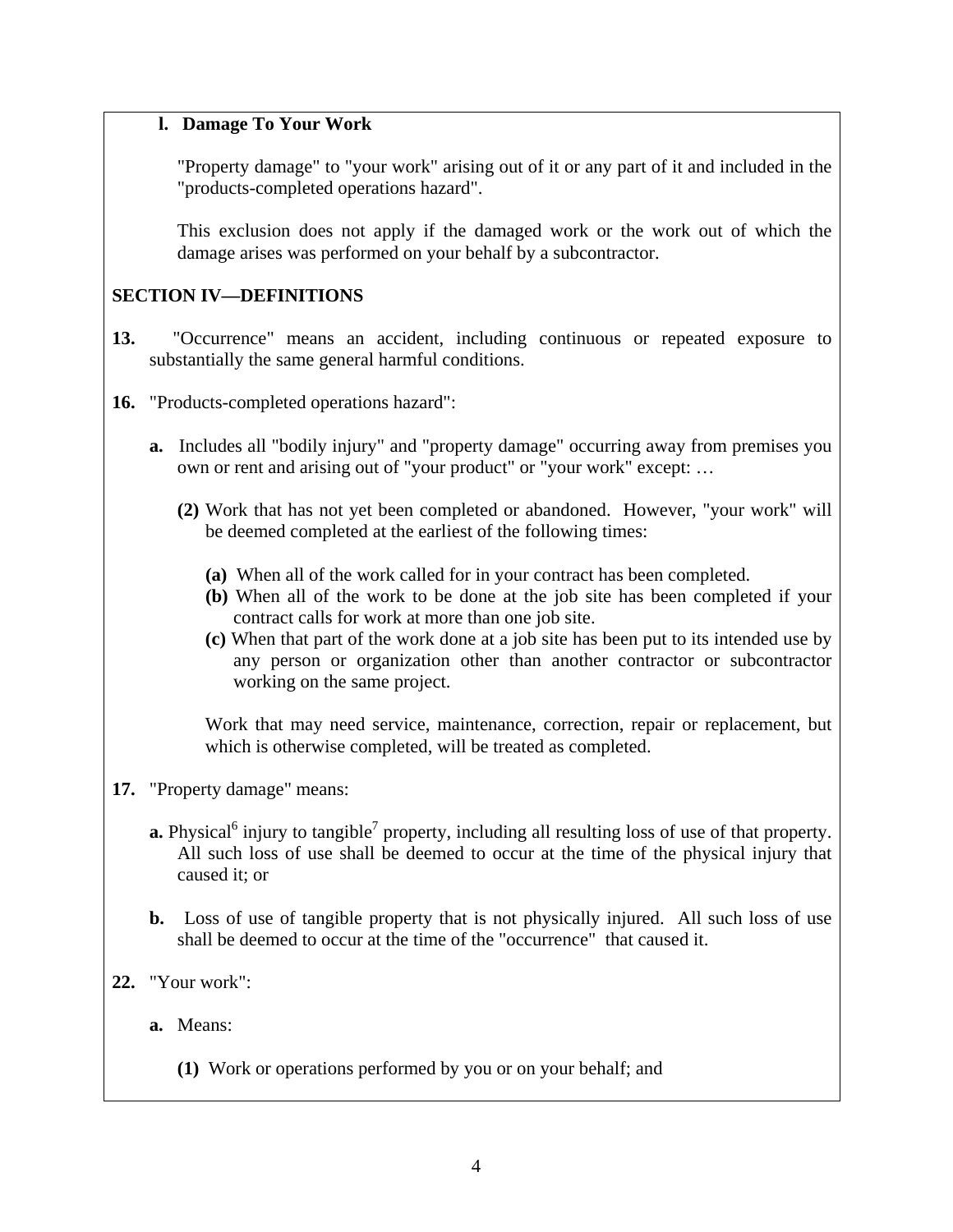**(2)** Materials, parts or equipment furnished in connection with such work or operations.

- **b.** Includes
	- **(1)** Warranties or representations made at any time with respect to the fitness, quality, durability, performance or use of "your work," and
	- **(2)** The providing of or failure to provide warnings or instructions.

#### **III. COMPETING VIEWS**

#### **A. The "Occurrence" Requirement**

#### **1. An "Accident"**

 $\overline{a}$ 

The standard policy definition of an "occurrence" is set out in Paragraph 13. The policy defines occurrence as an "accident". However, the term "accident" is not defined and its definition is left to the courts. This circumstance has lead to a range of definitions and determinations of coverage.<sup>8</sup>

Decisions Finding Faulty Workmanship Not a Basis for an "Occurrence":

 Ark. *Nabohlz Const., Corp. St. Paul Fire and Marine Ins. Co.,* 354 F.Supp.2d 917 (E. D. Ark. 2005) – Suit to recover cost to repair faulty roof did not allege an "occurrence".

 Illinois. *Viking Const. Management, Inc. v. Liberty Mut. Ins. Co.*, 358 Ill. App. 3d 34, 294, Ill. Dec. 478, 831 N.E.2d 1 (1<sup>st</sup> Dist. 2005) - wall collapse caused by defective construction not covered as complaint did not allege property damage caused by an occurrence; collapse of wall under natural and ordinary circumstances did not constitute "occurrence" within the meaning of CGL policy.

 Indiana. *Amerisure, Inc. v. Wurster Const. Co., Inc.,* 181 N.E.2d 998 (Ind. Ct. App. 2004), decision clarified on reh'g, 822 N.E.2d 1115 (Ind. Ct. App. 2005) - defective exterior insulation finish system was not an "occurrence".

 Ill. *Stoneridge Development Co., Inc. v. Essex Ins. Co.,* 888 N.E.2d 633 (Ill. 2d Dist), app. denied 897 N.E.2d 264 (Ill. 2008) - cracks that developed in home "were not an unforeseen occurrence that would qualify as an 'accident' because they were the natural and ordinary consequences of defective workmanship"; *Cincinnati Ins. Co. v. Tayor-Morely, Inc.* 556 F. Supp.2d 908 (S.D. Ill. 2008) - developer's allegedly faulty construction of homes did not constitute an "accident" or "occurrence".

Md. *OneBeacon Ins. v. Metro Ready-Mix, Inc.,* 427 F. Supp. 2d 574 (D. Md. 2006) - concrete manufacturer's provision of defective grout that was insufficient to support pile caps did not involve an accident within the policy definition of "occurrence".

 Mo. *Hartford Ins. Co. of the Midwest v. Wyllie*, 396 F. Supp. 2d 1033 (E. D. Mo. 2005) - suit against seller of condominium alleging intentional misrepresentation for failing to disclose problems and defects with roof and heating systems did not allege an "occurrence"; *Charles Hampton's A-1 Signs, Inc. v. American States Ins. Co.*, 225 S.W.3d 482 (Tenn. Ct. App. 2006 app. denied 2007) – applying Missouri law; *J. E. Jones Const.* 

<sup>8</sup> Split of Authority – "No Occurrence"; "Occurrence". The following case summaries are quoted from footnotes in BRUNER AND O'CONNOR ON CONSTRUCTION LAW.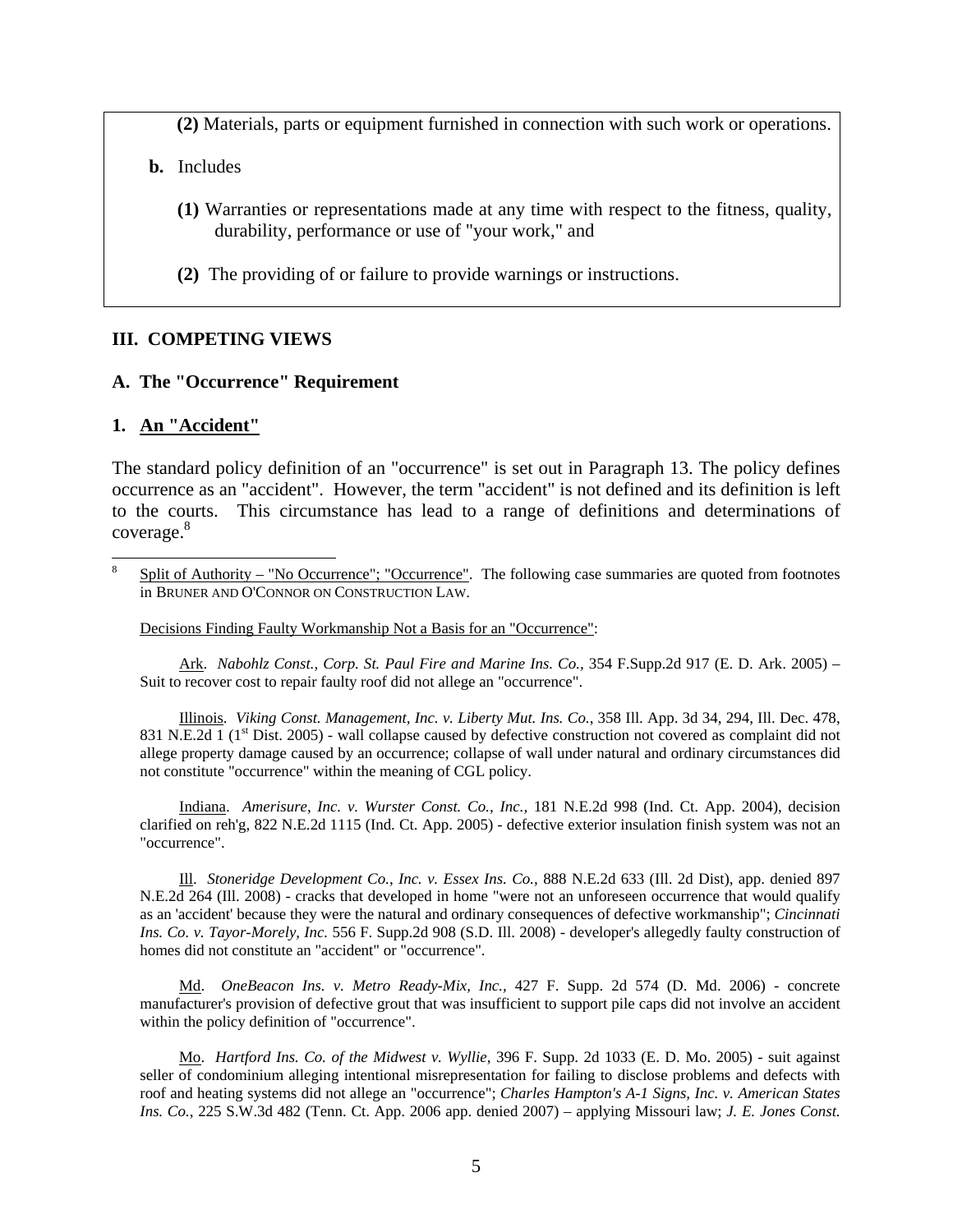*Co. v. Chubb & Sons, Inc.* 486 F.3d 337 (8th Cir. 2007) – applying Missouri law; *St. Paul Fire and Marine Ins. Co. v. Building Const. Enterprises, Inc.*, 484 F. Supp.2d (W.D. Mo. 2007).

ND. *Century Sur. Co. v. Demolition & Dev., Ltd*, 2006 WL 163174 (N. D. Ill. 2006) - misidentifying building for demolition was not an "occurrence".

Oh. *Westfield Cos. v. Gibbs*, 2005 WL 1940305 (Oh. Ct. App. – 11<sup>th</sup> Dist. 2005) – property owner's action against contractor alleging fraud and trespass did not satisfy occurrence element; and later case at 2006 WL 120041 – damages resulting from contractor's delay was not an "accident" and therefore did not arise for an "occurrence".

Or. *Oak Crest Const. Co. v. Austin Mutual Ins. Co.*, 998 P.2d 1254 (Or. 2006).

 Pa. *Millers Capital Ins. Co. v. Gambone Bros. Development Co., Inc.* 941 A.2d 706 (Pa. 2007), app. denied. 963 A.2d 471 (Pa. 2008) - defective drywall resulting in delamination, pealing and disfigurement, which compromised structural integrity, was not caused by an accident and, thus, the policy provided no coverage as there was no "occurrence" ; *Kvaerner Metals Div. of Kvaerner U.S., Inc. v. Commercial Union Ins. Co.*, 589 Pa. 317, 908 A.2d 888 (Pa. 2006) - failure to construct coke oven battery properly such that oven walls spalled, rod housings bowed, and ovens cracked paver bricks was not an accident and, therefore, was not an "occurrence".

 S.C. *L-J, Inc. v. Bituminous Fire and Marine Ins. Co.*, 366 S.C. 117, 621 S.E.2d 33 (S. C. 2005) – poor workmanship resulting in roads that deteriorated much more quickly than normal did not amount to an "occurrence".

 Wash. *Mid-Continent Cas. Co. v. Williamsburg Condominium Ass'n,* 2006 WL 2927664 (W. D. Wash. 2006) - property damage to condominiums caused by builder's breach of contract and/or breach of warranty could not be regarded as an "occurrence".

 W. Va. *Webster County Solid Waste Authority v. Brackenrich & Associates, Inc.* 217 W.Va. 304, 617 S.E.2d 851 (W. Va. 2005) - defective workmanship by engineering firm hired to design and supervise the construction of upgrades to a county land fill was not an "occurrence".

Decisions Finding Faulty Work a Basis for an "Occurrence":

-

Ariz. *Lennar Corp. v. Auto-Owners Ins. Co.*, 151 P.3d 538 (Ariz. Ct. App. Div. 1 2007).

 Ark. *U.S. Fidelity & Guar. Co. v. Continental Cas. Co.*, 120 S.W.3d 556 (Ark. 2003) - "First, we must consider whether there was an occurrence. Appellants argue that the 'occurrence' that gave rise to the property damage was Ray's defective workmanship on the Wal-Mart projects. The policy defines an 'occurrence' as 'an accident.' We have defined an 'accident' as 'an event that takes place without one's foresight or expectation—an event that proceeds from an unknown cause, or is an unusual effect of a known cause, and therefore not expected.' Because the policy has defined 'occurrence,' and because we have defined 'accident,' we conclude that the remaining fact question which must be resolved in this case before coverage can be determined is whether Ray's workmanship on the Wal-Mart projects constituted an 'accident.'" The court noted that there is a split of authority on whether defective workmanship is an accident and therefore an "occurrence" under a general liability policy.

 Cal. *McGranahan v. insurance Corp. of NY*, 544 F. Supp.2d 1052 (E.D. Call 2008) - "occurrence" alleged where complaint was neutral regarding whether insured intended to install moldy drywall, as it only asserted it installed moldy drywall.

 Colo. *Hoang v. Monterra Homes (Powederhorn) LLC,*, 129 P.3d 1028 (Colo. Ct. App. 2005), as modified on denial of reh'g and cert. granted - claim that homebuilder was negligent in constructing homes on unsuitable site containing expansive soils alleged an "occurrence".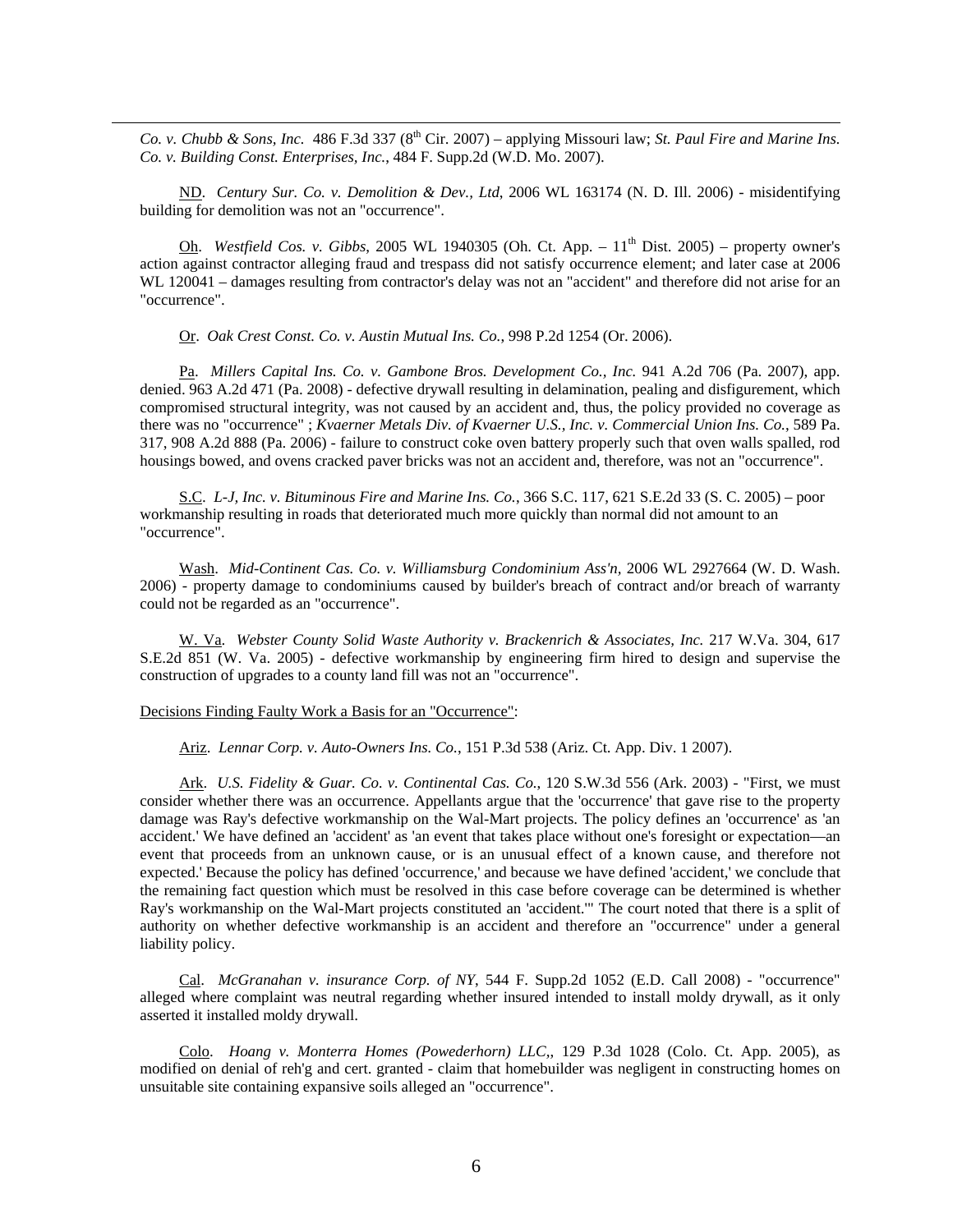Fla. *U. S. Fire Ins. Co. v. J.S.U.B., Inc.*, 979 So.2d 871 (Fla. 2007). See discussion in this Article.

-

 Ga. *SawHorse, Inc. v. Southern Guar. Ins. Co. of Georgia*, 269 Ga. App. 493, 604 S.E.2d 541 (Ga. 2004) - "Southern Guaranty has cited no Georgia authority supporting its apparent claim that faulty workmanship cannot constitute an 'occurrence' under a general commercial liability policy. And this claim runs counter to case law finding that policies with similar 'occurrence' language provide coverage for 'the risk that. . . defective or faulty workmanship will cause injury to people or damage to other property.' Furthermore, Southern Guaranty has pointed to no evidence that SawHorse intended for the faulty workmanship to occur. Under these circumstances, Southern Guaranty is not entitled to summary judgment based on the 'occurrence' language in the policy."

 Ind. *Indiana Ins. Co. v. Alloyd Insulation Co.,* 2002 WL 1770491 (Ohio Ct. App. 2d Dist. Montgomery County 2002) - corrosion and consequential property damage from faulty roof due to defective workmanship constituted an "accident" and thus an "occurrence".

 Kan. *Lee Builders, Inc. v. Farm Bureau Mut. Ins. Co.,* 33 Kan. App.2d 504, 104 P.3d 997 (Kan. 2005) damage that occurs over time as a result of defective materials or workmanship in the construction of a home and leads to structural damage is an "occurrence"; 281 Kan. 844, 137 P.3d 486 (Kan. 2006) - homeowners' claim for property damage from window leaks against general contractor constituted an "occurrence" as there is nothing in the basic coverage language of the CGL policy to support any definitive tort/contract line of demarcation for purposes of determining coverage.

 Ky. *Bituminous Cas. Corp. v. Kenway Contracting, Inc.*, 240 S.W.3d 633 (Ky. 2007) - intentional act of contractor's employee in demolishing part of home, allegedly because contractor had not communicated to employee that the project was limited to demolishing the home's carport, constituted an "accident" and therefore was an "occurrence," within the meaning of CGL policy.

 La. *Broadmoor Anderson v. National Union Fire Ins. Co. of Louisiana*, 912 So.2d 400 (La. Ct. App.2d Cir. 2005) - defective ceramic tile and stone work resulting in water infiltration constituted an "occurrence"; *North American Treatment Systems, Inc. v. Scottsdale Ins. Co., 943 So.2d 429 (La. Ct. App. [1<sup>st</sup> Cir.] 2006),* writ denied, 2007 WL 781850 and 2007 WL 781854 - claims of negligent work resulting in a collapse at a wastewater treatment plant clearly claimed damages by reason of an "occurrence".

 Minn. *O'Shaughnessy v. Smuckler Corp.*, 543 N.W.2d 99 (Minn. Ct. App. 1996) abrogated on other grounds by *Gordon v. Microsoft Corp.*, 645 N.W.2d 393 (Minn. 2002).

 Mo. *Columbia Mut. Ins. Co. v. Epstein*, 239 S.W.3d 667 (Mo. Ct. App. E.D. 2007) - defect in concrete purchased for house foundation was "accident" and, thus, "occurrence"; *American States Ins. Co. v. Herman C. Kempker Const. Co., Inc.,* 71 S.W.3d 232 (Mo. Ct. App. W.D. 2002) - developer's claim that insured contractor negligently misrepresented construction of street in development potentially was an "occurrence" and therefore, insurer had a duty to defend.

Oh. *Dublin Bldg. Sys. v. Selective Ins. Co. of South Carolina*, 874 N.E.2d 788 (Ohio Ct. App. 10<sup>th</sup> Dist. Franklin County 2007) - property damage, including mold contamination, caused by exterior stucco subcontractor, who failed to properly seal office building's exterior walls, constituted an insurable "occurrence"; *Erie Ins. Exchange v. Colony Dev. Corp.* 736 N.E.2d 941 (Ohio Ct. App. 10<sup>th</sup> Dist. Franklin County 2006); *Victoria's Secret Stores, Inc. v. Epstein Contracting, Inc.,* 2002 WL 723215 (Ohio Ct. App. 10th Dist. Franklin County 2002) - collapse of store's ceiling was an "accident" and, therefore, an "occurrence" within the meaning of contractor's CGL policy, but express contractual liability exclusion applied to shield insurers from liability.

 Pa. *Kvaerner Metals Div. of Kvaerner U.S., Inc. v. Commercial Union Ins. Co.,* 2003 Pa Super 149, 825 A.2d 641, 654 (Pa. 2003) - "In the instant case, the damage at issue is not the absence of the grout or the size of the grout spaces but the deformation and deflection of the brick work, tie rods and roof of the battery which occurred after the battery was placed in use. Whether that damage was caused in whole or in part by the torrential rains of October 31st and November 1st, or by some other event during the heatup of the battery, we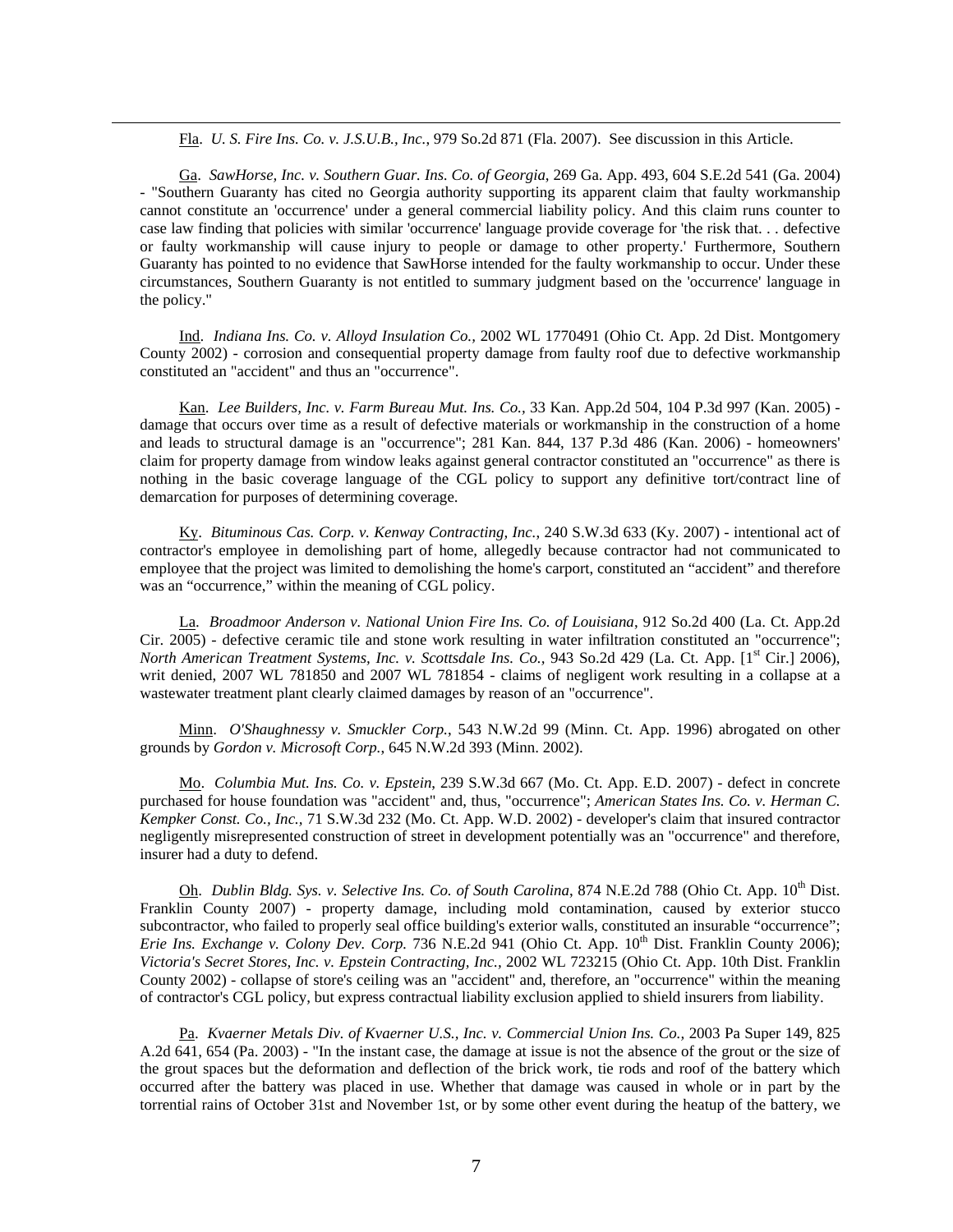are not hesitant to conclude that the physical damage to the battery constituted an occurrence for which the policies provide coverage *UNLESS* otherwise precluded by one of the exclusions set forth in the policy."

-

 N.D. *ACUITY v. Burd & Smith Const., Inc.,* 721 N.W.2d 33, 39-40 (N.D. 2006) - "We agree with the rationale of those courts holding that faulty workmanship causing damage to property other than the work product is an accidental occurrence for purposes of the CGL policy. . . . Here, the Kailliers allege damage to the interior of the apartment building. We conclude that claim is the type of risk covered by a CGL policy and constitutes an 'occurrence' under ACUITY's policy."

 Neb. *Auto-Owners Ins. Co. v. Home Pride Companies, Inc.*, 268 Neb. 528, 684 N.W.2d 571, 577-78 (Neb. 2004) - "Although it is clear that faulty workmanship, standing alone, is not covered under a standard CGL policy, it is important to realize that there are two different justifications for this rule. On the one hand, the rule has been justified on public policy grounds, primarily on the long-founded notion that the cost to repair and replace the damages caused by faulty workmanship is a business risk not covered under a CGL policy. Today, the business risk rule is part of standard CGL policies in the form of "your work" exceptions to coverage. Therefore, the business risk rule does not serve as an initial bar to coverage, but, rather, as a potential exclusion, via the "your work" exclusions, if an initial grant of coverage is founded. . . . Important here, although faulty workmanship, standing alone is not an occurrence under a CGL policy, an accident caused by faulty workmanship is a covered occurrence. . . . In the instant case, [insureds' subcontractors] negligently installed shingles on a number of apartments, which caused the shingles to fall off. Additionally, the amended petition alleged that as a consequence of the faulty work, the roof structures and buildings have experienced substantial damage. This latter allegation represents an unintended and unexpected consequence of the contractors' faulty workmanship and goes beyond damages to the contractors' own work product. Therefore, the amended petition properly alleged an occurrence within the meaning of the insurance policy."

 S.C. *Auto Owners Ins. Co., Inc. v. Newman*, 2008 WL 648546 (S.C. 2008) - water intrusion and resulting damage was an "occurrence" covered under the policy; *L-J, Inc. v. Bituminous Fire and Marine Ins. Co.* 350 S.C. 549, 567 S.E.2d 489 (S. C. Ct. App. 2002) - deterioration and failure of roads from repeated water runoff was an "accident" and, therefore, an "occurrence" and subcontractor exception to policy's business risk exclusion restored coverage otherwise excluded under the policy.

 S.D. *Corner Const. Co. v. U. S. Fidelity and Guar. Co.,* 2002 S.D. 5, 638 N.W.2d 887 (S.D. 2002) failure to fill voids between studs with insulation and to securely attach the vapor barrier was an "accident" resulting in property damage.

 Tenn. *Travelers Indem. Co. of America v. Moore & Associates, Inc.,* 216 S.W.3d 302, 308-09 (Tenn. 2007) – see discussion in this Article; and *State Farm Fire and Cas. Co. v. McGowan*, 421 F.3d 433, 2005 FED App. 0374P ( $6<sup>th</sup>$  Cir. 2005) - holding that an insured's negligence was an "occurrence" under an insurance policy because it was unintended and unforeseen.

 Tex. *Lamar Homes, Inc. v. Mid-Continent Cas. Co.*, 242 S.W.3d 1 (Tex. 2007), answer to certified question conformed to, 501 F.3d 435 ( $5<sup>th</sup>$  Cir. 2007) – see discussion in this Article; and *CU Lloyd's of Texas v*. *Main Street Homes, Inc.,* 79 S.W.3d 687 (Tex. App.—Austin 2002) - homeowners' allegations that general contractor built homes after learning that foundation designs were inadequate for soil conditions and failed to disclose that knowledge to purchasers stated an "accident" and thus an "occurrence". *King v. Dallas Fire Ins. Co.* 45 Tex. Sup. Ct. J. 715, 2002 WL 1118438 (Tex. 2002), op. withdrawn and superseded on reh'g on other grounds, 85 S.W.3d 185 (Tex. 2002) - liability insurer owed duty to defend employer accused of negligently hiring and supervising employee accused of battery, because the employer's negligent hiring constituted an "occurrence"; *Lennar Corp. v. Great American Ins. Co.*, 2005 WL 1324833 (Tex. App.—Hou. [14<sup>th</sup> Dist.] 2005) - suit to recover costs paid to repair water damage and replace defective exterior insulation and finish systems on hundreds of homes built in the Houston area in the late 1990s alleged an "occurrence", and 200 S.W.3d 651 (Tex. App. Hou. [14<sup>th</sup> Dist.] 2006, writ granted) - homebuilder's negligent construction of homes using defective exterior insulation and finish system constituted an "occurrence" within scope of CGL and commercial umbrella liability policies; *Mid-Continent Cas. Co. v. JHP Dev., Inc.*, 2009 WL 189886 (5<sup>th</sup> Cir. [Tex.] 2009) - faulty workmanship allegations against contractor in the construction of five condominiums that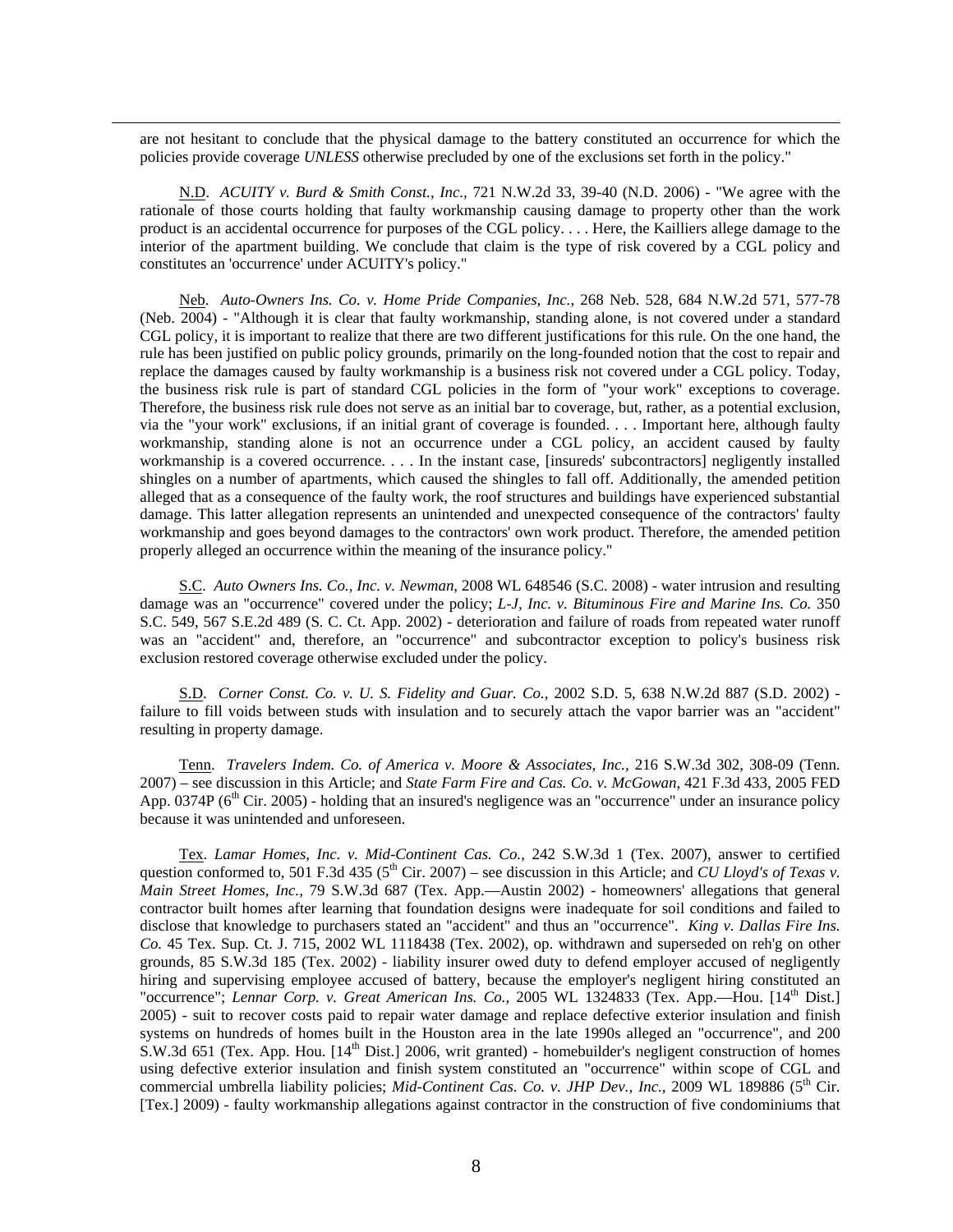#### **2. Three Views of an "Accident"**

 $\overline{\phantom{a}}$ 

The following are three views adopted by courts as to determining whether faulty workmanship constitutes an "accident" and thus an "occurrence".

#### **a. First View: Intent Irrelevant; Faulty Workmanship** *Per Se* **Not an "Occurrence"**

Some courts find that faulty workmanship *per se* can not trigger a covered "occurrence."<sup>9</sup> Some

resulted in water leakage was an occurrence; *Pine Oak Builders, Inc. v. Great American Lloyds Ins. Co.*, 2006 WL 1892669 (Tex. App.—Hou.  $[14^{\text{th}}$  Dist.] 2006) - property damage caused by defective construction may constitute an "occurrence" if it is inadvertent and results in damage to the insured's own work, the result of which is unintended and unexpected, *rev'd on other grounds Pine Oak Builders' Inc. v. Great American Lloyds Ins. Co*., 279 S.W.3d 650 (Tex. 2009) – see discussion in this Article.

 Utah. *Great American Ins. Co. v. Woodside Homes Corp.*, 448 F. Supp.2d 1275 (D. Utah 2006) subcontractor's faulty work causing cracks in building foundation, basement floor, and driveway involved an occurrence such that breach of warranty claim and breach of contract claim were potentially covered.

Wash. *Mid-Continent Cas. Co. v. Titan Const. Corp.* 281 Fed. Appx. 766 (9<sup>th</sup> Cir. 2008) - negligent construction of condominium that resulted in breach of contract and breach of warranty claims constituted "occurrence" under CGL policy.

 Wisc. *American Family Mut. Ins. Co. v. American Girl, Inc.*, 673 N.W.2d 65, 76 (Wis. 2004) - "American Family argues that because Pleasant's claim is for breach of contract/breach of warranty it cannot be an "occurrence," because the CGL is not intended to cover contract claims arising out of the insured's defective work or product, but this is by operation of the CGL's business risk exclusions, not because a loss actionable only in contract can never be the result of an "occurrence" within the meaning of the CGL's initial grant of coverage. This distinction is sometimes overlooked and has resulted in some regrettably overbroad generalizations about CGL policies in our case law."; *1325 North Van Buren, LLC v. T-3 Group, Ltd.*, 284 Wis.2d 387, 2005 WI. App. 121, 701 N.W.2d 13 (Ct. App. 2005), review granted 2005 WI. 150, 286 Wis.2d 97, 705 N.W.2d 659 (Wis. 2005) - CM-at-risk failures that result in property damage and delays were an occurrence; *Glendenning's Limestone & Ready-Mix Co., Inc. v. Reimer*, 721 N.W.2d 704 (Wis. Ct. App. 2006) concluding, after a detailed discussion, that "occurrence" is not equivalent to faulty workmanship, but rather faulty workmanship may result in an "occurrence" and, in this case, where pleading alleges that the rubber mats that subcontractor improperly installed were damaged by a scraper that cleans manure from them is a claim for property damage caused by an occurrence in that the damage was not intended or anticipated and that it was also not intended or anticipated that using the scraper to clean the manure off the mats would damage the mats; *Stuart v. Weisflog's Showroom Gallery, Inc.,* 722 N.W.2d 766 (Wis. Ct. App. 2006, review granted), 727 N.W.2d 34 (Wis. 2006) - insured's misrepresentations that it was a licensed architect and familiar with building code requirements qualified as "occurrences" per its insurance policy because intent to deceive is not a necessary element of homeowners' cause of action.

9 Faulty Workmanship Not Grounds for an "Occurrence". *DCB Const. Co., Inc. v. Travelers Indem. Co. of Illinois*, 225 F.Supp.2d 1230 (D. Colo. 2002) - no accident where contractor had to tear down walls and rebuild them because they did not meet specifications for sound transmission; *Monticello Ins. Co. v. Wil—Freds Const., Inc.* 661 N.E.2d 451 (Ill. 2d Dist. 1996); *State Farm Fire and Cas. Co. v. Tillerson*, 334 Ill. App.3d 404, 777 N.E.2d 986 (Ill. 5<sup>th</sup> Dist. 2002) - construction defects not an "occurrence" as they were ordinary consequence of contractor's improper work; *Hawkeye-Security Ins. Co. v. Vector Const. Co.*, 460 N.W.2d 329 (1990); *ACS Const. Co., Inc. of Mississippi v. CGU,* 332 F.3d 885, 889 (5<sup>th</sup> Cir. [Miss.] 2003) - "The faulty workmanship of the waterproofing membrane resulting in the leaks does not constitute an 'occurrence' under the policy."; *Cincinnati Ins. Co. v. Venetian Terrazzo, Inc.*, 198 F. Supp.2d 1074 (E.D. Mo. 2001) - alleged negligence in pouring concrete subfloor did not constitute an accident or an "occurrence" and therefore insurer had no duty to defend; *L-J, Inc. v. Bituminous Fire and Marine Ins. Co.*, 2004 WL 1775571 (S.C. 2004) - premature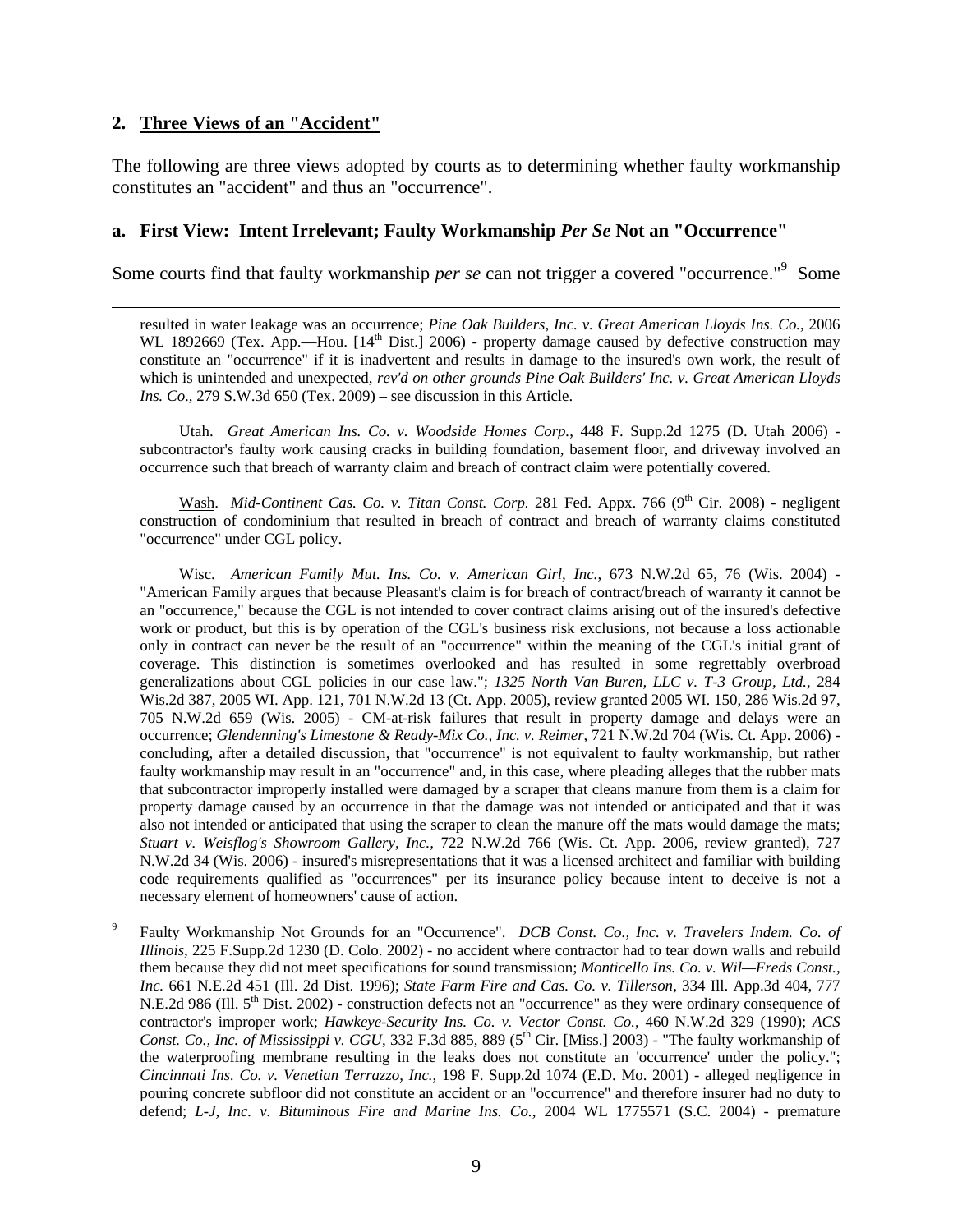courts ground their decision of no occurrence on the rationale that CGL insurance is not intended to protect an insured from having to repair or replace improperly performed work.<sup>10</sup> These courts hold that such losses are an "expectation" loss, and to hold otherwise would be to encourage poor workmanship. These courts do not base their opinion on the terms of the policy but on "public policy". Some courts falling into this line of reasoning compare use of CGL policies for this purpose as an attempt to substitute a CGL policy for a performance bond.<sup>11</sup> These courts overlook the fact that property damage may be covered by both a CGL policy and a performance bond, but for different purposes.

#### **b. Second View: Coverage Depends on Actor's Intent**

 $\overline{\phantom{a}}$ 

The majority of courts focus on the intent of the actor.<sup>12</sup> However, since most action involves a

deterioration of roads as a result of faulty workmanship was not caused by an "occurrence"; *ProDent, Inc. v. Zurich U.S.*, 33 Fed. Appx. 32 (3<sup>rd</sup> Cir. 2002) - negligence in installing copper pipes instead of PVC called for by drawings was not an "occurrence" within meaning of policy.

- <sup>10</sup> Rationale that Faulty Workmanship is a "Business Risk" Not Covered by CGL Policy. For example, this rationale is set out in Henderson, Insurance Protection for Products Liability & Completed Operations—What Every Lawyer Should Know, 50 NEB. L. REV. 415, 441 (1971) where the commentator states that CGL coverage is "for tort liability for physical damage to others and not for contractual liability of the insured for economic loss because the product or completed work is not that for which the damaged person bargained." *See*  the following Minnesota court decisions following this "tort vs. contract" rationale in interpreting the Broad Form Property Damage Endorsement to the pre-1986 CGL policy form: *Bor-Son Building Corp. v. Employers Commercial Union Ins. Co. of America*, 323 N.W.2d 58 (Minn. 1982) and *Knutson Construction Co. v. St. Paul Fire & Marine Ins. Co.*, 396 N.W.2d 229 (Minn. 1986). Henderson's article is addressing the coverage language of even the earlier pre-1966 version. Unfortunately, some court decisions have cited this article and the "tort vs. contract" rationale as the coverage test in construing post-1986 policies without recognizing the changes reflected in the 1986 revision. *See*, *e.g.*, *Data Specialties, Inc. v. Transcontinental Ins. Co.*, 125 F.3d 909 ( $5<sup>th</sup>$  Cir. 1997) – court found no coverage as insured's obligation to repair arose out of a contract obligation, not a tort; *Silk v. Flat Top Const., Inc.*, 453 S.E.2d 356 (Va. 1994) – construction manager's liability for failing to properly supervise and inspect work resulting in cost overruns is a result of breach of contract not tort.
- <sup>11</sup> The Illogical Performance Bond Comparison. *Essex Ins. Co. v. Holder*, 261 S.W.3d 456 (Ark. 2007) faulty workmanship is not an accident; instead it is a foreseeable occurrence and performance bonds exist in the market place to insure the contractor against claims for the cost of repair or replacement of faulty work; *Oak Crest Const. Co. v. Austin Mut. Ins. Co.*, 137 Or. App. 475, 905 P.2d 848 (Or. 1995) aff'd 329 Or. 620, 998 P.2d 1254 (Or. 2000); *U. S. Fidelity & Guar. Corp. v. Advance Roofing & Supply Co., Inc.*, 163 Ariz. 476, 788 P.2d 1227 (Ariz. Ct. App. Div. 1 1989) – no coverage existed for contractor that installed negligent roofs as poor workmanship did not amount to an occurrence and to hold otherwise would be tantamount to converting the CGL policy into a performance bond. However, although there is an overlap in coverage between performance bonds and CGL insurance, neither is a substitute for the other. A performance bond does not extend to cover "bodily injury" like a CGL policy; and a performance bond covers many other risks than failure of the contractor or, if given by subcontractors, the subcontractors' breaches of contract, except to the extent of a CGL's coverage of a subcontractor's damage to the work or the project.
- 12 An Intent-Based Definition of "Occurrence" the Majority Rule. *Sheets v. Brethren Mut. Ins. Co.*, 342 Md. 634, 679 A.2d 540, 58 A.L.R.5<sup>th</sup> 883 (1996) – court states that Maryland follows the majority position that whether a loss arises from an accident is to be determined from the standpoint of the insured's subjective intent. The court in *Indiana Ins. Co. v. Hydra Corp.*, 245 Ill. App.3d, 185 Ill. Dec. 775, 615 N.E.2d 70, 73 (2d Dist. 1993) defined an "occurrence" with a focus on whether the damages were intended or expected by the insured. The court defined "occurrence" as "an unforeseen occurrence, usually of an untoward or disastrous character or an undesigned, sudden or unexpected event of an inflictive or unfortunate character." *Voorhees v. Preferred*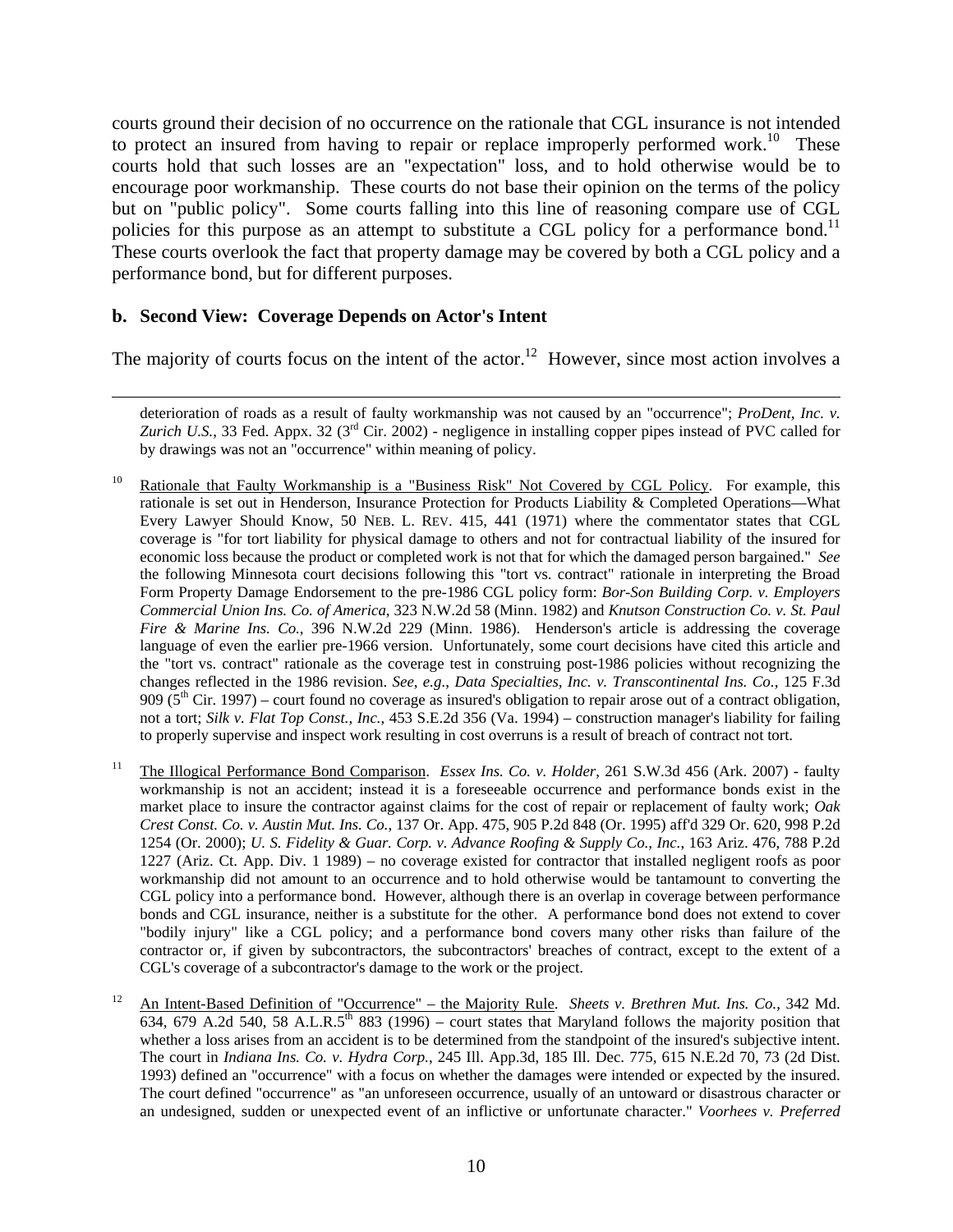degree of intent, focus on an actor's intent to act runs the risk of holding that an "accident" could not occur as the actor intended his action, even though he did not intend to cause the damage that resulted. Even when the focus is on the consequence of an insured's act, as opposed to the act itself, there is a wide divergence in court decisions as to whether a covered loss has occurred.

The concept of excluding from coverage expected or intended damages is specifically addressed in the standard policy at Paragraph 2a Exclusion – Expected or Intended Injury. Paragraph 2a is the result of ISO's modifying the standard policy form in 1986 to remove the following language from the definition of an "occurrence":

which results in 'bodily injury' or 'property damage' neither expected nor intended from the standpoint of the insured.

and by creating a new exclusion from coverage for "expected or intended injuries", set out in the standard policy above at Paragraph 2a.

The Tennessee Supreme Court noted the following seven approaches that courts have taken to determine whether the injury or damage incurred is excluded from coverage as an expected or intended injury. $13$ 

(1) One approach has been to decide whether there was an intent to do "some" harm, which disregards the question of whether the insured wanted to cause the particular harm that resulted. … (2) A second approach has been to focus on whether the insured intended to commit the act and also intended to commit some type of harm. … [S]ome jurisdictions have indicated that the insured's intent in this regard may be actual or inferred from the nature of the act and the accompanying reasonable foreseeability of harm.  $\ldots$  (3) A third approach is to hold that an exclusionary provision ... applies where an intentional act by an insured person results in injuries or damages that are a natural and probable result of the act. … (4) A fourth method has been to construe the policy language so that there can be no recovery if the ultimate result is substantially certain to be a consequence of the insured's actions. … (5) A fifth view has been to hold that the insured must have intended that the act cause the type of injury that actually occurred and, in addition, intended to harm the person who actually sustained the injury. … (6) A sixth method of analysis has become known as the "damn fool"

 $\overline{\phantom{a}}$ 

*Mut. Ins. Co.*, 128 N.J. 165, 607 A.2d 1255, 1263, 8 A.L.R. 5th 937 (1992); *Economy Lumber Co. v. Insurance Co. of North America*, 157 Cal. App. 3d 641, 204 Cal. Rptr. 135 (1<sup>st</sup> Dist. 1984) - damage caused by the application of defective siding was an occurrence; however, if more siding applied after knowing of the damage it caused, then damage is not unforeseeable and no "occurrence". *Federated Mut. Ins. Co. v. Grapevine Excavation, Inc.*, 197 F.3d 720 (5<sup>th</sup> Cir. 1999) - suit which included allegations that insured excavation subcontractor negligently damaged work of paving subcontractor through use of substandard fill asserted "accident" within definition ascribed to that term by Texas Supreme Court and thus "occurrence" within meaning of commercial general liability policy.

<sup>13</sup> Seven Approaches in Determining if Damages are Covered as Expected or Unforeseeable Damages. *Tennessee Farmers Mut. Ins. Co. v. Evans*, 814 S.W.2d 49, 54-55 (Tenn. 1991).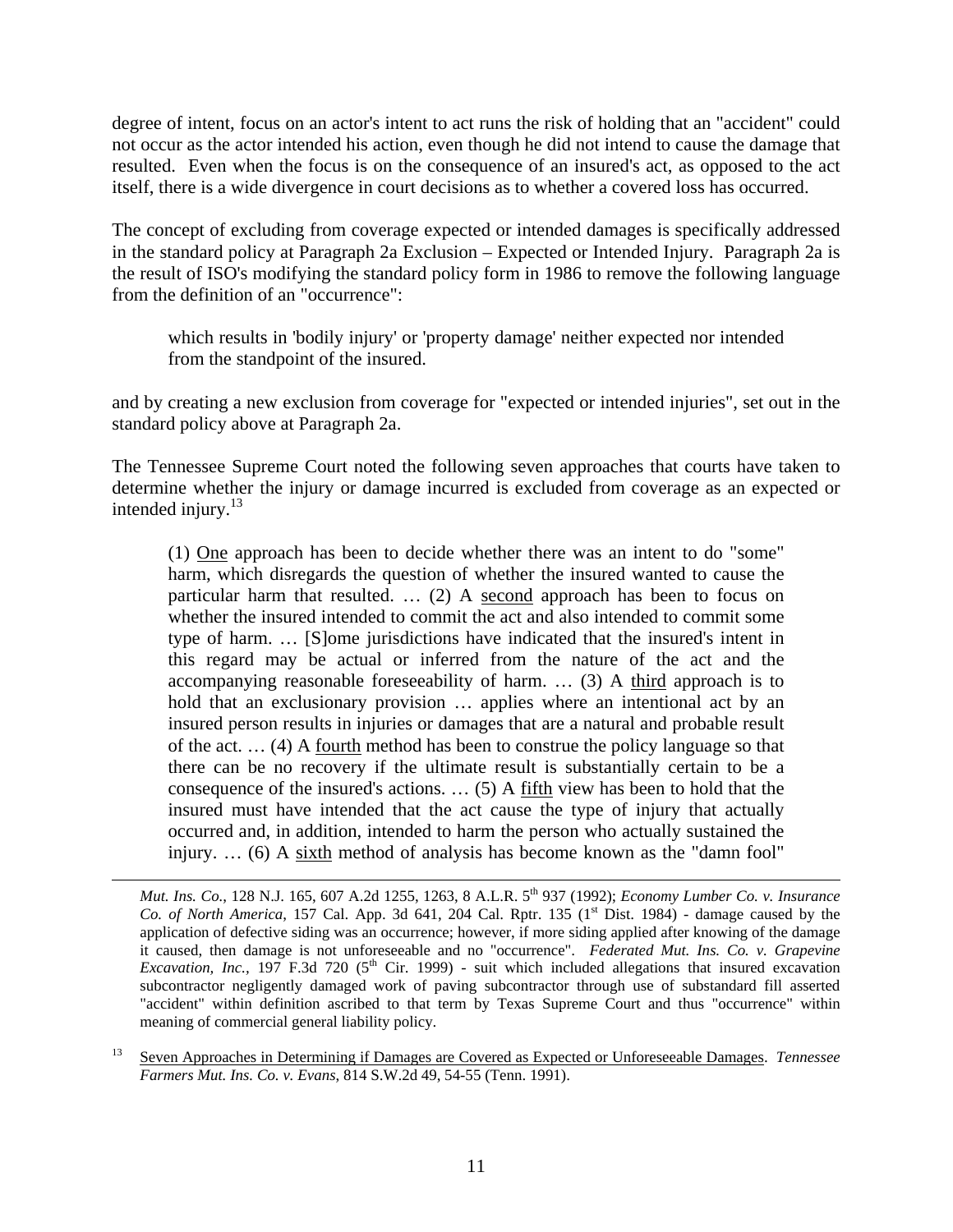doctrine, which simply means that coverage is not provided for acts which are simply too ill-conceived to warrant allowing the insured to transfer the risk of such conduct to an insurer. … (7) A seventh view, a combination of some of those mentioned previously, is that the insured must have intended the act and also to have caused some kind of injury in order for the intentional injury exclusion to apply, but once it is found that harm was intended, it is immaterial that the actual harm caused is of a different character or magnitude from that intended by the insured. (*Approach numbering and underlining added by author*.)

Illustrative of these approaches are the following seven approaches:

# **(1) The "Specific Intent Rule" - No Coverage if There is an Intent to Do Some Harm**

The approach results in a broad reading of the exclusion and thus results in very limited coverage for the insured. This approach is followed by very few courts.<sup>14</sup>

# **(2) No Coverage if Act Is Intentional and There is an Expectation of Resulting Damage**

Some courts have employed an "expectation" of injury standard, and in so doing have imported a "foreseeability" test.<sup>15</sup> Other courts have recognized the fallacy of this as the test.<sup>16</sup>

 $14$ 1<sup>st</sup> Approach to Interpreting Exclusion 2a for Expected or Intended Injuries. Keeton, INSURANCE LAW 520 (1988). *See discussion at* 31 A.L.R.4th 957 Construction and application of provision of liability insurance policy expressly excluding injuries intended or expected by insured § 5(a) Construction of "intended" – View that insured must have intended act and to cause some kind of bodily injury or property damage – generally (1984).

<sup>&</sup>lt;sup>15</sup>  $2<sup>nd</sup>$  Approach to Interpreting Exclusion 2a for Expected or Intended Injuries – the View that Coverage (Finding an "Accident") Depends on Whether the Loss is an Unexpected or Unforeseeable Consequence of Insured's Actions. *Calvert Ins. Co. v. Western Ins. Co.*, 874 F.2d 396, 399 ( $7<sup>th</sup>$  Cir. 1989) - "Injury is 'expected' where the damages are not accomplished by design or plan, *i.e.*, not 'intended,' but are 'of such a nature that they should have been *reasonably anticipated* (expected) by the insured.'" (emphasis in original). *Taylor-Moreley-Simmon, Inc. v. Michigan Mut. Ins. Co.*, 645 F. Supp. 596, 599-600 (E. D. Mo. 1986), judgm't aff'd, 822 F.2d 1093 (8<sup>th</sup> Cir. 1987) - "[A]n accident includes that which happens by chance or fortuitously, without intention or design, and which is unexpected, unusual, and unforeseen… . The alleged breaches of warranty raised in the [plaintiff's] petition do not remove the conduct at issue here from the "accident" category for purposes of this lawsuit." *Smith v. Hughes Aircraft Co. Corp.* 783 F.Supp. 1222, 1235-37 (D. Ariz. 1991), aff'd in relevant part, rev'd in part and remanded, 22 F.3d 1432 ( $9<sup>th</sup>$  Cir. 1993) - "Because the insured's intent is measured subjectively, it follows that the insured's expectations should be measured similarly.") *Queen City Farms, Inc. v. Central Nat. Ins. Co. of Omaha*, 126 Wash. 2d 50, 882 P.2d 703 (Wash. 1994), as amended (1994) and as clarified on denial of reconsideration (Wash. 1995) - subjective standard applied in determining whether personal injury or property damage arising from contamination of groundwater resulting from leak of toxic materials from waste pit was "occurrence," covered by liability policies, which defined occurrence as accident or happening or event or continuous or repeated exposure to conditions which unexpectedly and unintentionally resulted in personal injury or property damage. Keeton, INSURANCE LAW 520 (1988). *See discussion at* 31 A.L.R.4<sup>th</sup> 957 Construction and application of provision of liability insurance policy expressly excluding injuries intended or expected by insured § 5(a) Construction of "intended" – View that insured must have intended act and to cause some kind of bodily injury or property damage – generally (1984).

<sup>16</sup> Rejection of Foreseeability as the Test. *Armstrong World Industries, Inc. v. Aetna Cas. & Surety Co.*, 45 Cal. App.  $4^{th}$  1, 52 Cal. Rptr.2d 690 ( $1^{st}$  Dist. 1996):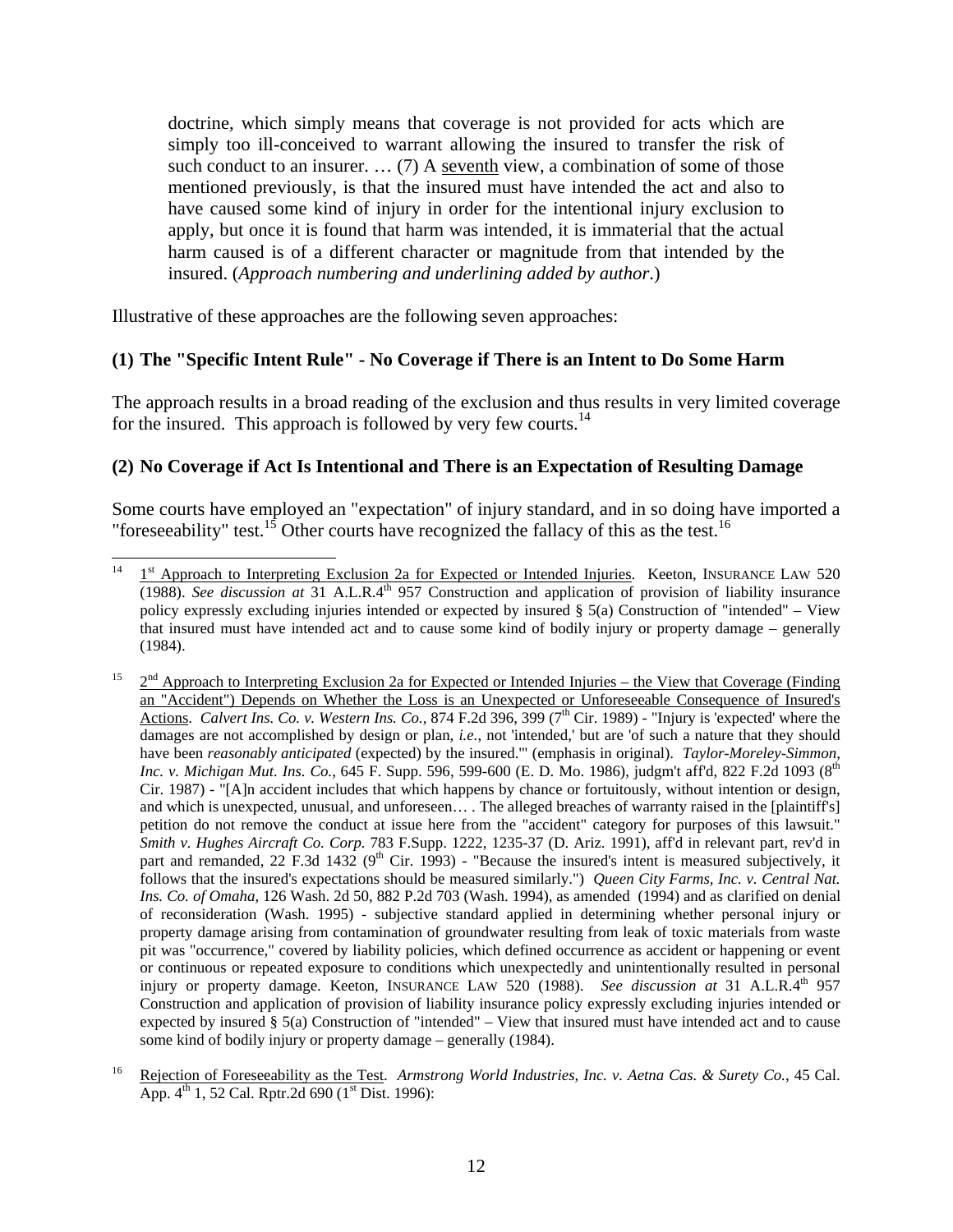#### **(3) The "Natural and Probable Consequences" Test**

 $\overline{\phantom{a}}$ 

Other courts have stated the standard as whether the damages are a result of the natural and ordinary consequence of the insured's action and thus not covered.<sup>17</sup> The Fifth Circuit in *Federated Mut. Ins. Co. v. Grapevine Excavation*, 197 F.3d 720 (5<sup>th</sup> Cir. 1999) addressed the Texas law approach of distinguishing between excluded intentional conduct and covered voluntary conduct as follows:

We perceive a clearly reconcilable dichotomy, not a tension, resulting from the distinction between the *Maupin*<sup>18</sup> and *Orkin*<sup> $16$ </sup> line of cases; in the former, the damage-causing acts of the tortfeasor are either actually or legally deemed to be intentionally harmful; in the latter, the acts that are performed intentionally are

In our view, imposing a "should have known" standard on insureds would defeat the essential purpose of insurance agreements. What is expected or intended is different from that which was reasonably foreseeable or what should have been known. An insurance policy exclusion from manufacturing activities which carry a risk of causing environmental harm, although not known or intended to cause harm in the insureds business conduct, would create an exclusion swallowing the entire purpose of the insurance protection for unintended consequences. Insurance is purchased and premiums are paid to indemnify the insured for damages caused by accidents, that is, for conduct not meant to cause harm but which goes awry. The insured may be negligent indeed in failing to take precautions or to foresee the possibility of harm, yet insurance coverage protects the insured from his own lack of due care. If coverage is lost for damage which a prudent person should have foreseen, there would be no point to purchasing a policy of liability insurance.

 $17 \quad 3^{rd}$  Approach to Interpreting Exclusion 2a for Expected or Intended Injuries – the Minority View - the Natural and Ordinary Consequence of Action is Not Covered. *See discussion at* 31 A.L.R.4<sup>th</sup> 957 Construction and application of provision of liability insurance policy expressly excluding injuries intended or expected by insured § 5(d) Construction of "intended" – View that classic tort doctrine of looking to natural and probable consequences of insured's act determines intent – generally (1984). *Argonaut Southwest Ins. Co. v. Maupin*, 500 S.W.2d 633 (Tex. 1973) – court found that an "occurrence" did not exist as the damage was a natural result of voluntary and intentional acts by the insured, even if the insured was unaware or did not intend the resulting damages. The court found that the insured, a contractor, acted intentionally when it removed soil from the property pursuant to a contract with a tenant. *Armstrong v. Security Ins. Group*, 292 Ala. 27, 288 So.2d 134 (Ala. 1973); *Casualty Reciprocal Exchange v. Thomas*, 647 P.2d 1361 (Kan. 1982); *Northwestern Nat. Casualty Co. v. Phalen*, 597 P.2d 720 (Mont. 1979); *Vittum v. New Hampshire Ins. Co.*, 369 A.2d 184 (N.H. 1977). *See*  discussion at 31 A.L.R.4<sup>th</sup> 957 Construction and application of provision of liability insurance policy expressly excluding injuries intended or expected by insured § 5(d) Construction of "intended" – View that classic tort doctrine of looking to natural and probable consequences of insured's act determines intent – generally (1984).

This approach has been criticized by commentators. See Holmes, APPLEMAN ON INSURANCE, 2d, § 116.4 at 148 (1996) - "[Minority rule that the natural and ordinary consequences of a negligent act do not constitute an accident] is, of course, nonsense."); and § 117.3 at 247 "This judicial holding seriously restricts or limits the liability insurer's liability so as to render the liability policy valueless or even meaningless."; and § 117.3 at 259 "[T]hese opinions. . . essentially annul a large amount of liability coverage."

- 18 *Maupin*. *Argonaut Southwest Ins. Co. v. Maupin*, 500 S.W.2d 633 (Tex. 1973).
- 19 *Orkin*. *Massachusetts Bonding & Ins. Co. v. Orkin Exterminating Co.*, 416 S.W.2d 396 (Tex. 1967). The court in *Orkin* determined that an accident occurred and the insured was covered for property damage resulting from its negligent application of pesticide. The court stated that "accident" included "negligent acts of the insured causing damage which is undersigned and unexpected." *Id.* at 400.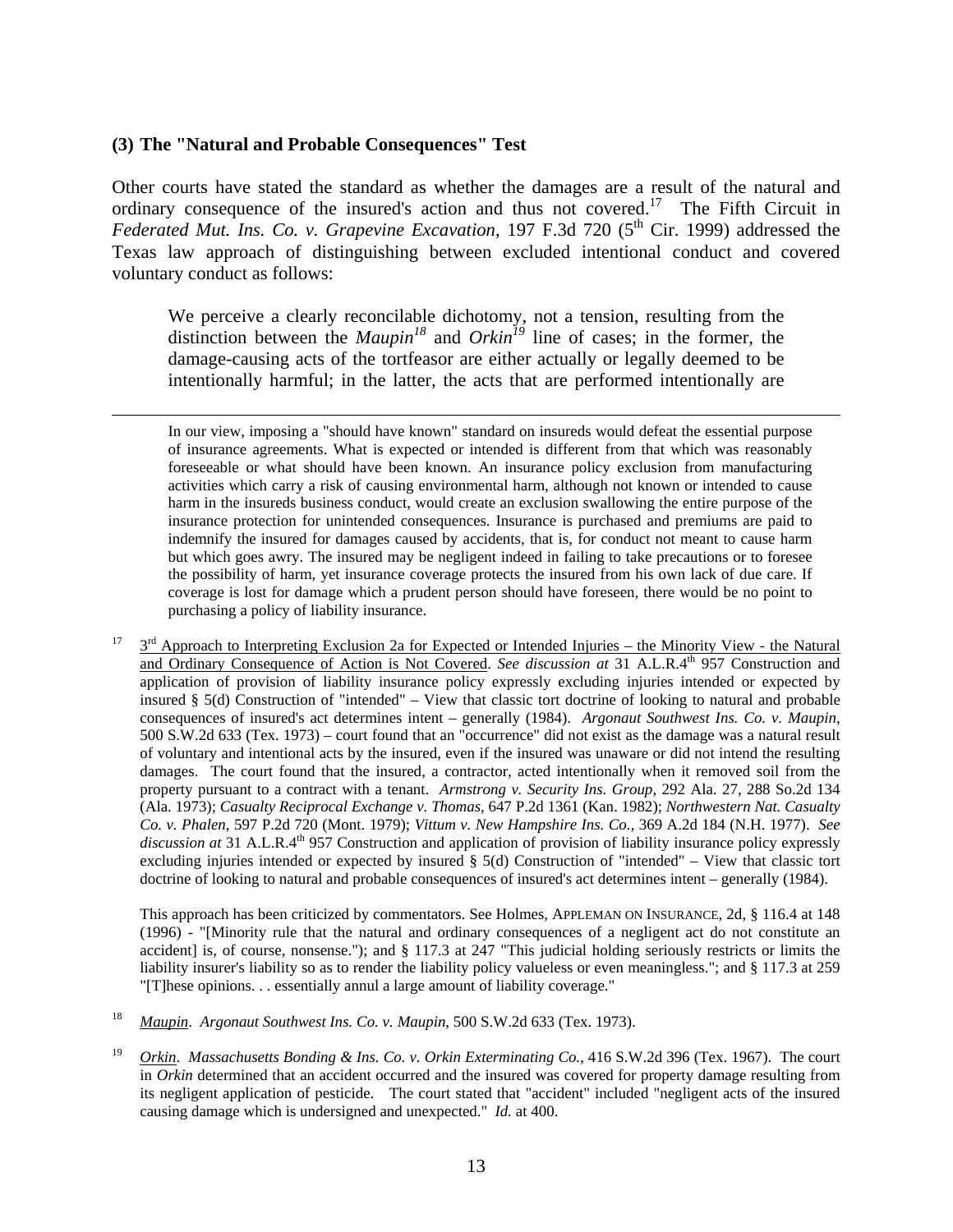not intended to cause harm but do so as the result of negligent performance of those acts. In the instant case, both types of tortious acts frequently occur in the performance of a contract; the difference lies in the way that the obligor performs. An obligor who intends his performance to result in damage—or, one who commits an act that is legally deemed to constitute an intentional tort—is a *Maupin* tortfeasor. On the other hand, an obligor that intends his performance to be correct, but who negligently falls short of the appropriate standard and causes unintentional damage, is an *Orkin* tortfeasor. Had the only allegations against GEI [the insured] accused it of knowingly and willfully choosing and using the substandard material that damaged the paving, and doing so to cut corners or gain unearned profit, GEI would be a *Maupin* tortfeasor. As [the contractor's] allegations against GEI include negligence, however, GEI is an *Orkin* tortfeasor.

In *Grapevine Excavation* the insured contractor subcontracted to provide excavation, backfill and compaction for a retailer's parking lot. Due to the contractor's use of fill materials that failed to meet the retailer's compaction specifications, its subcontractor's paving failed and the contractor cured the construction defect by overlaying another coat of blacktop. The court found that the damages suffered by the contractor were the result of a covered accident.

### **(4) No Coverage if Ultimate Result is a Substantially Certain Consequence of the Act<sup>20</sup>**

Courts adopting this view employ a more objective test as to intent. $21$ 

#### **(5) No Coverage if Insured Intended Act that Caused Type of Injury that Actually Occurred and Intended to Injure Person that Was Actually Injured.22**

Few courts have adopted this stringent test as the sole basis of finding an exclusion from coverage.

#### **(6) The "Damn Fool" Doctrine**

This approach is to exclude coverage for damage caused by actions too ill-conceived to permit coverage. Discussing this doctrine, Professor Keeton states:

<sup>20</sup> 4<sup>th</sup> Approach to Interpreting Exclusion 2a for Expected or Intended Injuries: No Coverage if Ultimate Result is a Substantially Certain Consequence of the Act. Keeton, INSURANCE LAW 523 (1988).

<sup>&</sup>lt;sup>21</sup>  $4<sup>th</sup>$  Approach – an Objective Test. *City of Carter Lake v. Aetna Cas. & Sur. Co.*, 604 F.2d 1052 ( $8<sup>th</sup>$  Cir. 1979) – court held no coverage for damage to a property's owner's basement due to the insured's operations where the court determined the insured "knew or should have known after the first instance of flooding that further flooding was 'substantially probable."

 $22 \frac{5^{\text{th}}}{\text{3}}$  Approach to Interpreting Exclusion 2a for Expected or Intended Injuries: No Coverage if Insured Intended Act that Caused Type of Injury that Actually Occurred and Intended to Injure Person that Was Actually Injured. Keeton, INSURANCE LAW 521 (1988). *See discussion at* 31 A.L.R.4<sup>th</sup> 957 Construction and application of provision of liability insurance policy expressly excluding injuries intended or expected by insured § 5(f) Construction of "intended" – View that insured must have had specific intent to cause type of injuries suffered (1984).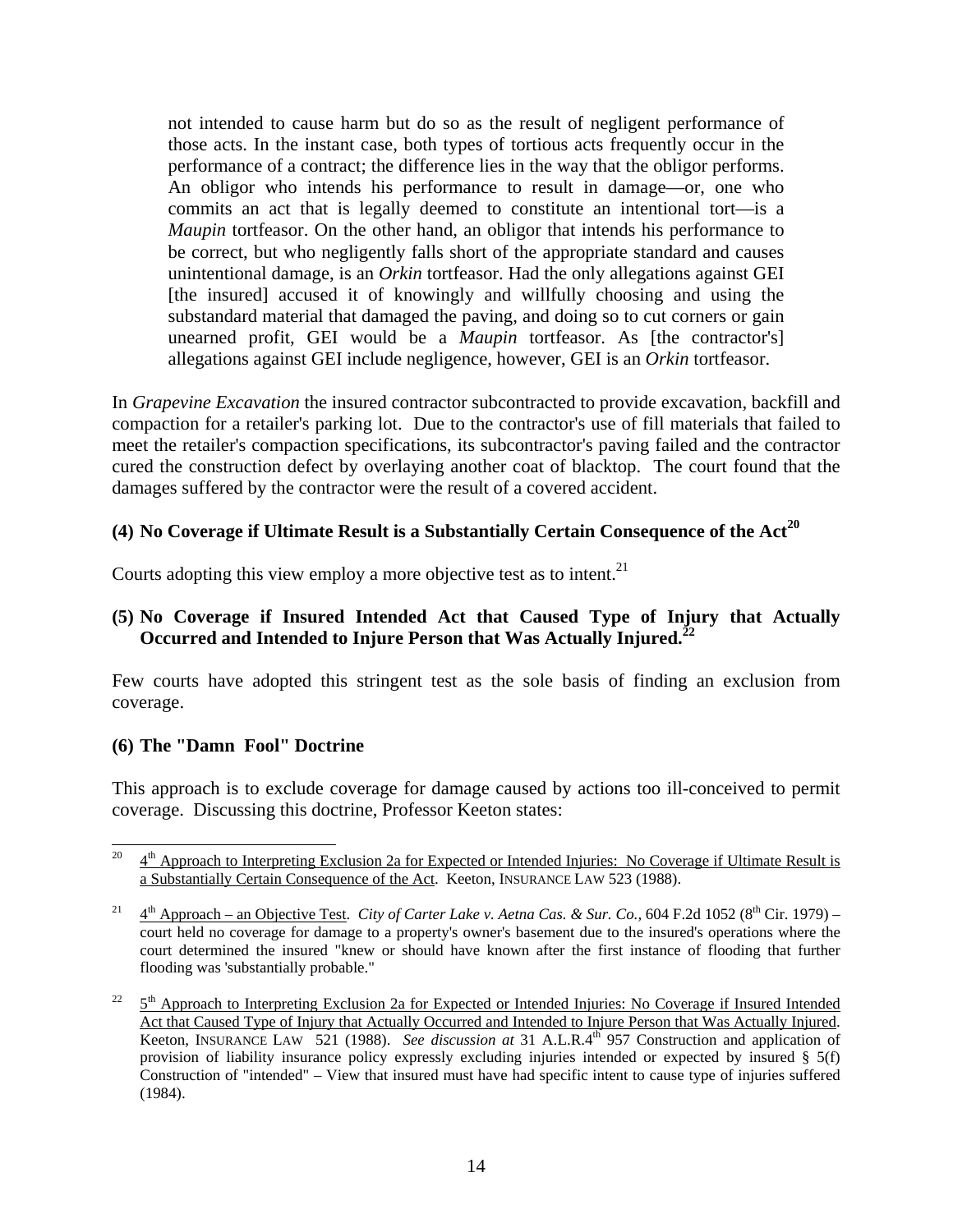All of these situations involve 'calculated' decisions by insureds. There are many instances in which an insured's course of conduct was intentional, but the consequences which resulted, though highly expectable, were clearly not intended or desired by the insured. When one attempts to predict whether a court will negate the insuror's decision to reject coverage under a liability insurance policy in such cases, an analytical approach that is worth considering is whether the insured's actions fall into the category of incredibly foolish conduct.<sup>23</sup>

However, in some jurisdictions coverage is found even though the insured's conduct was reckless.24

#### **(7) No Coverage if Insured Intended Some Harm, Even if the Damage is Not the Harm Intended**

In this approach the insured must have intended the act and also to have caused some kind of injury in order for the intentional injury exclusion to apply, but once it is found that harm was intended, it is immaterial that the actual harm caused is of a different character or magnitude from that intended by the insured. $^{25}$ 

#### **c. Third View: "Occurrence" is Too Ambiguous**

Some courts have held that the term "occurrence" is ambiguous and does not provide a basis for limitation on coverage. $26$ 

### **3. Texas, Florida and Tennessee – the "2007 Cases": the Rejection of Negligence, Foreseeability of Damage and Natural and Probable Consequence as Exclusions in Determining an "Occurrence"**

<sup>23</sup> 23 No Coverage for "Damn Fool" Conduct. Keeton, INSURANCE LAW 539-541 (1988).

<sup>&</sup>lt;sup>24</sup> Coverage for Reckless Action. *Koch Engineering Co., Inc. v. Gibraltar Casualty Co., Inc.*, 78 F.3d 1291 (8<sup>th</sup> Cir. 1996) – insured defectively designed and provided equipment to plant resulting in \$7,000,000 in damages for breach of warranty. The court stated "regardless of the reckless character of behavior, the insurer must show that Koch (the insured) intended the results of its actions. *Id.* at 1294. There was no evidence that Koch actually intended that the equipment would perform in a defective manner.

<sup>25 7</sup>th Approach: Coverage Denied If Intentional Act Has Resulted in Intentional Injury. *Lockhart v. Allstate Ins. Co.,* 579 P.2d 1120 (Az. 1978); *Butler v. Behaeghe*, 548 P.2d 934 (Colo. 1976); *Hartford Fire Ins. Co. v. Spreen*, 343 So.2d 649 (Fla. App. 1977); *Colonial Penn Ins. Co. v. Hart*, 291 S.E.2d 410 (Ga. 1982); *Aetna Cas. & Sur. Co. v. Freyer*, 411 N.E.2d 1157 (Ill. 1980); *Hanover Ins. Co. v. Newcomer,* 585 S.W.2d 285 (Mo. App. 1979); *Oakes v. State Farm Fire & Cas. Co.*, 137 N.J. Super. 365, 349 A.2d 102 (N.J. 1975).

<sup>26 &</sup>quot;Occurrence", an Ambiguous Term. *Western World v. Paradise Pools & Spas, Inc.*, 633 So.2d 790 (La. Ct. App.  $5<sup>th</sup>$  Cir. 1994) – defective construction resulting in cracks in a swimming pool constituted an "occurrence" as the term "occurrence" is ambiguous. *See discussion at* 31 A.L.R.4<sup>th</sup> 957 Construction and application of provision of liability insurance policy expressly excluding injuries intended or expected by insured § 3(a) Ambiguity of exclusion clause – View that clause is inherently ambiguous (1984).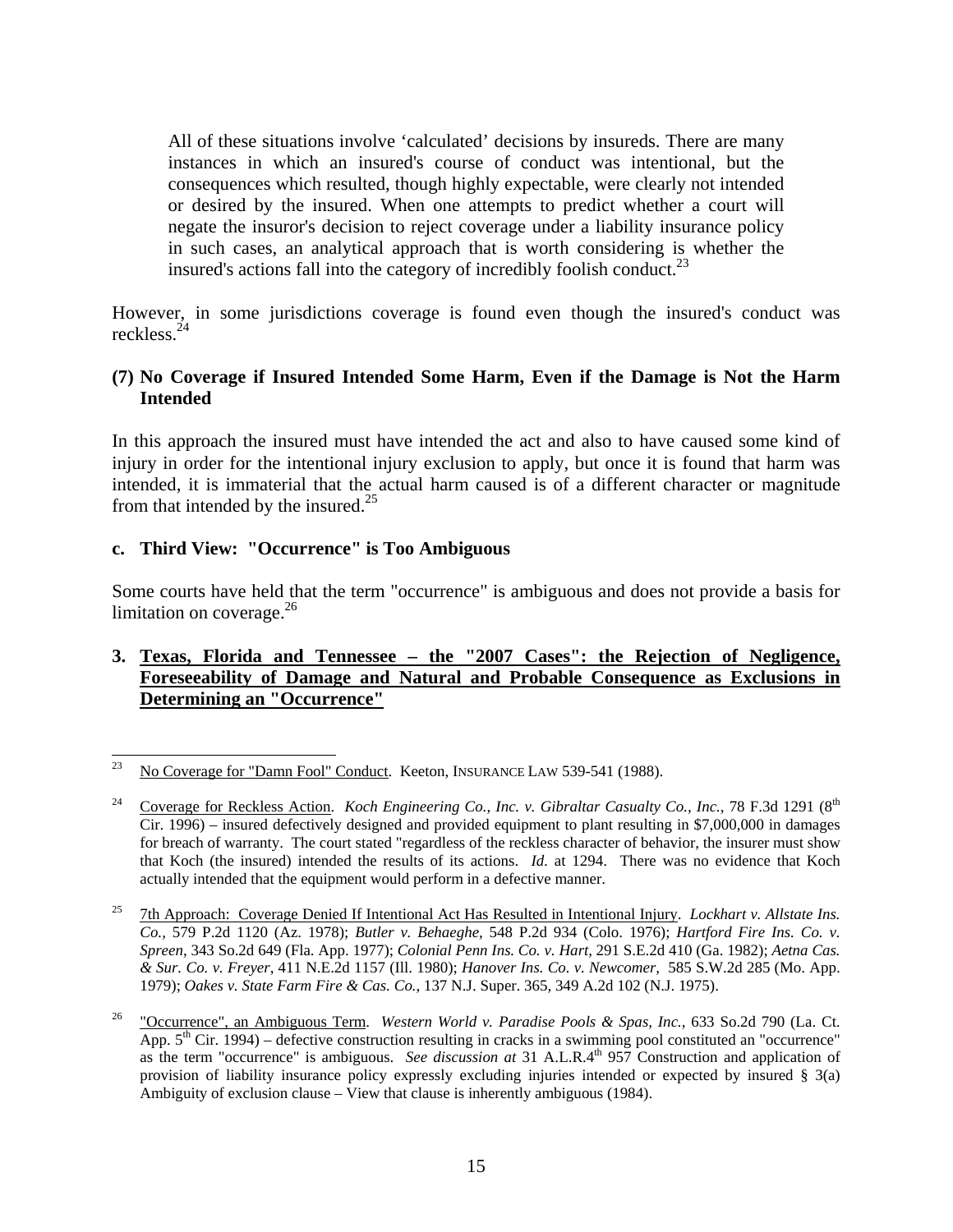In its 2007 decision the Texas Supreme Court in *Lamar Homes, Inc. v. Mid-Continent Cas. Co.* held that an insured builder's faulty workmanship in building a house foundation met the "occurrence" requirement of its CGL policy. The court analyzed the issue as follows: $27$ 

We begin with the question whether defective construction or faulty workmanship that damages only the work of the insured is an "occurrence." As previously mentioned, "occurrence" is defined, in part, as an accident, but accident is not otherwise defined in the policy. Terms that are not defined in a policy are given their generally accepted or commonly understood meaning.

The insurance carrier submits that the damages alleged here for repairs to the home are direct economic damages flowing from Lamar's contractual undertaking and are conclusively presumed to have been foreseen by Lamar. [The homeowners alleged that Lamar was negligent in designing and constructing their home's foundation and that, as a result, the home's sheetrock and stone veneer cracked.] Thus, the carrier concludes that faulty workmanship is not an accident because injury to the general contractor's work is the expected and foreseeable consequence. … [Texas law], however, did not adopt foreseeability as the boundary between accidental and intentional conduct. Insurance is typically priced and purchased on the basis of foreseeable risks, and reading [Texas law] as the carrier urges would undermine the basis for most insurance coverage. Moreover, the carrier's argument includes a false assumption—that the failure to perform under a contract is always intentional (or stated differently "that an accident can never exist apart from a tort claim"). …

An accident is generally understood to be a fortuitous, unexpected, and unintended event. … [A] claim does not involve an accident or occurrence when either direct allegations purport that the insured intended the injury (which is presumed in cases of intentional tort) or circumstances confirm that the resulting damage was the natural and expected result of the insured's actions, that is, was highly probable whether the insured was negligent or not. Applying our prior decisions, the Fifth Circuit has concluded that the terms "accident" and "occurrence" include damage that is the "unexpected, unforeseen or undesigned happening or consequence" of an insured's negligent behavior, including "claims for damage caused by an insured's defective performance or faulty workmanship." The federal district court here [question certified by the Fifth Circuit under appeal from the federal district court that ruled against the insured] distinguishes [prior Fifth Circuit case law finding poor workmanship meets the occurrence element] by drawing the distinction between faulty workmanship that damages the insured's work or product and faulty workmanship that damages a third party's property. … The CGL policy, however, does not define an "occurrence" in terms of the ownership or character of the property damaged by the act or event. Rather, the policy asks whether the injury was intended or fortuitous, that is, whether the

 $27$ 27 Texas. *Lamar Homes, Inc. v. Mid-Continent Cas. Co.*, 242 S.W.3d 1 (Tex. 2007), answer to certified question conformed to, 501 F.3d 435 ( $5^{th}$  Cir. 2007).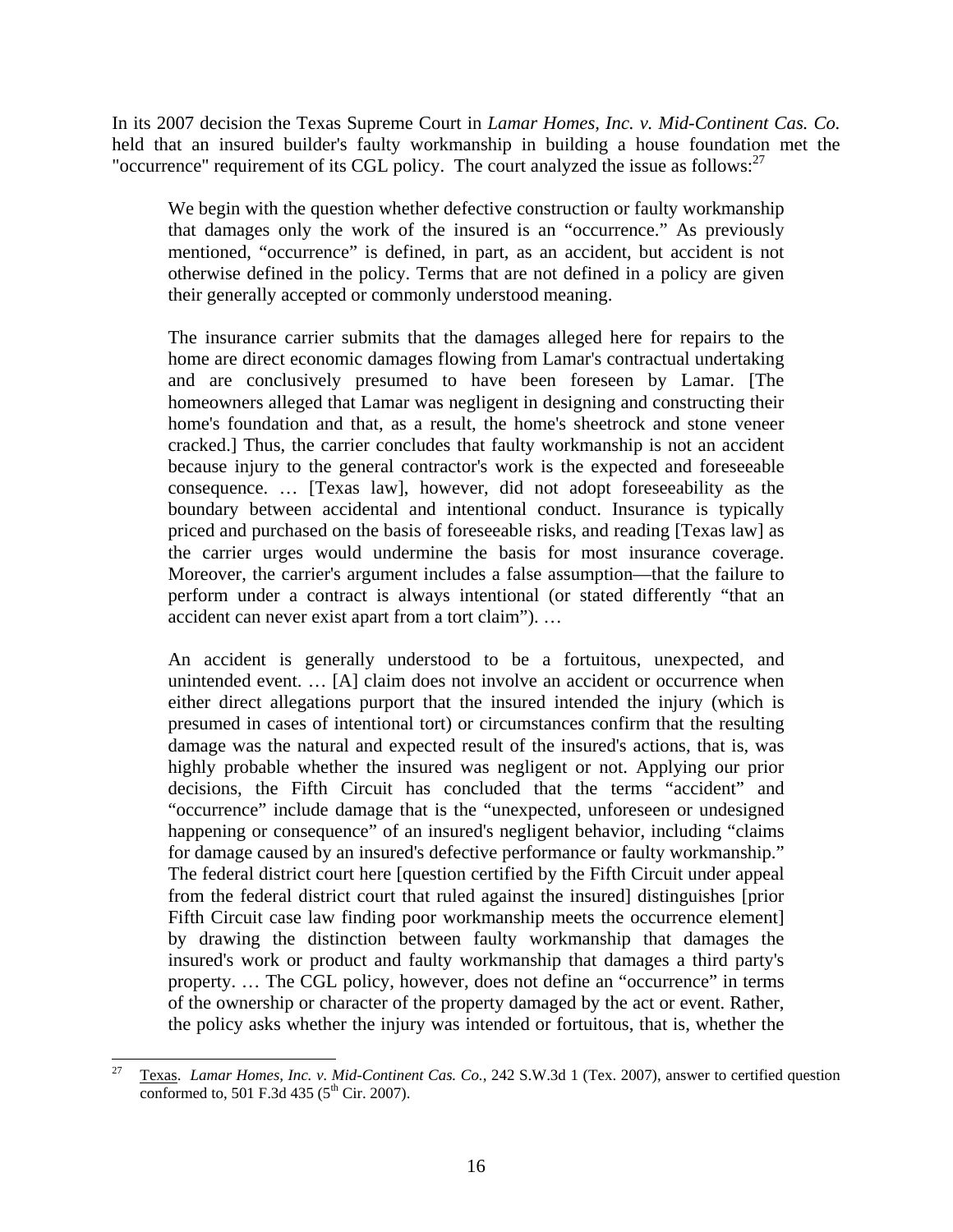injury was an accident. … We … see no basis in the definition of "occurrence" for the district court's distinction.

The determination of whether an insured's faulty workmanship was intended or accidental is dependent on the facts and circumstances of the particular case. For purposes of the duty to defend, those facts and circumstances must generally be gleaned from the plaintiffs' complaint. Here, the complaint alleges an "occurrence" because it asserts that Lamar's defective construction was a product of its negligence. No one alleges that Lamar intended or expected its work or its subcontractors' work to damage the DiMares' home. (citations omitted.)"

Subsequently, the Florida Supreme Court similarly held that a contractor's faulty workmanship (poor soil selection and improper soil compaction and testing causing damage to foundations, drywall, and interior portions of homes) was an "occurrence" under a post-1986 CGL policy. The court stated: $^{28}$ 

U.S. Fire … argues that a subcontractor's faulty workmanship that damages the contractor's own work can never be an "accident" because it results in reasonably foreseeable damages. We expressly rejected the use of the concept of "natural and probable consequences" or "foreseeability" in insurance contract interpretation in [case law]. ... Further, we fail to see how defective work that results in a claim against the contractor because of injury to a third party or damage to a third party's property is "unforeseeable," while the same defective work that results in a claim against the contractor because of damage to the completed project is "foreseeable." This distinction would make the definition of "occurrence" dependent on which property was damaged. For example, applying U.S. Fire's interpretation in this case would make the subcontractor's improper soil compaction and testing an "occurrence" when it damages the homeowners' personal property, such as the wallpaper, but not an "occurrence" when it damages the homeowners' foundations and drywall.

The Tennessee Supreme Court addressed this issue in a case where the insured hired a subcontractor to install windows in a Houston hotel. The windows leaked and caused damage to the interior walls and mold resulted. The owner filed an arbitration claim with the contractor. The insured's carrier filed a declaratory judgment action in Tennessee seeking to avoid defense and coverage. The Tennessee Supreme Court followed the Texas and Florida courts' lead and stated:<sup>29</sup>

Travelers argues that the water penetration was foreseeable to Moore because water penetration is a natural consequence of improperly installed windows. We are unpersuaded that the foreseeability of damages should be determined under an

<sup>28</sup> 28 Florida. *U. S. Fire Ins. Co. v. J.S.U.B., Inc.*, 979 So.2d 871 (Fla. 2007).

<sup>&</sup>lt;sup>29</sup> Tennessee. *Travelers Indem. Co. of America v. Moore & Associates, Inc., 216 S.W.3d 302, 308-09 (Tenn.* 2007).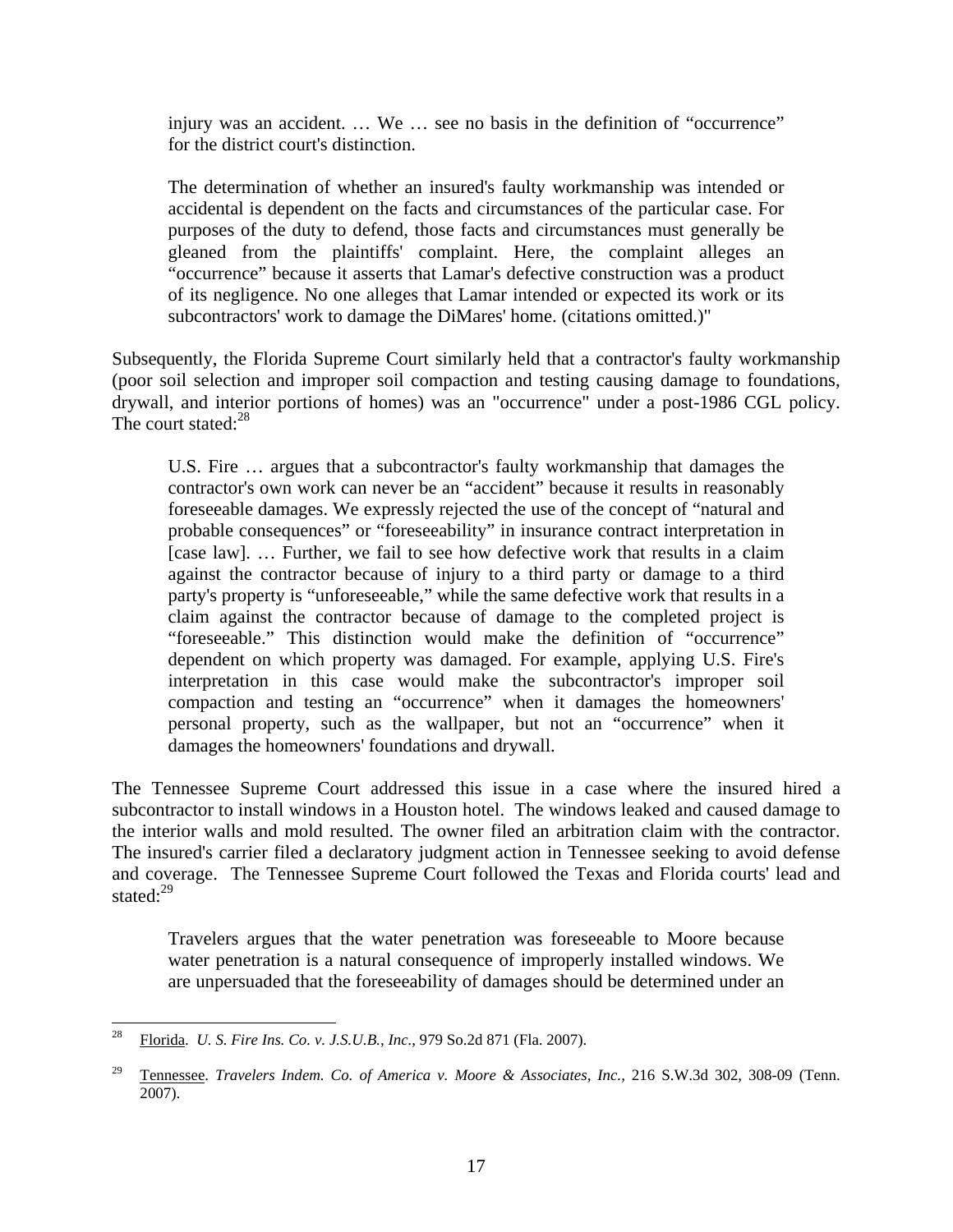assumption that the windows would be installed improperly. If foreseeability is determined from the negligent completion of the project, then the negligent acts of the insured will almost never be "accidents" because, by definition, negligence requires that damages be foreseeable. Holding that a negligent act does not constitute an "accident" is inconsistent with our previous holding that an "accident" may include the negligent acts of the insured. Other courts have observed that construing "accident" in a manner that does not cover the insured's negligence would render a CGL almost meaningless. We decline to adopt a construction of "accident" which would so drastically limit the coverage under a CGL.

Therefore, the determination of whether an "accident" has occurred under the terms of a CGL requires us to determine whether damages would have been foreseeable if the insured had completed the work properly. An example is instructive. Travelers concedes that if a contractor improperly installs a shingle that later falls and hits a passerby, this event is unforeseeable and is an "occurrence" or "accident." However, Travelers simultaneously insists that if a contractor improperly installs windows that leak and cause flood damage to the hotel, this event is foreseeable because it is a natural consequence of improperly installed windows. We are unpersuaded by this distinction. A shingle falling and injuring a person is a natural consequence of an improperly installed shingle just as water damage is a natural consequence of an improperly installed window. If we assume that either the shingle or the window installation will be completed negligently, it is foreseeable that damages will result. If, however, we assume that the installation of both the shingle and the window will be completed properly, then neither the falling shingle nor the water penetration is foreseeable and both events are "accidents." Assuming that the windows would be installed properly, Moore could not have foreseen the water penetration. Because we conclude the water penetration was an event that was unforeseeable to Moore, the alleged water penetration is both an "accident" and an "occurrence" for which there is coverage under the "insuring agreement."

# **4. Triggers**

A question arises as to the timing of the "occurrence" and which policy affords coverage. There are four theories of "occurrence" triggers: (1) exposure  $-$  a policy is triggered upon the first exposure to the injury-causing event; (2) manifestation  $-$  a policy is triggered upon the first manifestation of injury; (3) injury-in-fact – a policy is triggered when the first injury takes place; and (4) continuous – all policies between the date of first exposure and the date of manifestation are triggered. $30$ 

 $30\,$ "Occurrence" Triggers.

<sup>(1)</sup> Injury-in-Fact: *Transcon. Ins. Co. v. W.G. Samuels Co.*, 370 F.3d 755 (8th Cir.); *Mut. Fire, Marine & Inland Ins. Co. v. Safeco Ins. Co.* 473 So.2d 1012 (Ala. 1985); *Hoang v. Assurance Co. of Am.,* 149 P.3d 798 (Colo. 2007); *Sentinel Ins. Co. v. First Ins. Co. of Haw.*, 875 P.2d 894 (1994); *Travelers Ins. Co. v. Eljer Mfg., Inc.,* 757 N.E.2d 481 (2001); *Gelman Scis., Inc. v. Fid. & Cas. Co. of N.Y.*, 572 N.W.2d 617 (1998) *reh'g granted on other grounds,* 576 N.W.2d 168 (1998), *overruled on other grounds by Wilkie v. Auto-Owners ins.*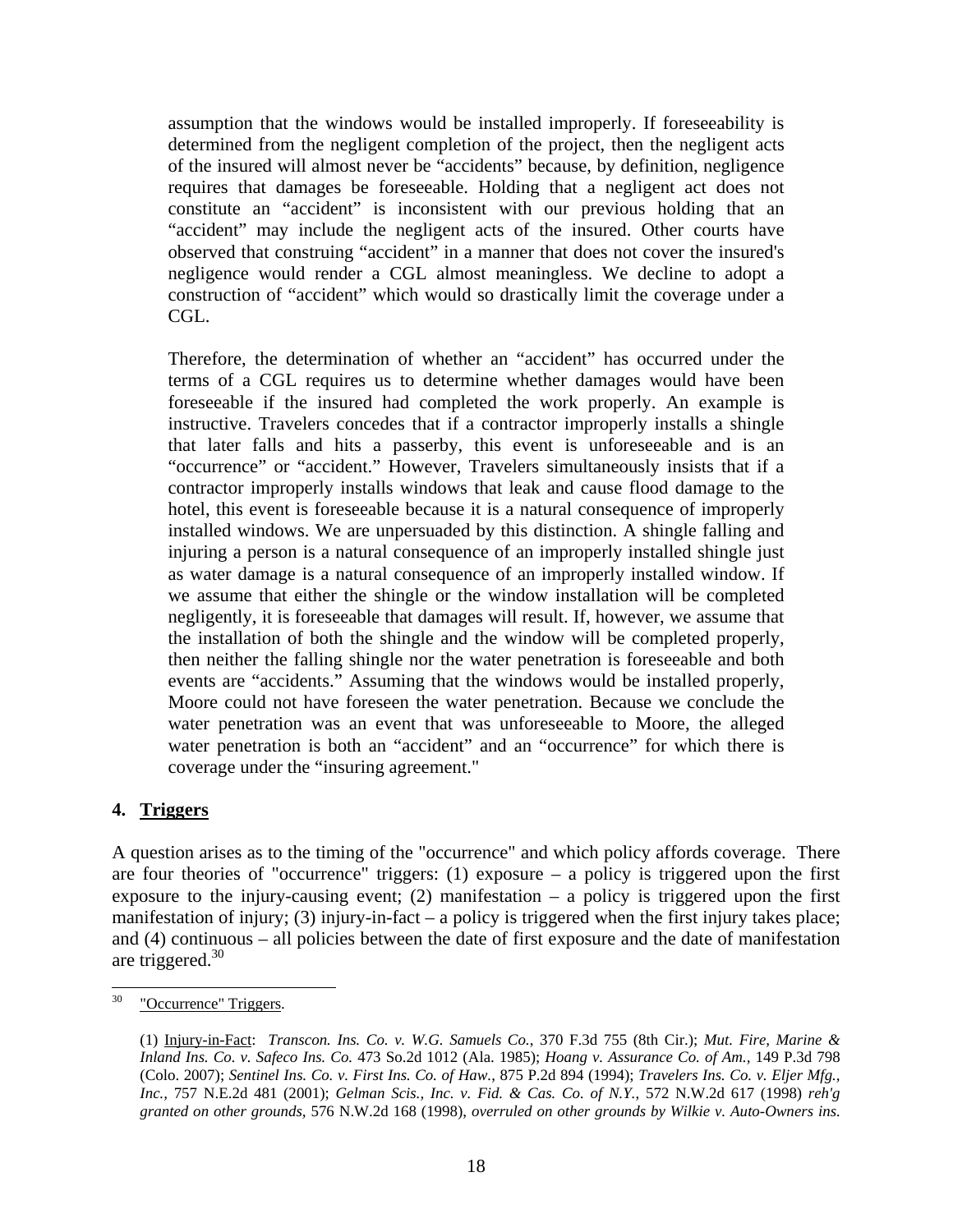The Texas Supreme Court addressed this question in *Don's Building Supply, Inc. v. OneBeacon Insurance Co.*, 267 S.W.3d 20 (Tex. 2008). In response to certified questions raised by the Fifth Circuit, 496 F.3d 361, the supreme court responded as follows adopting the "injury-in-fact" trigger in Texas:

The Fifth Circuit asks generally when property damage "occurs" under Texas law for purposes of an occurrence-based commercial general liability insurance policy, a question this Court has never answered. More specifically, is an insurer's duty to defend triggered where damage is alleged to have occurred during the policy period but was inherently undiscoverable until after the policy expired? As to this policy, which focuses on when damage comes to pass, not when damage comes to light, we answer "yes"-the insurer's duty is triggered under Texas law; the key date is when injury happens, not when someone happens upon it.<sup>31</sup>

In *Don's Building Supply* the insurer sought a declaration that it had no duty to defend or indemnify its insured, Don's Building Supply (DBS), in 22 lawsuits that various homeowners filed against DBS and other defendants. Previously homeowners had filed suits against DBS asserting claims arising from water intrusion into the wall cavities of their homes due to an allegedly defective synthetic siding system know as Exterior Insulation and Finish Systems ("EIFS"). The EIFS was distributed and sold by DBS and designed, manufactured, and marketed by the other defendants. The defects are latent, being not readily apparent to one examining the exterior of the EIFS surface. DBS requested a defense from OneBeacon under three occurrencebased CGL policies issued to DBS by Potomac Insurance Company of Illinois and assigned by Potomac to OneBeacon. The central question before the federal district court was whether the property damage described in the suit is alleged to have occurred within the respective policy

*Co.,* 664 N.W.2d 776 (2003); *N. States Power Co. v. Fid. & Cas. Co. of N.Y.*, 523 N.W.2d 657 (Minn. 1994); *Energy North Natural Gas*, 848 Ala.2d at 719-23; *Kief Farmers Coop. Elevator Co. v. Farmland Mut. Ins. Co.*, 534 N.W.2d 28 (N.D. 1995); *St. Paul Fire & Marine Ins. Co. v. McCormick & Baxter Creosoting Co.,* 923 P.2d 1200 (1996); *Joe Harden Builders, Inc. v. Aetna Cas. & Sur. Co.,* 486 S.E.2d 89 (1997); *Transcon Ins. Co. v. Wash. Pub. Utils. Dists.' Util. Sys.*, 760 P.2d 337 (1988).

(2) Manifestation: *Textron, Inc. v. Aetna Cas. & Sur. Co.*, 723 A.2d 1138 (R.I. 1999); *Eagle-Picher Indus. Inc. v. Liberty Mut. Ins. Co.,* 682 F.2d 121 (1<sup>st</sup> Cir. 1982)

(3) Exposure: *Ins. Co. of N. Am. v. Forty-Eight Insulations, Inc.*,, 633 F.2d 1212 (6<sup>th</sup> Cir. 1980).

 $\overline{\phantom{a}}$ 

(4) Continuous: *Montrose Chem. Corp. of Cal. v. Admiral Ins. Co.*, 913 P.2d 878, 880, 904 (1995) distinguishing *Prudential-LMI Commercial Ins. v. Superior Court*, 798 P.2d 1230 (1990).

31 Texas: "Injury-in-Fact" Trigger as to an "Occurrence". *Don's Building Supply, Inc. v. OneBeacon Ins. Co.*, 267 S.W.3d 20 (Tex. 2008). The court specifically abrogated the holdings in the following cases: *Summit Custom Homes, Inc. v. Great Am. Lloyds Ins. Co.,* 202 S.W.3d 823 (Tex. App.—Dallas 2006, pet. filed); *State Farm Fire & Cas. Co. v. Rodriguez,* 88 S.W.3d 313 (Tex. App.—San Antonio 2002, pet. denied); *Closner v. State Farm Lloyds,* 64 S.W.3d 51 (Tex. App.—San Antonio 2001, no pet.); *State Farm Mut. Auto. Ins. Co. v. Kelly*, 945 S.W.2d 905 (Tex. App.—Austin 1997, writ denied); *Cullen/Frost Bank of Dallas, N.A. v. Commonwealth Lloyd's Ins. Co.*, 852 S.W.2d 252 (Tex. App.—Dallas 193), *writ denied*, 889 S.W.2d 266 (Tex. 1994)(per curiam); and *Dorchester Dev. Corp. v. Safeco Ins. Co.,* 737 S.W.2d 380 (Tex. App.—Dallas 1987, no writ).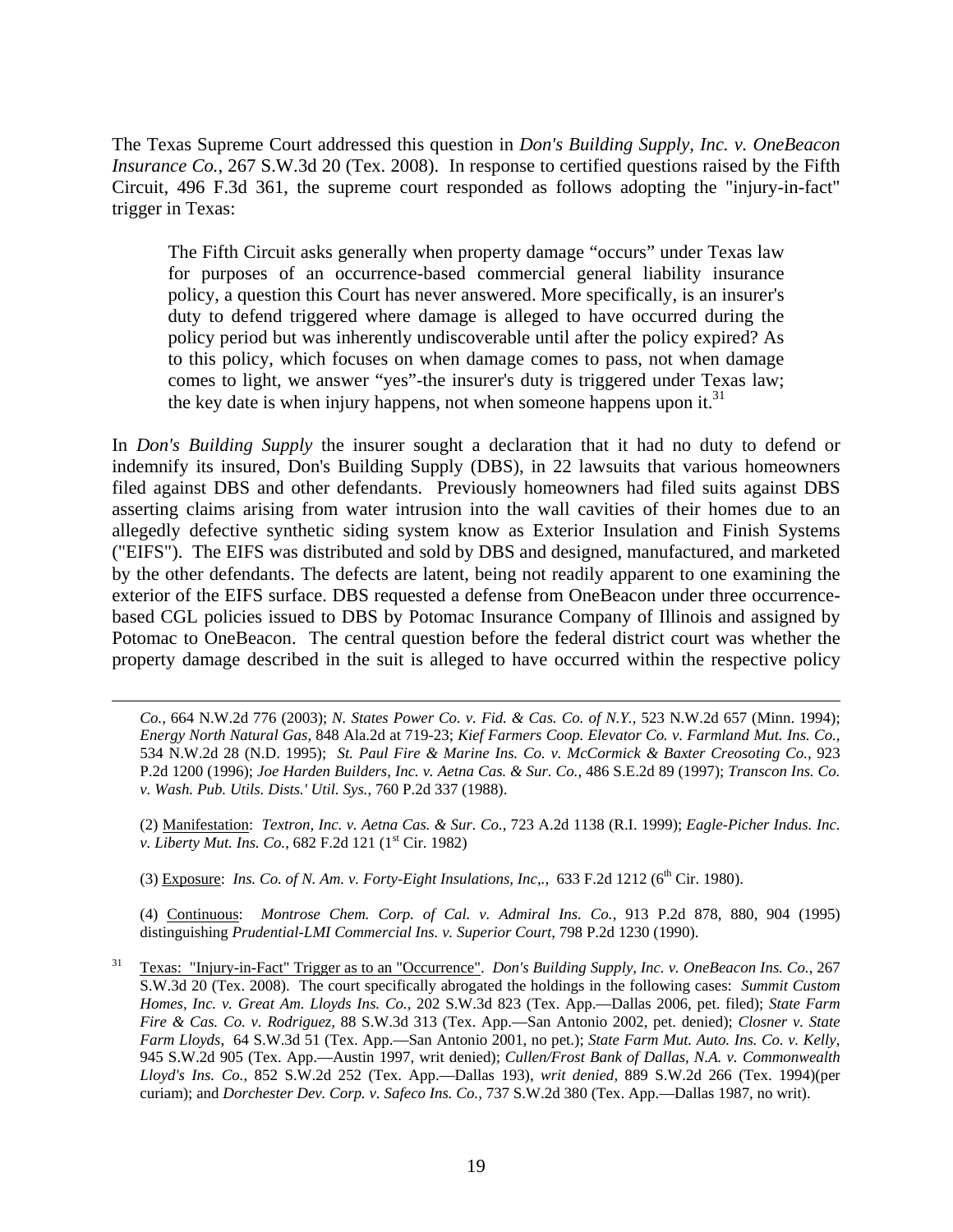periods such that OneBeacon's duty to defend DBS was triggered. Based on the Texas Supreme Court's response, the Fifth Circuit issued its *per curiam* opinion finding that<sup>32</sup>

So in this case, property damage occurred when a home that is the subject of an underlying lawsuit suffered wood rot or other physical damage. The date that the physical damage is or could have been discovered is irrelevant under the policy…. Under the actual-injury rule applicable to this policy, a plaintiff's claim against DBS that any amount of physical injury to tangible property occurred during the policy period and was caused by DBS's allegedly defective product triggers OneBeacon's duty to defend. The duty is not diminished because the property damage was undiscoverable, or not readily apparent or "manifest," until after the policy period ended.

Another recent Fifth Circuit case, *Wilshire Insurance Co. v. RJT Construction, LLC*<sup>33</sup> illustrates how the injury in fact may occur many years after the defective work was performed. In finding that the CGL insurance issuer had a duty to defend a foundation repair contractor, the court noted

Wilshire urges that the homeowner's complaint in this case makes no allegations that property damage occurred during the policy period. We disagree. The complaint alleges that "cracks in the walls and ceilings" were "suddenly appearing" in late 2005. The cracks themselves are physical damage allegedly caused by the faulty foundation. This is not a case where latent internal rot long lies undiscovered before external signs war of the festering damage. The cracks are not merely a warning of prior undiscovered damage; they are the damage itself. It is of no moment that the faulty foundation work occurred in 1999, [citation omitted] or that the damage was discovered in 2005; it matters only that damage was alleged to have occurred in  $2005.^{34}$ 

# **5. Resulting "Bodily Injury" vs. "Property Damage"**

Generally, courts have been more likely to find that an injury which has resulted from faulty workmanship is an "occurrence" (*i.e.*, "accidental") if the injury is a "bodily injury" as opposed to "property damage". Also, an "occurrence" is more likely to be found if the injury is damage to property other than the insured's work.

 $32\,$ 5<sup>th</sup> Circuit Application of Texas Injury-in-Fact Rule. *OneBeacon Ins. Co. v. Don's Building Supply, Inc.*, F.3d (5th Cir. 2009 *per curiam*).

<sup>33</sup> A Covered Injury-in-Fact May "Occur" Years After the Defective Work. *Wilshire Insurance Co. v. RJT*  Construction 2009 WL 2605436 (5<sup>th</sup> Cir. [Tex.] August 26, 2009). Wilshire insured RJT under two consecutive CGL policies running from June 2004 through June 2006. In 1999, RJT repaired the foundation of Ashbaugh's home after the home was damaged by an accidental discharge of plumbing water. In 2007 Ashbaugh sued RJT for negligently performing the foundation repair. Ashbaughs alleged that late in 2005 cracks in the walls and ceilings suddenly appeared in his home, damage which he attributed to the foundation being out of level.

<sup>34</sup> Covered Damage to Portion of Home other Than Foundation. *See* citation to this case and related discussion below of the inapplicability of Exclusion l, the "Your Work" Exclusion aka the "Completed Operations Work" Exclusion.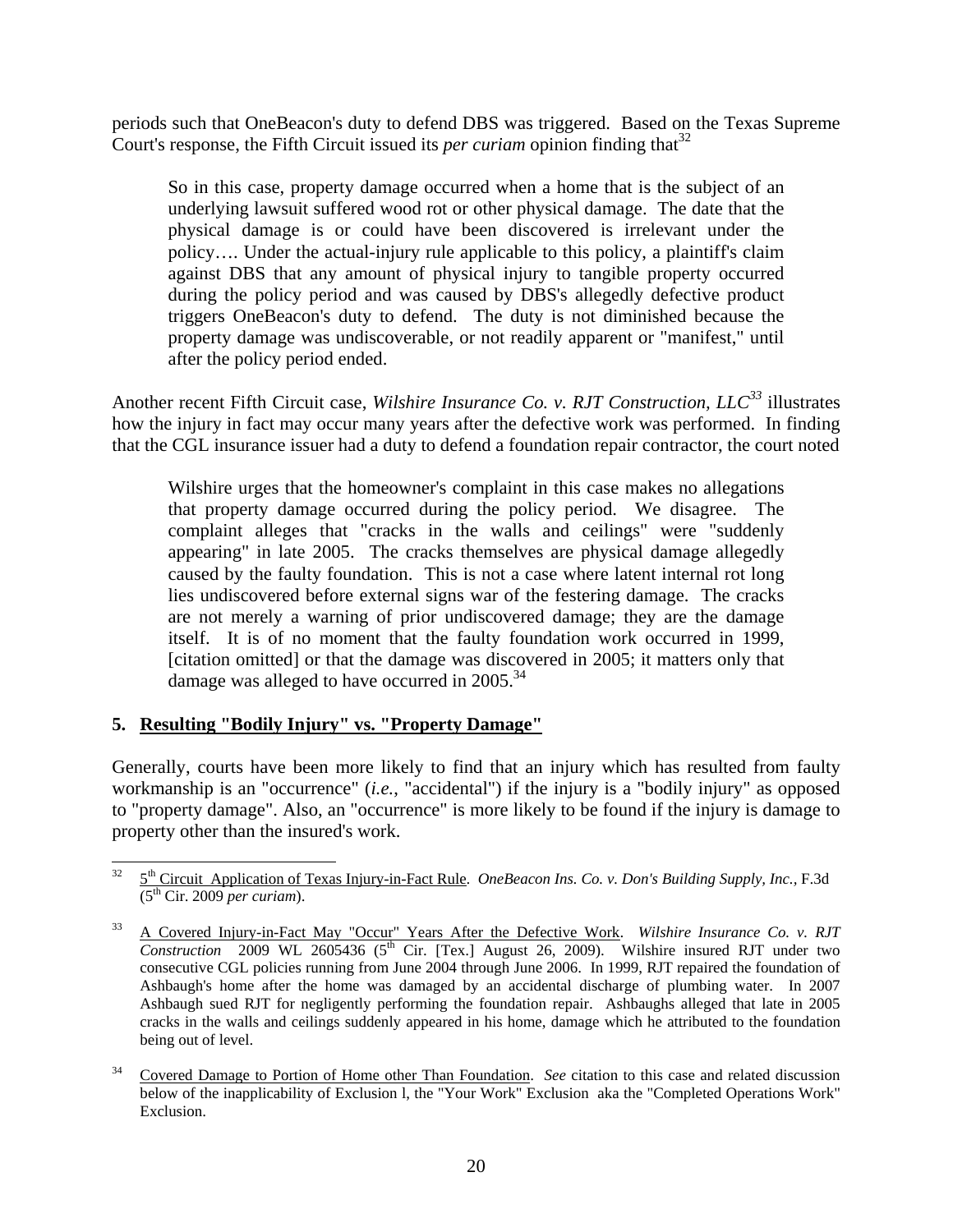#### **B. The "Property Damage" Requirement**

A typical insurer argument is that an insured's "economic losses" are not covered by a CGL policy. The "economic loss" doctrine is a court-made doctrine employed in bodily injury cases to eliminate liability if the sole loss is "economic" as opposed to "bodily" injury. However, this doctrine has been employed by insurers in attempts to avoid coverage of "property damage" claims arising out of faulty construction. The court in *American Family Mut. Ins. Co. v. American Girl, Inc.*, 673 N.W.2d 65, 75-78 (Wis. 2004) addressed this argument as follows:

The economic loss doctrine may indeed preclude tort recovery here (the underlying claim is in arbitration and not before us); regardless, everyone agrees that the loss remains actionable in contract, pursuant to specific warranties in the construction agreement between Pleasant and Renschler. To the extent that American Family is arguing categorically that a loss giving rise to a breach of contract or warranty claim can *never* constitute "property damage" within the meaning of the CGL's coverage grant, we disagree. "The language of the CGL policy and the purpose of the CGL insuring agreement will provide coverage for claims sounding in part in breach-of-contract/breach-of-warranty under some circumstances." This is such a circumstance. Pleasant's claim against Renschler for the damage to the 94DC [warehouse] is a claim for "property damage" within the meaning of the CGL's coverage grant. . . . [T]here is nothing in the basic coverage language of the current CGL policy to support any definitive tort/contract line of demarcation for purposes of determining whether a loss is covered by the CGL's initial grant of coverage. "Occurrence" is not defined by reference to the legal category of the claim. The term "tort" does not appear in the CGL policy....

If, as American Family contends, losses actionable in contract are never CGL "occurrences" for purposes of the initial coverage grant, then the business risk exclusions are entirely unnecessary. The business risk exclusions eliminate coverage for liability for property damage to the insured's own work or product liability that is typically actionable between the parties pursuant to the terms of their contract, not in tort. If the insuring agreement never confers coverage for this type of liability as an original definitional matter, then there is no need to specifically exclude it. Why would the insurance industry exclude damage to the insured's own work or product if the damage could never be considered to have arisen from a covered "occurrence" in the first place? (cited authorities omitted.)

A recent federal court addressing Texas law rejected the insurer's argument that the insured's loss was purely an economic loss stating:<sup>35</sup>

Plaintiff Admiral next argues that the Underlying Defendants' actions that resulted

 $35$ 35 Texas – Coverage for More than Purely Economic Losses. *Admiral Ins. Co. v. Little Big Inch Pipeline Co., Inc.,* 523 F. Supp.2d 524, 538 (W.D. Tex. 2007).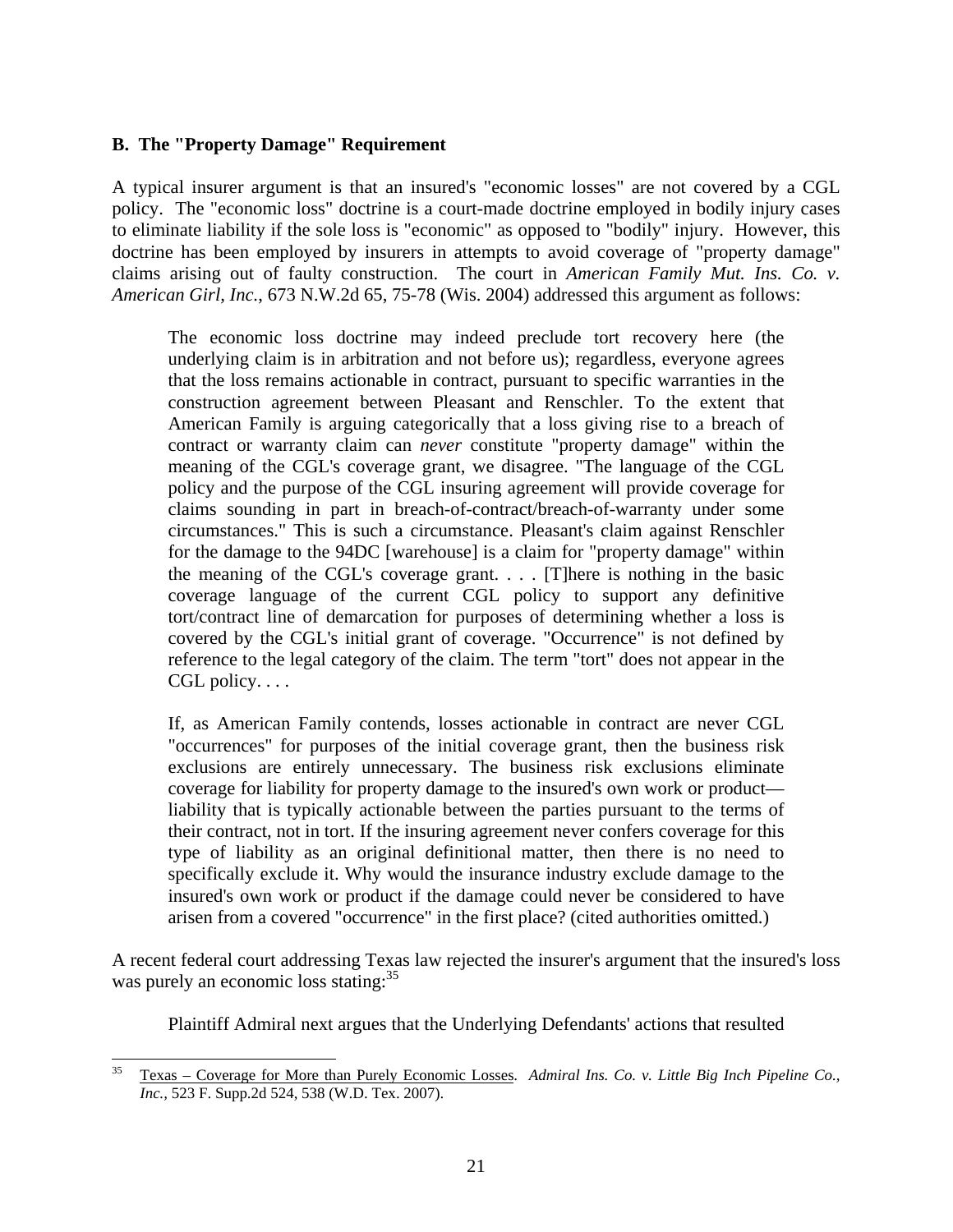in a 'diminution in value' are not covered under the policy because Texas law does not recognize economic damages as 'property damage.' Defendants Texas Gas and LBI argue, however, that plaintiff erroneously understood the underlying Plaintiffs' claims to be seeking 'purely economic damages' while ignoring that the 'diminution in value' claim is directly tied to and arises from the physicallyinjured tangible property…. The Underlying Petition alleges that LBI dug up gas lines, concrete driveways, concrete slabs and foundations on the Property. LBI also left a considerable amount of debris behind. The underlying Plaintiffs claim these actions resulted in 'damages to its property' as well as 'damages to its Project' to build new homes on the Property. Moreover, the underlying Plaintiffs claim Texas Gas and LBI's actions caused Plaintiffs to incur substantial expense to restore the property to its initial state, caused the value of the Plaintiffs' Property to decrease and caused a diminution in value of the remainder of the property.

The Court holds that the underlying Plaintiffs have sufficiently pleaded 'property damage' with regards to the destruction of concrete driveways, concrete slabs and foundations on the property. Moreover, left-over debris on surrounding land also represents 'property damage' pursuant to the Policy.

Another typical insurer argument, and a position adopted by many courts, is that CGL insurance does not cover an insured's repair and replacement costs arising out of its defective workmanship.<sup>36</sup> But in many cases the defective work must be repaired and replaced and is a covered loss where it is necessary to replace the defective product in order to correct the resulting damage to the property.<sup>37</sup>

 $36$ 36 Repair and Replacement Costs Not Covered as Part of Property Damages. *Fireman's Fund Ins. Co. v. Amstek Metal, LLC,* 2008 WL 4066096 (N.D. Ill. 2008); *Amerisure, Inc. v. Wurster Const. Co., Inc.* 818 N.E.2d 998 (Ind. Ct. App. 2004,) decision clarified on reh'g on other grounds, 822 N.E.2d 1115 (Ind. Ct. App. 2005); *U.S. Fire Ins. Co. v. J.S.U.B., Inc.* 979 So.2d 871 (Fla. 2007).

<sup>37</sup> Repair and Replacement in Connection with Remediation of Other Resultant Property Damage. *Mutual of Enumclaw Ins. Co. v. T & G Const., Inc.*, 984 P.3d 376 (Wash. 2008) – property damage included the cost of replacement of improperly installed siding which permitted water damage. In so holding the court analyzed "property damage" and covered loss as follows:

The insurance policy at issue covered property damage, not breach of contract damages. MOE [insurer] argues that much of the damage award is based upon a breach of contract. The trial court rejected this argument at summary judgment, finding as a matter of law that the damages were property damages. MOE concedes that some interior walls were damaged by water intrusion. However, MOE argues that the siding was largely undamaged. It reasons that the cost of removing and reinstalling the siding is not property damage. But "property damage" like "comprehensive general liability coverage" is a term of art and does not necessarily mean tangible damage to tangible property. It can include consequential damages, such as those alleged here. MOE focuses on the siding and argues that it was not damaged property under the insurance contract so it should not have to pay to have it remediated. But the subsurface and interior walls were not installed by T&G [insured] and damage to these areas was property damage covered by the policy. Removing and repairing the siding is simply part of the cost of repairing the damage to the interior walls and was properly treated as property damage by the trial court.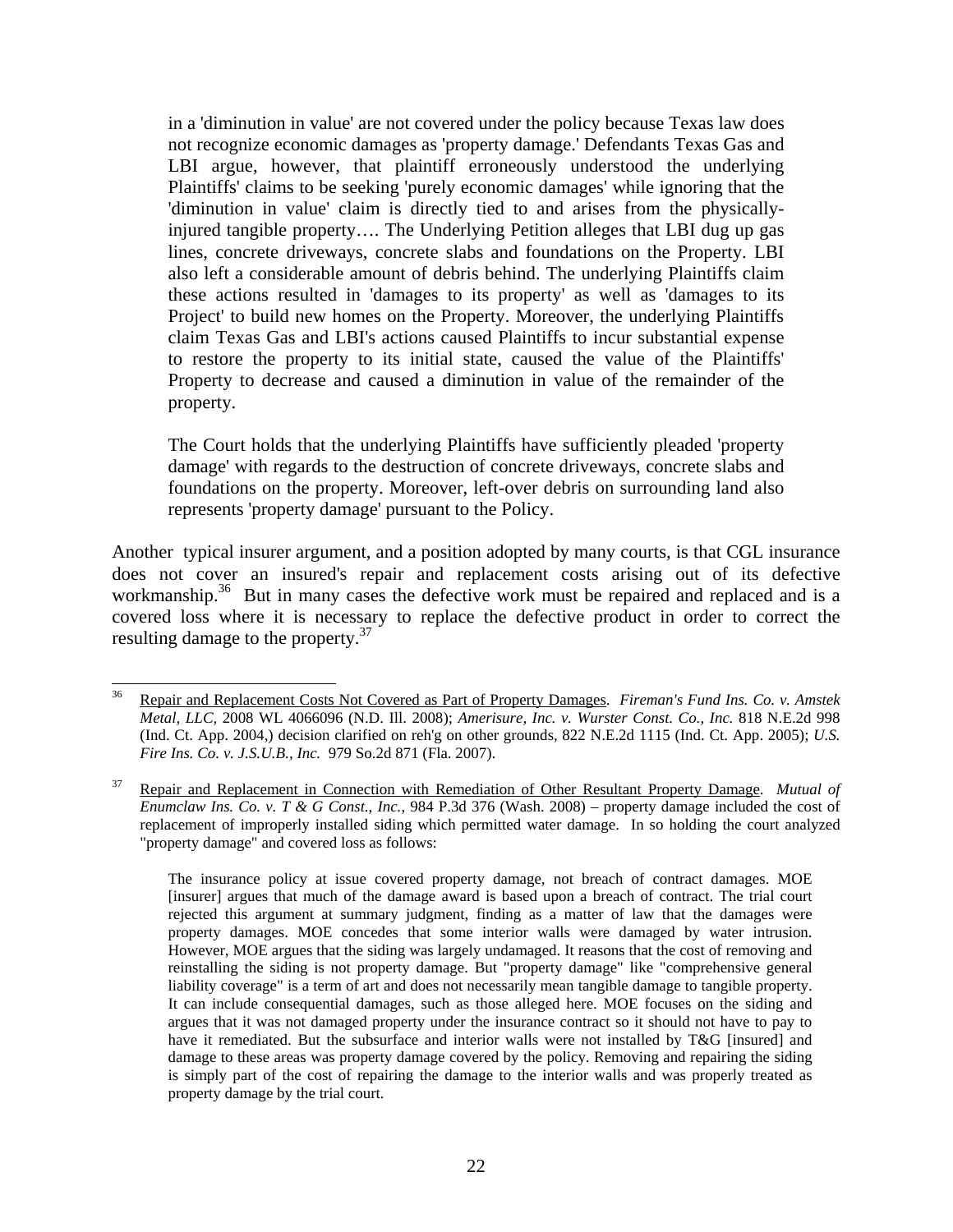Some courts have sought to draw a distinction between covered property damage and uninsured property damage arising out of faulty workmanship based on whether the damage is to the insured's own work product or to work other than the insured's work.<sup>38</sup> However, the fact that the property damage is confined to the work itself does not address the volitional nature of the defective work. The fallacy of this distinction is noted by Bruner & O'Connor:<sup>39</sup>

What is unstated in this analysis and what is really operating to drive the court to a finding of no coverage is the belief that where damage is limited to the project itself there is no coverage. … [T]here is, however, no rigid deductive or causal tie between non-accidental conduct and injury to one's own work. Negligence is not so neatly bound. Insureds performing construction work are no different than others engaged in commerce, who make mistakes, act without thinking or otherwise screw-up and as a result have to make things right. The fact that their mistakes are confined to their own work says nothing about the volitional nature of their behavior. True, most contractors understand that if they improperly perform their work, they are likely to be responsible for repairing their mistakes. There is nothing revelatory here. . . this is an uninteresting consequence of most contractual undertakings. The situation is no different than if one mistakenly operates a crane causing damage to the owner's property. In this case, one's contractual responsibility is to repair the damage. Few, if any, contractors would view these situations as different in kind. In both cases they must repair the damage. Nor do these two situations automatically admit of a distinction from a volitional or accidental perspective. A contractor can just as "accidentally" perform defective work as it can improperly operate a crane. Courts that deny coverage for failure to meet the "occurrence" requirement simply because the injury is limited to the insured's work are making coverage determinations based on policy considerations rather than adhering to principles of contract interpretation.

No "Property Damage": In *Travelers Indem. Co. v. Miller Bldg. Corp.*, 221 Fed. Appx. 265, 269 (4<sup>th</sup> Cir. [N.C.] 2007) the court found no property damage stating

The policy limited payment to those sums that the insured becomes legally obligated to pay as damages because of … "property damage," so long as the "property damage" is caused by an "occurrence." We concluded in our prior opinion that, to the extent that [owner] is seeking to recover from Miller the cost of correcting Miller's faulty workmanship, the claims do not fall within the scope of the policy issued by Travelers, because faulty workmanship does not constitute "property damage.

<sup>38</sup> "Property Damage" to Other than the Insured's Work.

No "Occurrence": In *DeWitt Const., Inc. v. Charter Oak Fire Ins. Co.*, 307 F.3d 1127 (9<sup>th</sup> Cir. 2002) the court found that although an "occurrence" had occurred, the damage was the faulty work itself and this did not constitute "property damage". The contractor had to replace over 300 concrete foundation pilings it had poured, but which did not set properly. Damage to the land by "impaling it with unremoveable piles" did not constitute property damage.

<sup>&</sup>lt;sup>39</sup> Confining Coverage to "Property Damage" Other than to the Work Itself. BRUNER AND O'CONNOR ON CONSTRUCTION LAW § 11:26 Commercial General Liability (CGL) Coverage – What is "Occurrence"? – Some basic misunderstandings about the relationship between poor workmanship and an "occurrence".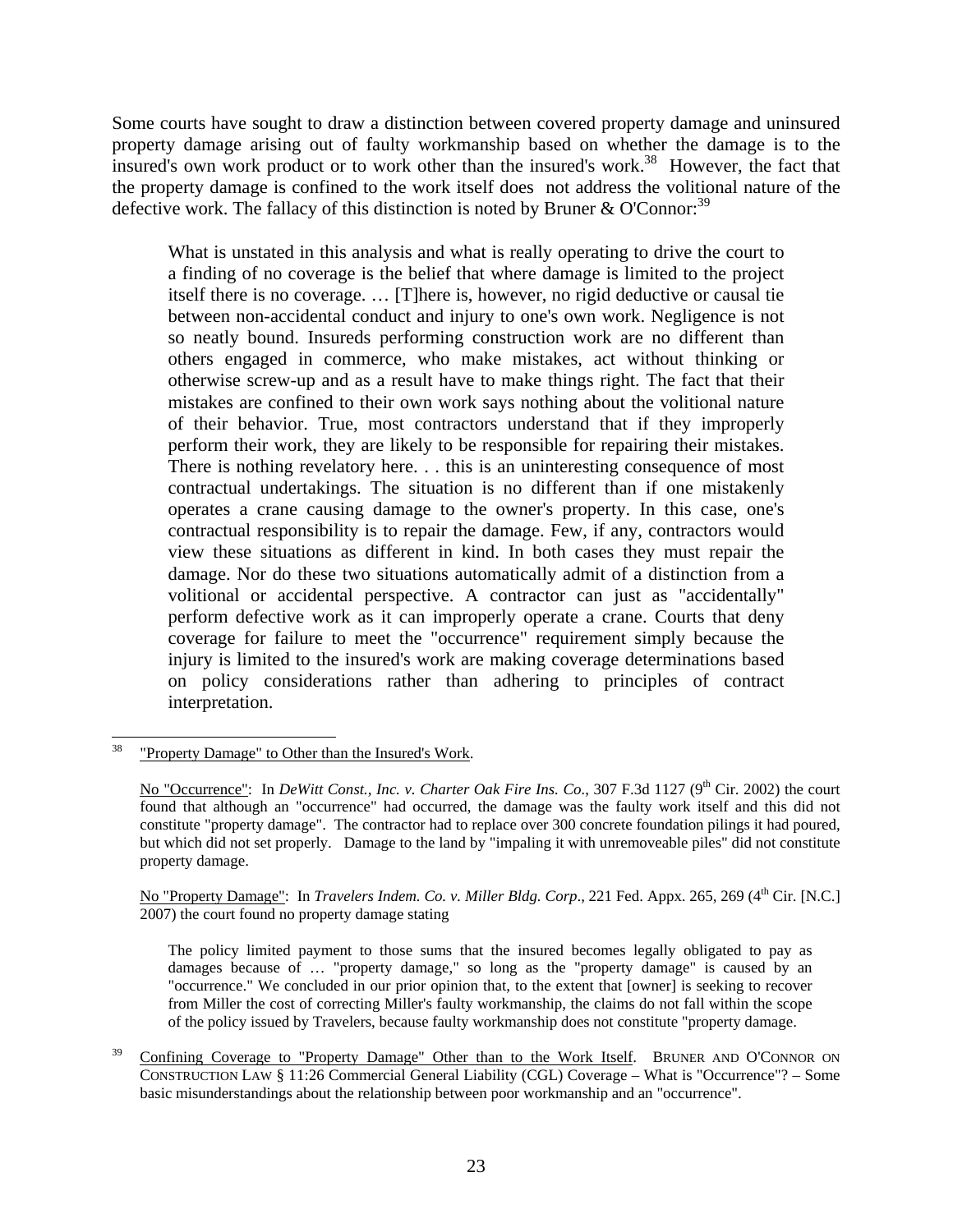Also, "physical injury" to "tangible property" can occur due to a contractor's use of the wrong product.<sup>40</sup> One accepted limitation on coverage is for construction defects that are purely of an aesthetic nature causing loss in value; these are considered an "economic loss" not covered by a CGL policy. $41$ 

# **C. The "Business Risk" Exclusions**

There would be no purpose for the policy coverage exclusions if coverage for damages resulting from faulty workmanship is *per se* not covered. As noted in Bruner & O'Connor<sup>42</sup>:

If a purely objective standard along foreseeability lines is used to define the parameters of "occurrence" and if the concept of "foreseeability" is broadly interpreted to cover nearly all repair or restoration activities resulting from defective workmanship, one has to wonder just why the numerous "business risks" exclusions were incorporated into the standard policy and what possibly could the meaning be of the "subcontractor exception" to the completed operations exclusion. See Turner, INSURANCE COVERAGE OF CONSTRUCTION DISPUTES, 2d, § 6:46 (citing Shapiro & Posner, It Was An Accident: Inadvertent Construction Defects Are An "Occurrence" Under Commercial General Liability Policies, in Vol. 10, No. 2, Coverage, at 3-8 (Winter 2000) ("The business risk exclusions. . . clearly contemplate that some construction defects are covered and some are not. This distinction being drawn in the policy exclusions becomes completely pointless if all construction defects are categorically precluded from coverage by the "occurrence" requirement before analysis of the exclusions is ever reached.").

 $\overline{\phantom{a}}$ 40 Use of Wrong Product Causing Physical Injury. The court in *Swank Enter., Inc. v. All-Purpose Servs., Ltd.*, 154 P.3d 52 (Mont. 2007) found that the application of improper paint caused a "physical injury" to the property and thus was a covered loss. The court held:

Here, the application of improper paint during the 1997 policy period caused "physical injury" because it physically and materially altered the treatment center's tanks and pipes, resulting in a detriment to the City of Libby. The detriment in fact was that the pipes and tanks had to be stripped and repainted. However, even if the City of Libby had taken no action (that is, even if the treatment plant had not been shut down and repainted), the City still would have been damaged because the paint would not have sufficiently protected the pipes and tanks. Additionally, the fact that the discovery or diagnosis of the problem did not occur until after the 1997 policy period is of no consequence. A "physical injury" can occur "even though the injury is not 'diagnosable,' 'compensable,' or manifest during the policy period as long as it can be determined, even retroactively, that some injury did occur during the policy period.

<sup>41</sup> Aesthetic Defects. *Down Under Masonry, Inc. v. Peerless Ins. Co.,* 950 A.2d 1213 (Vt. 2008) – court held builder's CGL policy did not cover builder's liability to homeowner for builder's installation of shingles of inferior quality (Grade B) and of different color (white instead of red) than specified since the shingles were not defective.

<sup>&</sup>lt;sup>42</sup> The Exclusions. BRUNER AND O'CONNOR ON CONSTRUCTION LAW  $\S$  11:26 Commercial General Liability (CGL) Coverage – What is "Occurrence"? – Intention and Expectation (West 2002 as supplemented).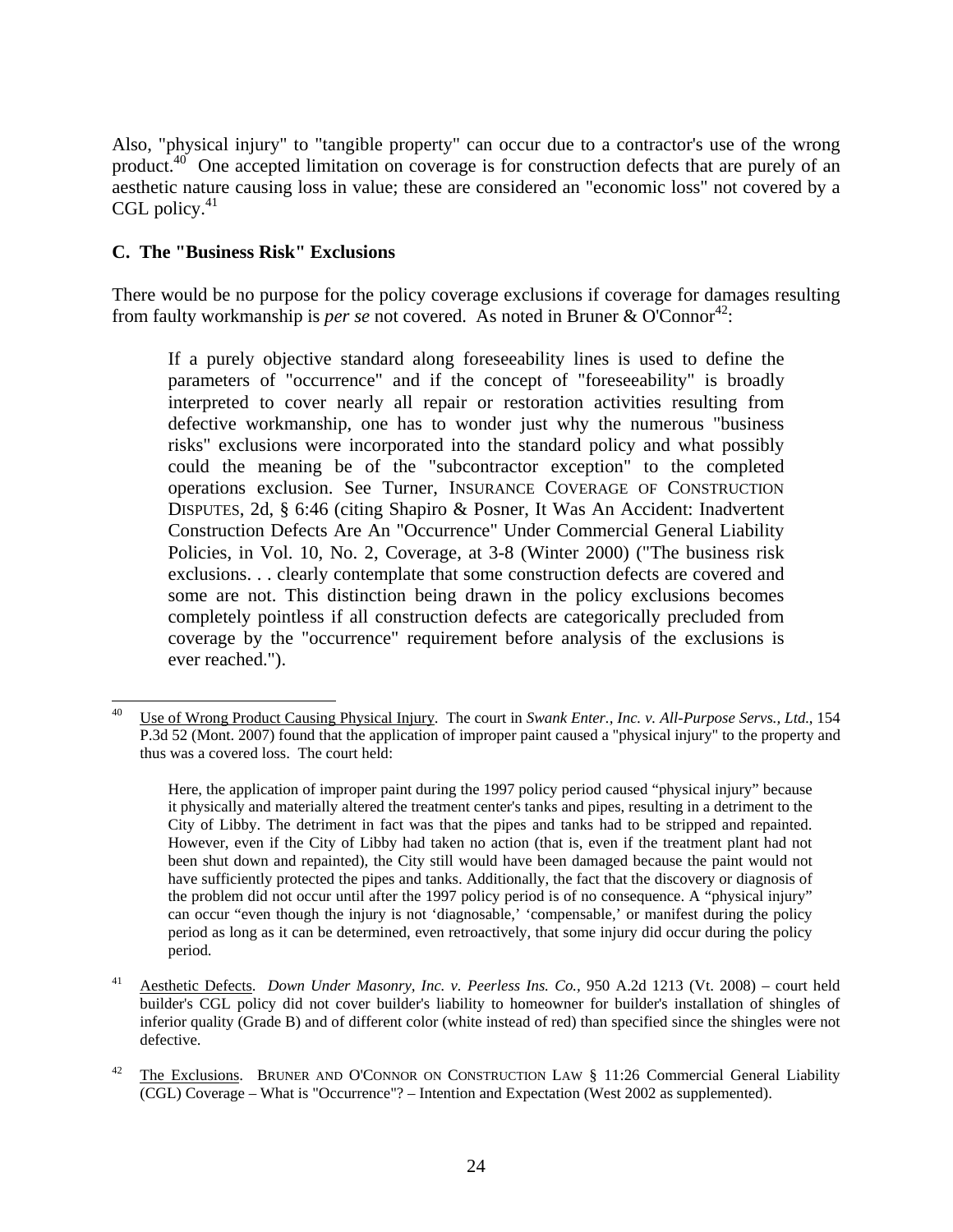# **1. Exclusion j(5) — the "Ongoing Operations" Exclusion aka the "Property Being Worked On" Exclusion**

This insurance does not apply to: ...

# **j. Damage to Property**

"Property damage" to: …

**(5)** *That particular part* of real property on which you or any contractors or subcontractors working directly or indirectly on your behalf *are performing operations*, if the "property damage" arises out of those operations; or (*emphasis added*.)

A number of terms used in this exclusion are not defined in the standard policy. For example, "that particular part" and "are performing operations."

#### **a. "That particular part"**<sup>43</sup>

That the phrase "that particular part" is intended to limit the breadth of the exclusion from coverage is illustrated by the following analysis by the Missouri Supreme Court in *Columbia Mut. Ins. Co. v. Schauf,* 967 S.W.2d 74, 80 (Mo. 1998) when it was called on to decide whether this exclusion resulted in excluding coverage for all fire loss damages to a house or merely to the portion of the work from which the fire originated:

Houses and buildings can be divided into so many parts that attempting to determine which part or parts are the subject of the insured's operations can produce several reasonable conclusions. For example, the "particular part of the real property on which [the insured] is performing operations" could mean, as Columbia Mutual contends, "the entire area of the real property that Schauf is scheduled to work." Under this interpretation, any damage the insured causes to property in the area which he was contracted to work would be excluded from coverage.

<sup>43</sup> Exclusions j(5) and j(6) – "That Particular Part". See Turner, INSURANCE COVERAGE OF CONSTRUCTION DISPUTES (2d ed.) § 31:5.

The use of the word "particular" suggests that the exclusion should only apply to the smallest unit of division available to the work in question. This coverage approach is often called the "component parts" approach. Even in cases where work is being performed on a large, undivided and undifferentiated piece of property, such as bare land, the "particular part" language seems too limiting to allow the entire property to fall within the exclusion. More appropriately, only the immediate area of the work where the property damage arises should fall within the exclusion. Certainly, the entire building or piece of real property being worked on cannot be the "particular part." Thus, damages for the diminution in value of the entire building or property have been held to be unaffected by exclusions containing the "particular part" limitation.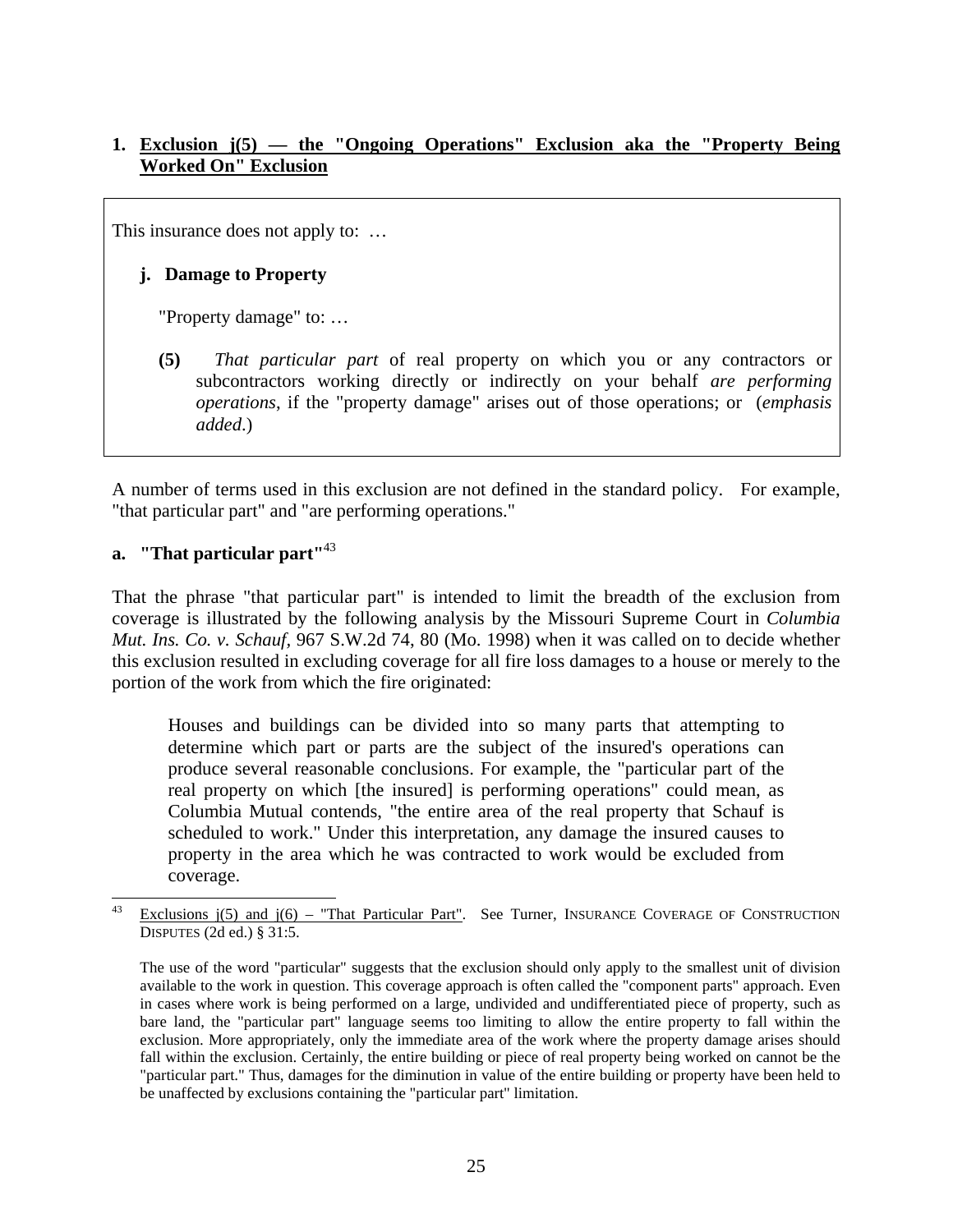Another possible definition of the instant exclusion is that the "particular part of real property on which [the insured] is performing operations" is only the part of the property that is the subject of the insured's work at the time of the damage. Under this interpretation, only the damage the insured causes to the particular part of the property that is actually the object of the insured's work where the damage occurs is excluded from coverage; any other damage would not be subject to the exclusion….

In accordance with the relevant maxims of construction and the language and purpose of the instant exclusion, this Court upholds that the instant exclusion denies coverage for property damage to the particular part of real property that is the subject of the insured's work at the time of the damage, if the damage arises out of those operations.

Applying the holding to the facts of this case compels the conclusion that the exclusion applies to any damage to the kitchen cabinets. When the damage in this case occurred, Schauf was cleaning from his spray equipment the lacquer he had applied to the kitchen cabinets. Because cleaning the lacquer was the last step in the job of lacquering the kitchen cabinets, the kitchen cabinets were the particular part of the real property that was the subject of Schauf's operations at the time of the damage. Consequently, the damage to the kitchen cabinets is excluded from coverage.

This exclusion has been narrowly interpreted to except from the exclusion damage to property of third parties unrelated to the job site. $44$ 

# **b. "Are Performing Operations"**

A second limitation on Exclusion  $(i5)$  is for damage to "real property on which you or any contractors or subcontractors working directly or indirectly on your behalf *are performing operations*, if the "property damage arises out of those operations." This language is interpreted to exclude damages involving "works in progress", in other words it does not apply to

 $44$ Exclusion j(5). The court in *Thommes v. Milwaukee Mut. Ins. Co.*, 622 N.W.2d 155 (Minn. Ct. App. 2001) held that damage caused by a contractor in cutting down a neighbor's trees was not excluded by this exclusion. The court stated

Significantly, under the business risk doctrine, harm to the property of a third party caused by the insured's defective work is *not* excluded from coverage… . The policy exclusions here, 2j(5) and 2j(6), may be read as the embodiment of the business risk doctrine principles. Other jurisdictions have squarely and sensibly characterized  $2j(5)$  and  $2j(6)$  as business risk exclusions. We conclude that  $2j(5)$ and 2j(6) exclusions are business risk exclusions designed to exclude coverage for faulty workmanship that is within the insured's control… . By applying the business risk doctrine in this case, damage to third-party property caused by appellant's work is not excluded from coverage. The parties do not dispute that, in the course of clearing the HHA property, appellant's employees accidentally damaged third-party property by clearing trees located on property owned by a third party. Accordingly, we conclude that exclusions  $2j(5)$  and  $2j(6)$  do not operate to deny appellant coverage.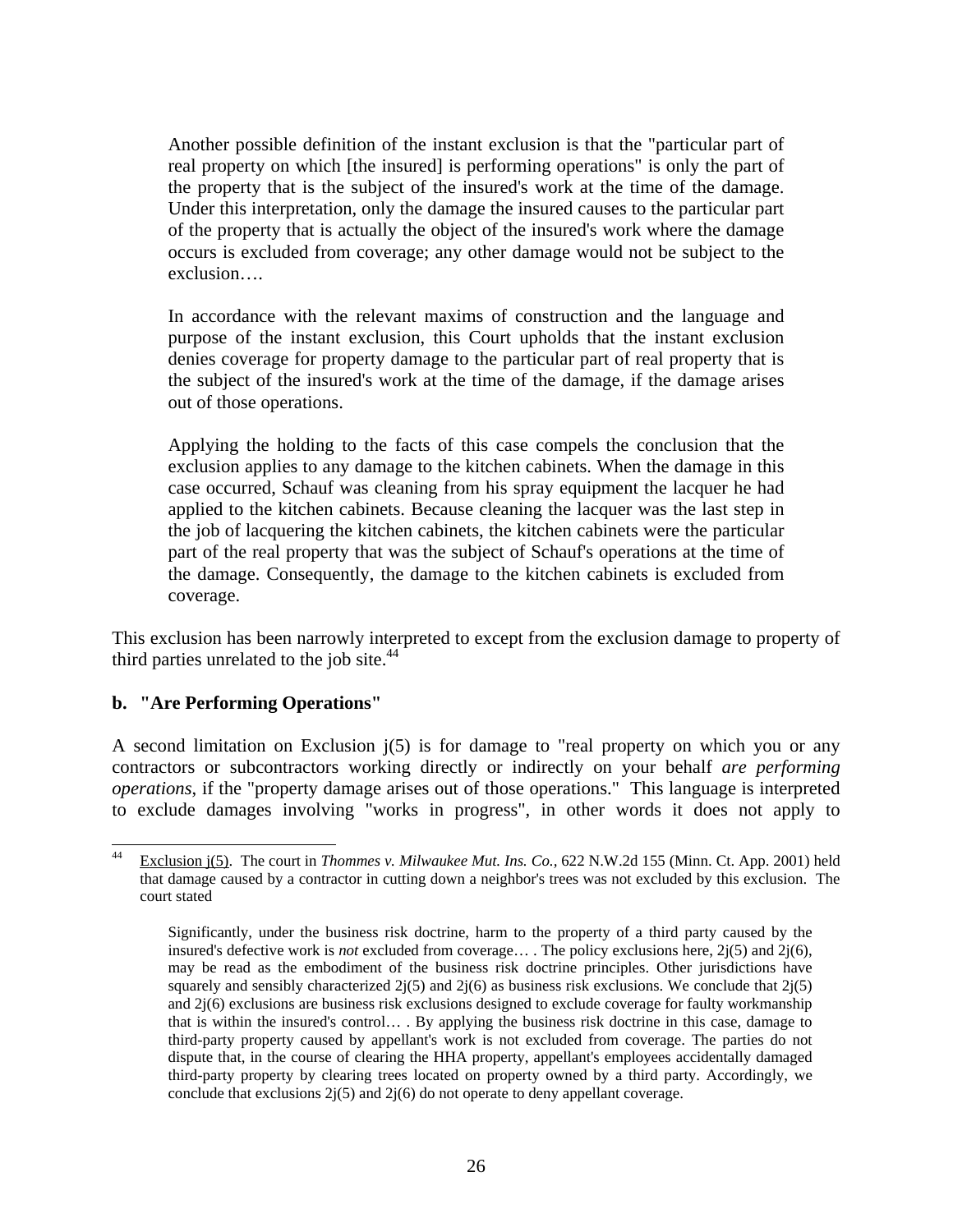"completed operations." The "arises out of operations" has caused confusion for some courts in interpreting the scope of the exclusion. However, the vast majority of courts have concluded that this exclusion is limited to barring coverage for property damage occurring during on going operations.45

The lack of definition of these terms and their inherent ambiguity has lead to interesting cases. The Supreme Court of Kentucky in *Bituminous Cas. Corp. v. Kenway Contracting, Inc.*, 240 S.W.3d 633 (Ky. 2007), as modified on denial of reh'g (2008) was called on to address whether the demolition of a homeowner's home in error was excluded from coverage under the contractor's CGL policy as property damage occurring while the contractor was "performing operations." A miscommunication occurred between the insured's heavy equipment operator and the job site superintendent. The equipment operator was only to have removed the garage. The insurer argued that exclusion j(5) applied as the insured was performing operations on the residence when the residence was destroyed in error. The court rejected the insurer's argument and noted:

[W]e note that the phrase "that particular part of real property" and the term "operations" are not defined in the CGL policy. The Allens [insured] suggest that from their perspective, operations should be limited to the carport. BCC [insurer] argues operations should be determined from the perspective of McComas [equipment operator], and real property should extend to any real property upon which operations are occurring. Given that the policy contains terms that are not defined, and given that each party has suggested a reasonable interpretation in light of the plain meaning of the words used, we conclude the policy is ambiguous. In keeping with the principle that "[a]n ambiguous policy is to be construed against the drafter, and so as to effectuate the policy indemnity[,]" we conclude exclusion 2j(5) does not operate to preclude coverage.

Another interesting case is *Mid-Continent Casualty Co. v. JHP Development, Inc.*, 2009 WL 189886 ( $5<sup>th</sup>$  Cir. [Tex.] 2009). The developer hired an insured contractor to build a multi-unit business condominium in Austin, Texas. The interior was left in and marketed in shell condition, subject to buyers finishing out the shell space after closing or on a seller turnkey basis once a buyer determined the level of desired finish out. Exterior work and internal partitioning walls were completed in the Spring of 2001. The interior of the units still required painting, flooring, plumbing and electrical fixtures, and activation of the HVAC system. Due to the insured contractor's failure to properly seal the exterior of the building, rain penetrated into the

 $45\,$ 45 Exclusion j(5) for "Property Damage" Occurring During "On Going Operations". *American States Ins. Co. v. Powers,* 262 F. Supp.2d 1245, 1250-51 (D. Kan. 2003):

The vast majority of commentators that have addressed exclusion  $j(5)$  have recognized that the exclusion in intended to "bar coverage for the work being done by a contractor when claims arise at the time the work is being performed." … The uncontroverted facts demonstrate that Mr. Powers' work was not "in progress" at the time the Stouts' claim arose. Rather, Mr. Powers last day on the job was May 30, 2000 and, more than one year later, the Stouts filed a claim asserting that the building, as constructed by Mr. Powers, did not meet current building codes for structural design and safety; was not constructed according to agreed specifications; and was not constructed in a workmanlike manner. Thus, because the damage did not occur while Mr. Powers was working on the project, exclusion j(5) has no application here.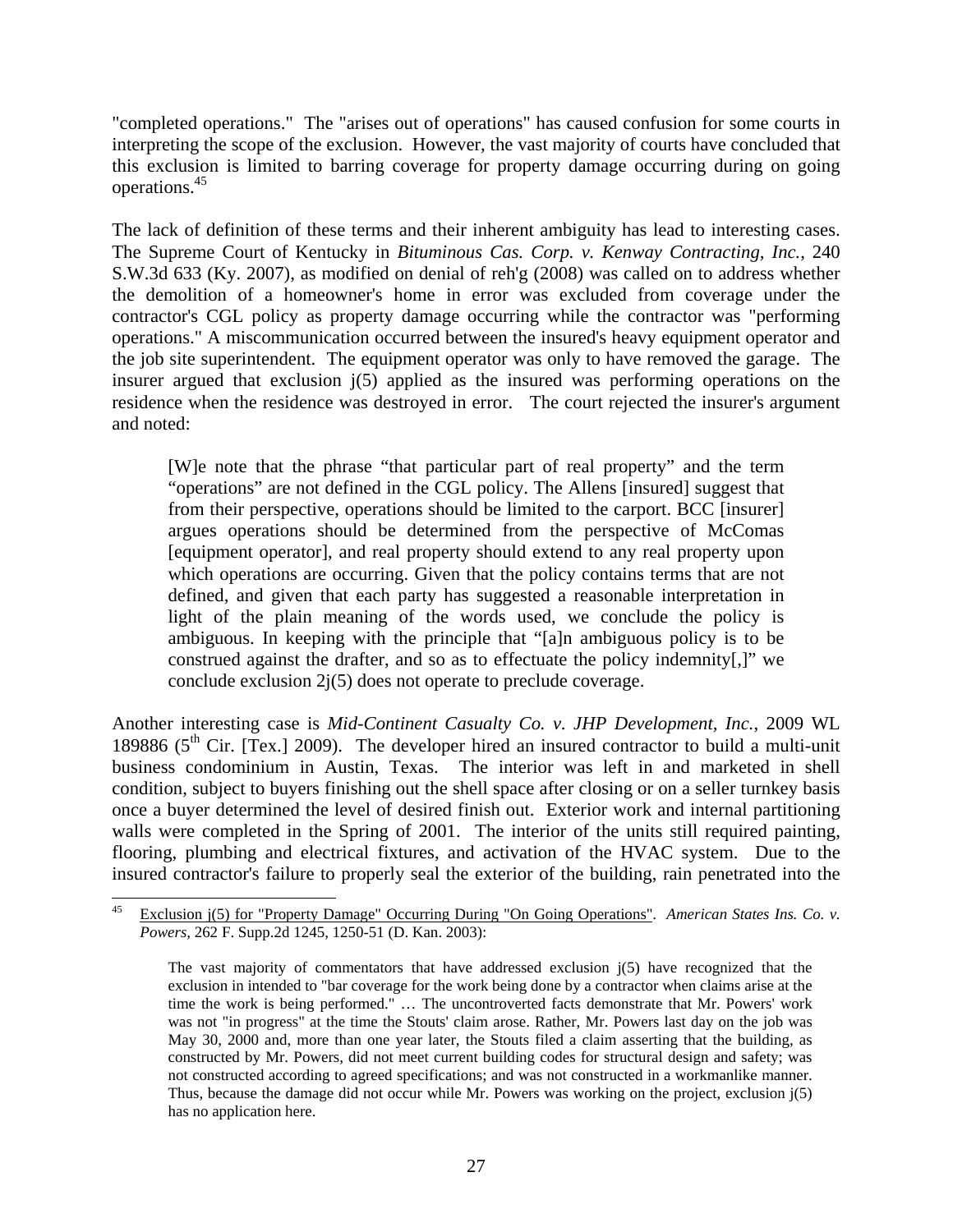building's interior beginning in the fall of 2001. The contractor refused to correct the construction defect and the developer hired a replacement contractor to repair and complete the condominiums. The developer incurred \$438,000 of expense with the replacement contractor to investigate, demolish, repair and replace non-defective interior finishes and wiring that were damaged by the water intrusion. The water intrusion occurred during the period between the completion of the shell and the later time that a buyer was to be identified. The contractor had left the job site and work was thus "suspended" during this prolonged marketing period. The developer sued the insured contractor, and the insured contractor tendered its defense to its insurer, Mid-Continent Casualty Company. Mid-Continent refused to provide a defense. The owner obtained a default judgment against the insured in excess of \$1,500,000. The federal court case is the ensuing declaratory judgment action filed in the federal courts by Mid-Continent. With regard to exclusion  $j(5)$ , both the insured and the insurer agreed that "are performing operations" means that this exclusion only applies to property damage that occurs during the performance of construction operations by the insured. The developer argued that the contractor was not performing operations because work had been suspended pending sale of the condominiums. The insurer countered that the work was not yet complete. The court sided with the owner finding that

This was not merely a brief, temporary halt, such as that which might occur at the conclusion of each workday or during several days of inclement weather, but rather a total cessation of active construction work for the foreseeable future. Although (the contractor) intended to eventually complete construction work once the units were sold, an actor is not actively performing a task simply because he has not yet completed it but plans to do so at some point in the future.

The court also found that exclusion j(6) (discussed below) did not apply. The court found that the exclusion excluded damages to "that particular part" of the contractor's work damaged by faulty workmanship. The court stated the issue as whether exclusion j(6) "bars recovery for damage to any part of a property worked on by a contractor that is caused by the contractor's defective work, including damage to parts of the property that were the subject of only nondefective work, or whether the exclusion only applies to property damage to parts of the property that were themselves the subject of the defective work." The contractor's defective work was done to the exterior of the building. The interiors were not defectively constructed. The court noted:

[T]he "particular part" referred to is the part of the property that (1) must be restored, repaired or replaced (2) because the insured's work was incorrectly performed on it. The second requirement makes clear that the "particular part" of the property must have been the subject of incorrectly performed work. The narrowing "that particular part" language is used to distinguish the damaged property that was itself the subject of the defective work from other damaged property that was either the subject of nondefective work by the insured or that was not worked on by the insured at all.

A United States District Court in Louisiana found in *Grand Acadian, Inc. v. Flour Corp.* that, although a contractor's work was not complete, exclusions j(5) and (6) did not apply since the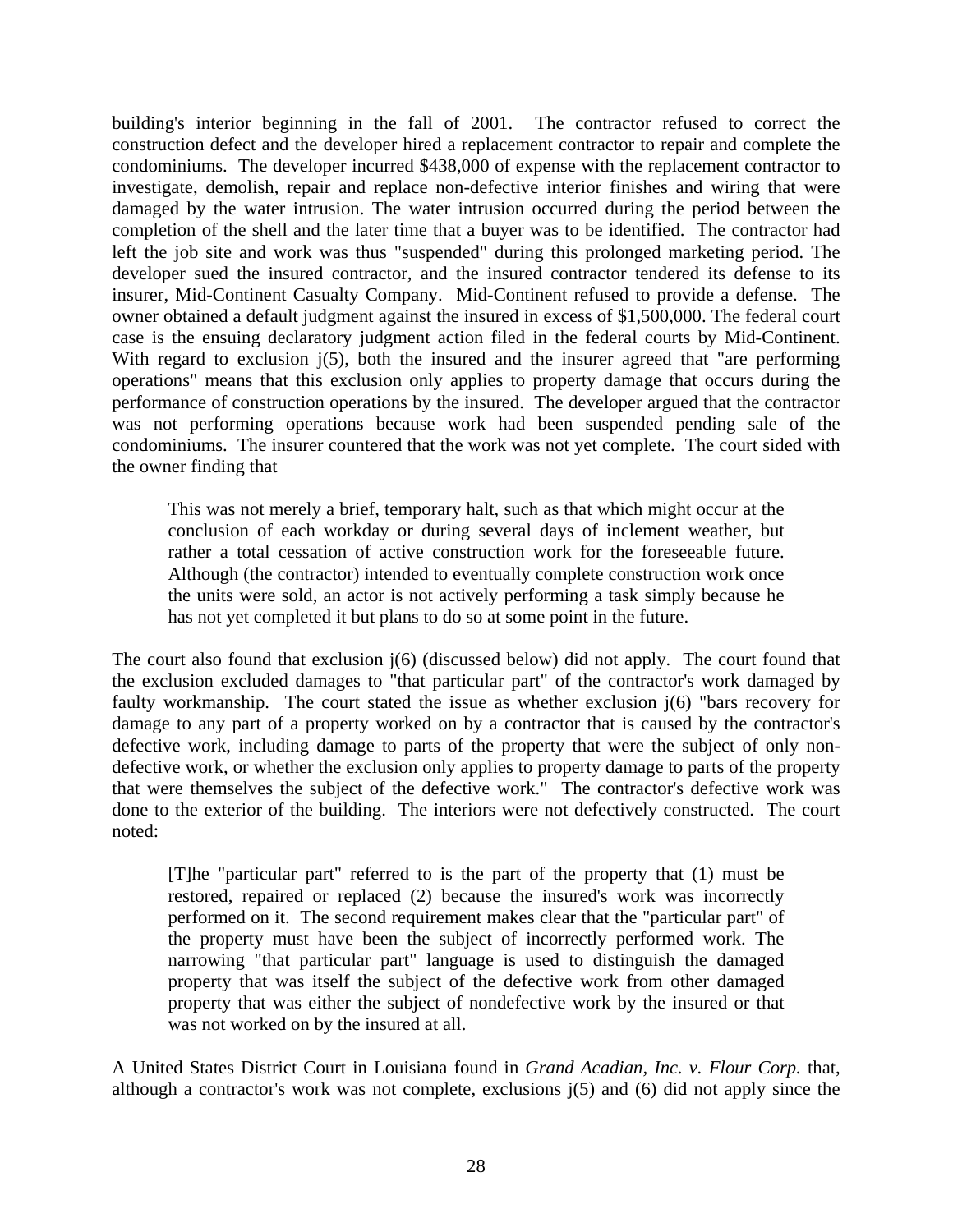owner had "abandoned" the project and had directed the contractor to stop work.<sup>46</sup> The court recognized that coverage extended to Flour as an additional insured on the policy of its subcontractor which had performed the defective work.

# **2. Exclusion j(6) — the "Faulty Workmanship" Exclusion**

This insurance does not apply to: ...

# **j. Damage to Property**

"Property damage" to: …

**(6)** *That particular part* of any property that must be restored, repaired or replaced because "your work" was incorrectly performed on it.

Paragraph **(6)** of this exclusion does not apply to "property damage" included in the *"productscompleted operations hazard"*.

# **a. "Products-Completed Operations Hazard"**

The stated exception to this exclusion is for "property damage" included in the "productscompleted operations". Thus, if the claim arises from defective work that is discovered after the contractor has completed its work, exclusion  $i(6)$  does not apply. The purpose of exclusion  $i(6)$ is to exclude coverage for the costs to repair or replace particular work discovered while the insured is still performing its work. $47$ 

Exclusion j(6) for "Property Damage" to Your Work Except if Occurs After Completion of Operations. *American States Ins. Co. v. Powers*, 262 F. Supp.2d 1245, 1251-52 (D. Kan. 2003):

Thus, when exclusion j(6) is read together with the "product-completed operations hazard" provision, the result is that exclusion j(6) does not apply to claims arising from 'defective work that is discovered after the contractor has completed its work.' The application of exclusion  $j(6)$ , then, turns on whether Mr. Powers' work on the building was incomplete (in which case the exclusion would apply) or complete (in which case the exclusion would not apply). There is no evidence before the court suggesting that Mr. Powers' work on the building was incomplete at the time the Stouts discovered the allegedly defective work. Rather, the uncontroverted facts demonstrate that Mr. Powers completed the building on May 30, 2000 and that sometime thereafter the Stouts realized that the building allegedly did not meet the contract specifications, did not meet various building codes pertaining to structural design, and was not constructed in a workmanlike manner. While the work performed by Mr. Powers may have needed significant correction, repair or replacement, such work is nonetheless treated as "complete" for purposes of the policy. Thus, because Mr. Powers' work was complete at the time of the damage, the property damage falls within the 'property-completed operations hazard' exception to

 $46\,$ 46 Operation are Not Ongoing Once Owner Abandons Project. *Grand Acadian, Inc. v. Flour Corp.*, 2009 WL 994990 (W.D. La.). The court held that the work was not complete, but the PCOH was triggered because the project was "abandoned" by the owner. *See also Gottsegen v. Hart Prop. Mgmt., Inc*.¸ 820 So.2d 1138, 1141-42 (La. App. 5 Cir. 2002). In *Gottsegen* the court found that work on a pitched roof was "abandoned" when the contractors ceased working after the Parish halted the job because the proper permits were not obtained. Interpreting a PCOH clause the court concluded that because the work was abandoned and the damage occurred after the job was halted, the damage was covered under the PCOH.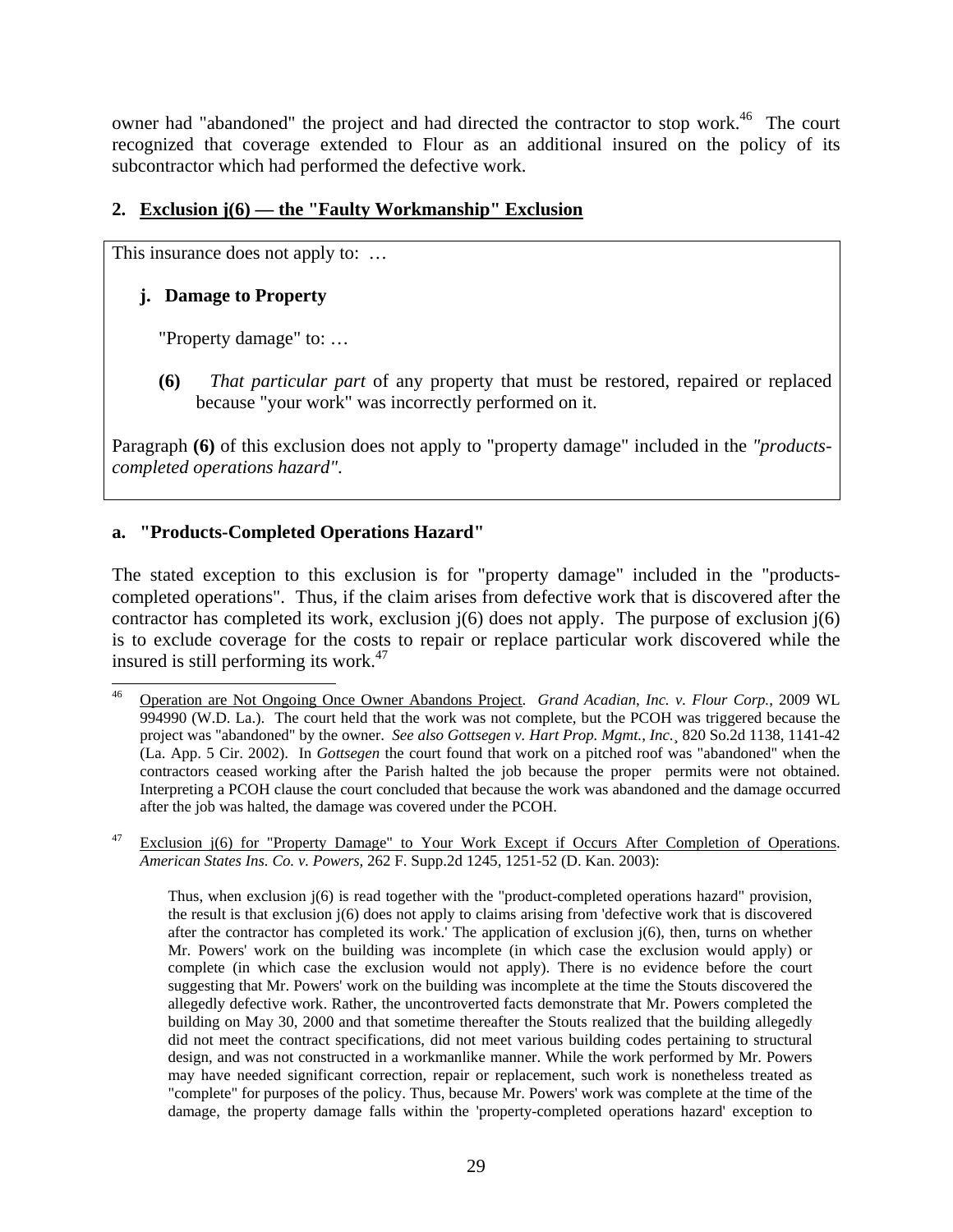#### **b. "That Particular Part"**

Note that exclusion  $j(6)$  also employs the "that particular part" limitation to the exclusion.<sup>48</sup>

#### **3. Exclusion l — the "Your Work" Exclusion aka the "Completed Operations Work" Exclusion**

This insurance does not apply to: ...

#### **l. Damage To Your Work**

"Property damage" to *"your work"* arising out of it or any part of it and included in the *"products-completed operations hazard"*.

This exclusion does not apply if the damaged work or the work out of which the damage arises was *performed on your behalf by a subcontractor*. (emphasis added.)

#### **a. Damage to "Your Work"**

 $\overline{\phantom{a}}$ 

The exclusion is limited to damages to "your work". Damage to other property (*i.e.,* others' nondefective work or personal property) is not encompassed by this exclusion.<sup>4</sup>

exclusion  $j(6)$  and, accordingly, exclusion  $j(6)$  does not apply here.

48 Exclusion j(6) – "That Particular Part". *E & R Rubalcava Const., Inc. v. Burlington Ins. Co.,* 147 F. Supp.2d 523 (N. D. Tex. 2000):

[T]he *business risk* exclusion [j(6)] … only applies to the cost of repair of the foundation work itself, not to the cost of repair of any other damage to the homes in issue.

and *Dorchester Development Corp. v. Safeco Ins. Co.*, 737 S.W.2d 380 (Tex. App.—Dallas 1987).

However, some courts have interpreted the exclusion to apply to the whole project. *See, e.g., E. H. Spencer & Company, LLC v. Essex Insurance Co.*, 2009 WL 2231222 (Mass. Super.) following rationale in *Jet Line Servs., Inc. v. American Employers Ins. Co.*, 494 Mass 706 (Mass. 1989) where court stated "[w]here the insured was retained to perform work on an entire unit of property, and not just a portion of it, the applicability of the exclusion to damage of the entire unit is more apparent than in cases in which the insured was retained to work on only a part of the unit."

49 Covered Damages. The Fifth Circuit in *Wilshire Insurance Co. v. RJT Construction Co.*, 2009 WL 2605436  $(5<sup>th</sup> Cir. [Text.])$  found that Exclusion 1 precluded coverage only for the cost of repairing its insured's own work, the defective foundation, but did not exclude coverage of the damages caused to the balance of the home. The court noted that in *Travelers Insurance Co. v. Volentine*, 578 S.W.2d 501, 503 (Tex. Civ. App.—Texarkana 1979 no writ) the insured, an automobile mechanic, performed faulty work on an engine's valves which resulted in the destruction of the entire engine, and that the Texas court found that the Exclusion l precluded only the cost of replacing the valves themselves, but 't]o the extent those other parts [of the engine] were damaged or destroyed and Volentine is liable therefor, the policy affords coverage. *Travelers* at 504.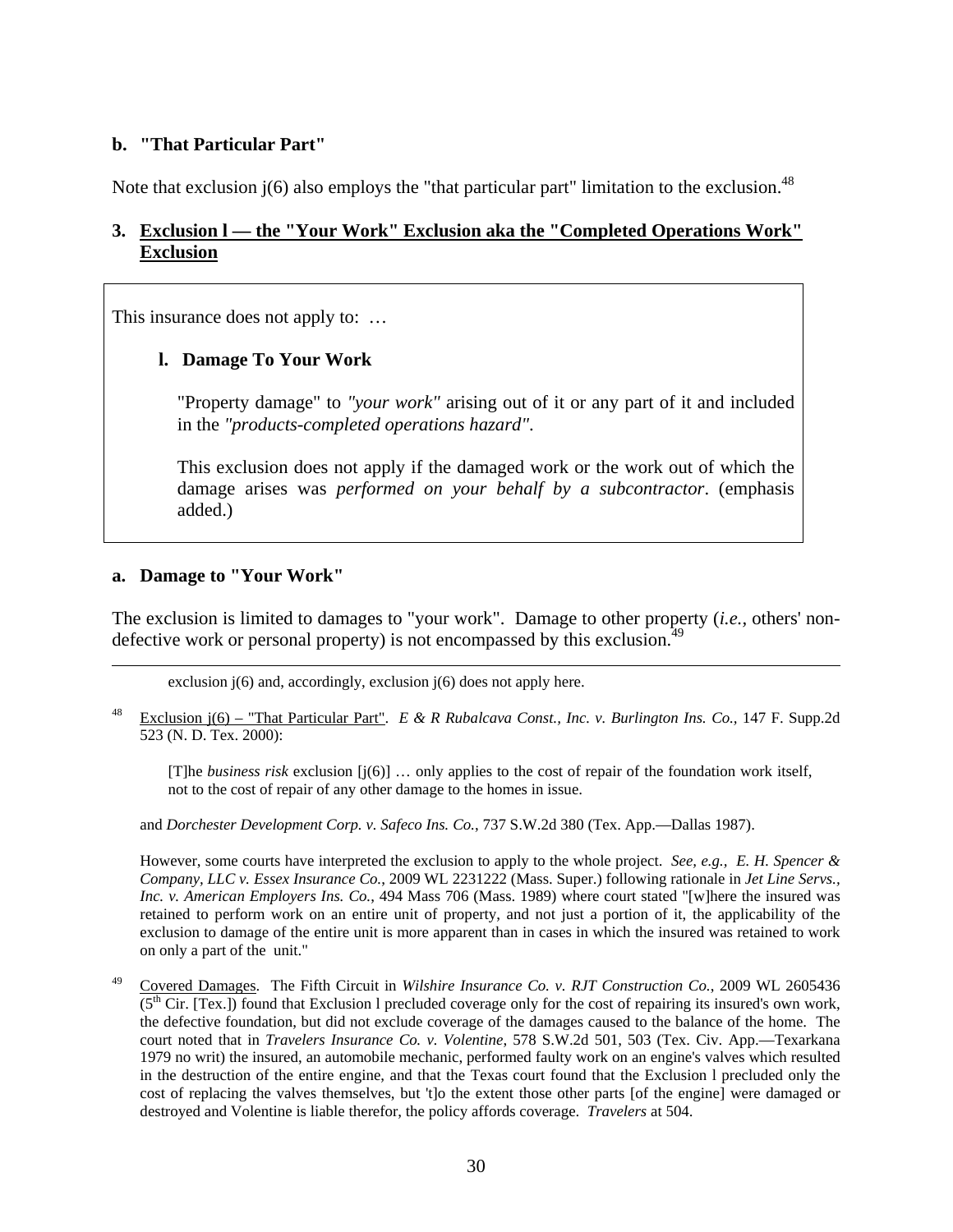#### **b. Damage to "Your Work" Included in the "Products-Completed Operations Hazard"**

This exclusion is the "heart" of the "business risk" doctrine. It is most often asserted by insurers in claims against contractors for latent defective work. It is oft said that "CGL insurance does not insure against faulty workmanship." The policy arguments supporting this exclusion are the concerns that substituting CGL insurance for the contractor's workmanship obligation is tantamount to providing a performance bond; expanding CGL insurance to cover performance promises will encourage poor workmanship; shifting the economic loss to the insurer for the contractor's faulty performance affords little incentive for the insured to exercise the necessary care and workmanship to operate in a sound business manner; and to do otherwise would encourage the contractor to underestimate the cost of performing the job, and thus shift the cost of doing business from the insured to the insurer. $50$ 

The function of the "products-completed operations hazard" ("**PCOH**") exception has been defined as follows: $51$ 

Before proceeding to our analysis of whether there was coverage, we think it would be helpful to explain how the PCOH provision fits into a CGL policy. A CGL policy, like every other insurance policy, has an insuring clause under which the insurer agrees to pay sums that the insured becomes legally obligated to pay because of property damages caused by an occurrence. The CGL policy also has exclusions that take away some of this coverage. The PCOH provision is an exception to these exclusions. Or, stated another way, the PCOH provision is simply a category of losses that are covered even though these losses might otherwise be excluded. Viewed in this light, the PCOH provision does not create a separate category of coverage. Rather, any loss falling within the PCOH provision must still meet all the requirements of the policy, like any other loss, except the exclusion from which the losses are excepted.

#### **c. Exclusion Does Not Apply If the Damaged Work Is Performed by a Subcontractor**

But note that that Exclusion l does not apply if the "damaged work or the work out of which the damage arises was performed on your behalf by a subcontractor."

This exclusion and this exception were introduced into the standard policy and have remained unchanged since their introduction in the 1986 revision to the standard CGL policy. The 1986 exclusion/exception to exclusion replaced the 1973 "exclusion o" aka the "Work Performed"

l

Rationale for the "Business Risk" Exclusions. Hendrick and Weizel, The New Commercial General Liability Forms—An Introduction and Critique, 36 F.I.C.C., 319, 322 (Summer 1986). "Business Risks" are "[those risks] which are the normal, frequent, or predictable consequences of doing business, and which business management can or should control and manage. CGL insurance is not meant to be a safety net for every business error or omission."

<sup>51</sup> PCOH. *Pursell Const., Inc. v. Hawkeye-Security Ins. Co.*, 596 N.W.2d 67, 69 (Iowa 1999).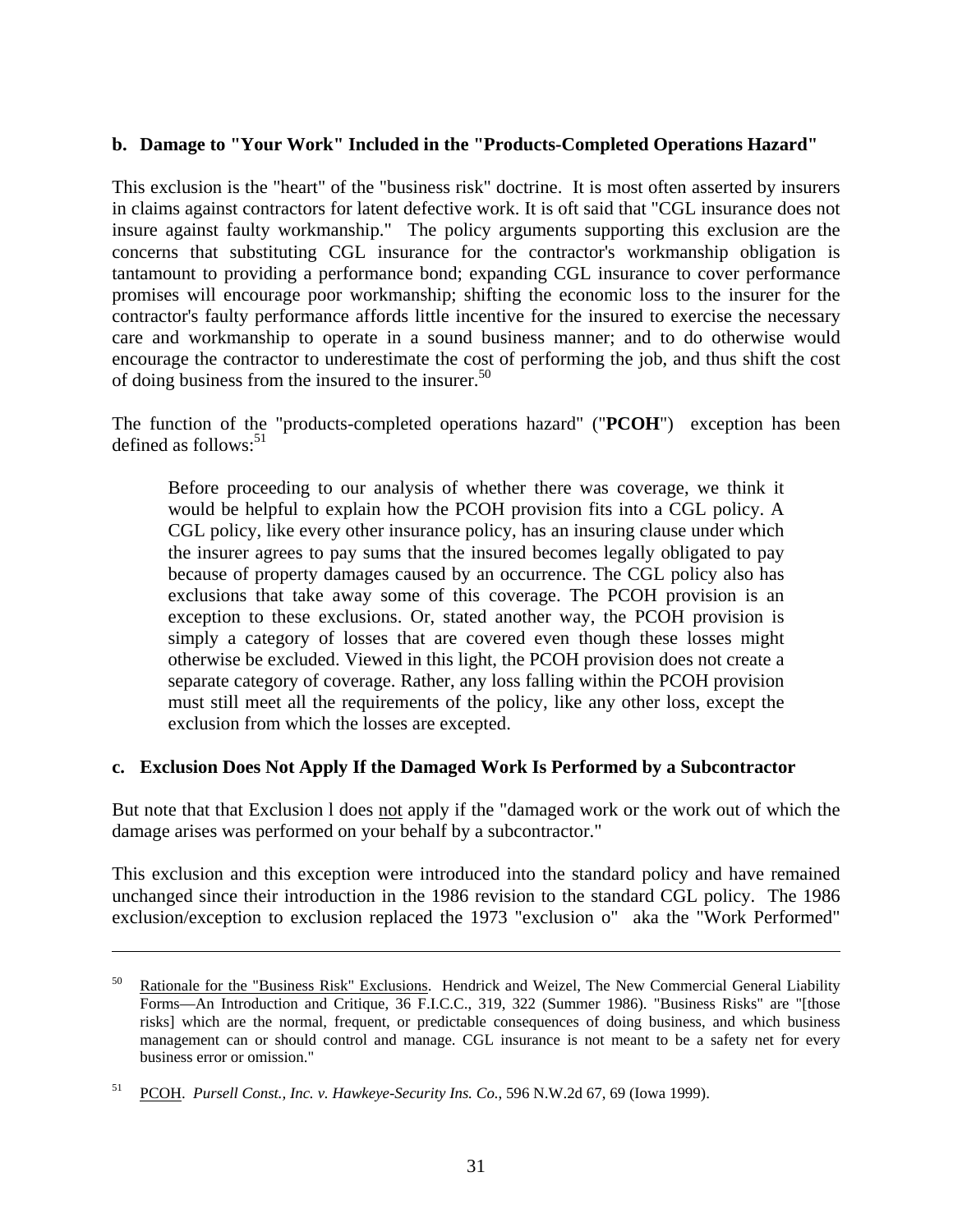exclusion which read:

This insurance does not apply … to property damage to work performed by or on behalf of the named insured arising out of the work or any portion thereof or out of the materials, parts or equipment furnished in connection therewith.

Note that the 1973 Work Performed exclusion applied to both property damage occurring during the course of construction and to completed operations. Also, the 1973 exclusion does not contain the "subcontractor exception". The 1986 exclusion is substantially narrower than the 1973 exclusion. Thus whether this exclusion permits broader coverage depends on the extent to which the contractor has performed its services through subcontractors.<sup>52</sup> As the Texas Supreme Court explained in the 2007 *Lamar Homes* case:<sup>53</sup>

Lamar submits that this exclusion would have eliminated coverage here but for the subcontractor exception. According to Lamar, this exception was added to protect the insured from the consequences of a subcontractor's faulty workmanship causing "property damage." Thus, when a general contractor becomes liable for damage to work performed by a subcontractor—or for damage to the general contractor's own work arising out of a subcontractor's work—the subcontractor exception preserves coverage that the "your-work" exclusion would otherwise negate. Lamar's understanding of the subcontractor exception is consistent with other authorities who have commented on its effect.<sup>54</sup>

The following are discussions of the "subcontractor exception" from a few of the cases that have applied this exception:

We cannot conclude that the exception to exclusion (1) has no meaning or effect. The CGL policy already covers damage to the property of others. The exception to the exclusion, which addresses "property damage" to "your work" must therefore apply to damages to the insured's own work that arise out of the work of a subcontractor. Thus, we conclude that the exception at issue was intended to narrow the business risk doctrine… . Under our holding in the current language of the policy, the business risk doctrine would still apply to work performed by the general contractor and to other deficiencies in a subcontractor's work that do not constitute "property damage." Absent policy language to the contrary, the business risk doctrine would also preclude a subcontractor from making a claim against its own insurer to recover the cost of the repair or replacement of its own

<sup>52</sup> 52 The "Subcontractor Exception". *See e.g., O'Shaughnessy v. Smuckler Corp.*, 543 N.W.2d 99 (Minn. Ct. App. 1996); *Kalchthaler v. Keller Const. Co.,* 591 N.W.2d 169 (Wis. Ct. App. 1999); *Mid-Continent Cas. Co. v. Titan Const., Corp.,* 281 Fed. Appx. 766 ( $9<sup>th</sup> Cir.$  2008) and the 2007 Cases discussed herein.

<sup>53</sup> Texas – its 2007 Case. *Lamar Homes, Inc. v. Mid-Continent Cas. Co.*, 242 S.W.3d 1 (Tex. 2007), answer to certified question conformed to, 501 F.3d 435 ( $5<sup>th</sup>$  Cir. 2007).

<sup>54</sup> Minnesota – the Subcontractor Exception. *O'Shaughnessy v. Smuckler Corp.*, 543 N.W.2d 99 (Minn. Ct. App. 1996).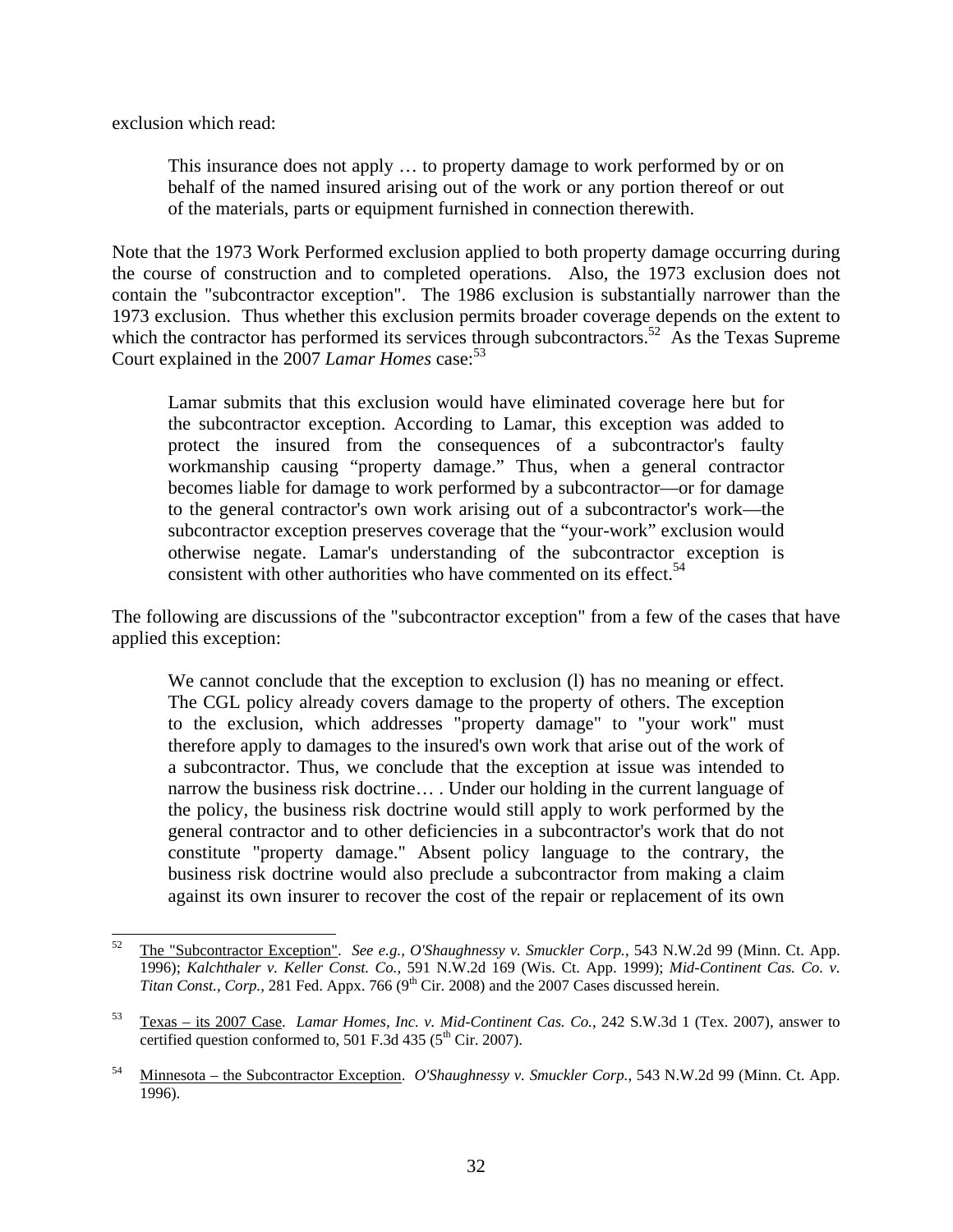defective work. The insurance industry is, of course, free to alter this result in future cases by seeking to change the language of its policies.

For whatever reason, the industry chose to add the new exception [subcontractor exception] to the business risk exclusion in 1986. We may not ignore that language when interpreting case law decided before and after the addition. To do so would render the new language superfluous. We realize that under our holding a general contractor who contracts out all the work to subcontractors, remaining on the job in a merely supervisory capacity, can ensure complete coverage for faulty workmanship. However, it is not our holding that creates this result; it is the addition of the new language to the policy. We have not made the policy closer to a performance bond for general contractors, the insurance industry has.<sup>55</sup>

#### And:

Absent any allegation that the substandard construction in this case resulted from an intentional breach of contract by Titan, we conclude that the negligent construction of the Williamsburg project that resulted in breach of contract and breach of warranty claims constituted an "occurrence." … Exclusion 2(*l*), which excludes damage to "your work" also does not apply. The exclusion specifically excepts work performed on Titan's behalf by a subcontractor. The parties do not contest that all work was performed by Titan's subcontractors.<sup>56</sup>

As is illustrated in *Pine Oak Builders' Inc. v. Great American Lloyds Insurance Company*, 279 S.W.3d 650 (Tex. 2009), even if the work was done by the insured's subcontractor, the insurer's duty to defend and indemnify is not triggered unless the plaintiff's petition alleges that the work was or may have been performed by the insured's subcontractors. The supreme court stated the following as to the application of the "eight corner rule" and the failure of the pleadings to trigger coverage:57

The final issue is whether evidence extrinsic to the eight corners of the policy and the underlying lawsuit may be used to establish the insurer's duty to defend. Exclusion "*l*" of the CGL policy removes coverage for property damage to the insured's completed work. This exclusion contains an exception "if the damaged work or the work out of which the damage arises was performed on your behalf by a subcontractor." As *Lamar Homes* explained, coverage therefore depends in part on whether the alleged defective work was performed by Pine Oak or a subcontractor. In four of the underlying suits against Pine Oak, the petitions expressly alleged defective work by one or more subcontractors. In the Glass

<sup>55</sup> 55 Wisconsin – the Subcontractor Exception. *Kalchthaler v. Keller Const. Co.,* 591 N.W.2d 169 (Wis. Ct. App. 1999).

<sup>56</sup> Washington – the Subcontractor Exception. *Mid-Continent Casualty Co. v. Titan Construction Corp.*, 2008 WL 2340493 (C.A. 9 (Wash)).

<sup>57</sup> Texas – "Eight Corner Rule". *Pine Oak Builders' Inc. v. Great American Lloyds Insurance Company*, 279 S.W.3d 650, 653-54 (Tex. 2009).